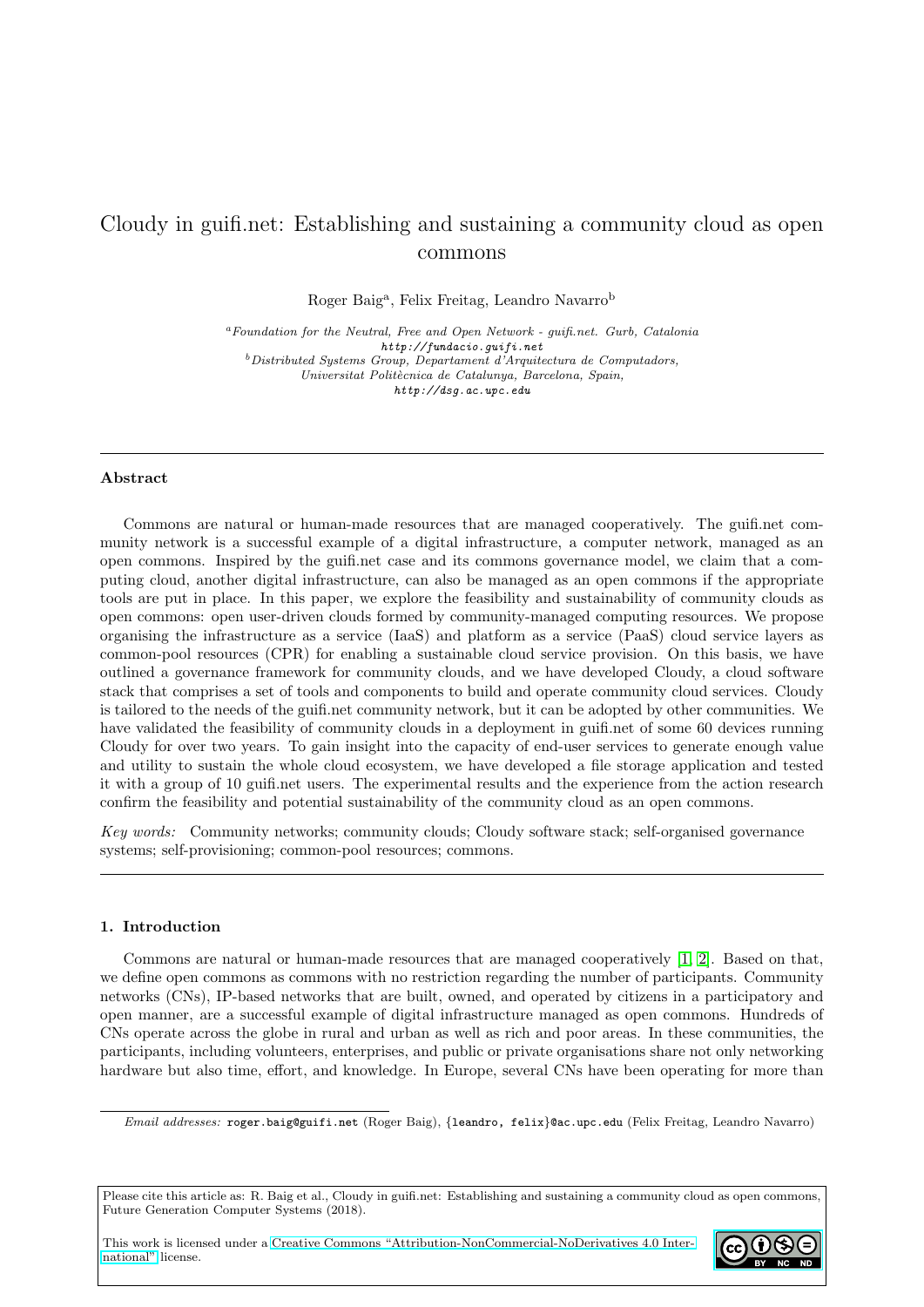a decade and have several thousand nodes.<sup>[1](#page-1-0)</sup> In India, community-owned and operated wireless networks serve over 4,[2](#page-1-1)00 people in 38 districts,<sup>2</sup>, and in South Africa, local ISPs are being created over a similar infrastructure.[3](#page-1-2) The CNs have been identified as one of the models for contributing to connecting the next billion [\[3\]](#page-30-1) people that are still unconnected.

The generic term community clouds (CCs) refers to cloud systems designed to address the needs of a community [\[4\]](#page-30-2). The CCs have the potential to solve unattended needs of CN members and improve the efficiency of some existing services (mostly latency, performance, cost, and availability of services such as web, video, and data content) through the benefits of the cloud paradigm. These come mainly from the flexibility and savings that elasticity, pooling, and on-demand self-service bring in terms of performance, cost, and availability from the use of multiple alternative nearby servers in the same community or access network. The technical knowledge of the participants and their openness to research and innovation are other positive factors in this regard. The CCs deployed locally can bring benefits to communities and can address unattended needs, such as latency-critical applications; critical local sensing and control services that cannot rely on non-existent, fragile, or expensive Internet connectivity; local storage services with customised access control policies for content; applications for emergency and disaster scenarios; and privacy and data-security sensitive uses, where remote services may not be trusted or they gather, expose, or exploit sensitive data.

The CCs describe a model that can be organised in diverse ways, such as a competitive free market, a firm, a hierarchy, or a cooperative model.<sup>[4](#page-1-3)</sup> We claim that CCs can be organised as open commons, similarly to how CNs organise [\[5,](#page-30-3) [6\]](#page-30-4). The CNs offer a suitable model for CCs as open commons to emerge, given 1) the open and collaborative nature of CNs and 2) the piggybacking of pre-existent IP network infrastructure. The local management of CCs creates more opportunities for access to the cloud infrastructure adapted to the local socio-economic conditions, in terms of both production and consumption of resources and services. Thus, they have the potential to involve further participants and leverage new spaces of relationships, bringing new opportunities to entrepreneurship and innovation for more people. In the context of CNs, the capability of CCs to generate local value translates into incentives to strengthen the existing networks and to bootstrap new ones, especially in developing countries.

In this paper, we explore CCs as open commons: open user-driven (self-provided) clouds formed by community-managed computing resources, where the infrastructure as a service (IaaS) and platform as a service (PaaS) cloud components are organised as common-pool resources (CPR), on top of which the users deploy software as a service (SaaS) to consume resources and platform services or provide application services for free or for a fee.

As we develop various aspects, we look at two key interrelated concepts and related research questions:

- 1. Feasibility, as the possibility of being easily or conveniently done, which is related reaching technology and demand readiness. This leads to the first question: Which social and technological artefacts and what factors are required to bootstrap CCs organised as open commons?
- 2. If feasible, then we look at sustainability, as the ability to be maintained at a certain rate or level, which is related to organisational, governance, and economic aspects. This leads to the second question: Which artefacts and factors are important to sustaining CCs, and how do these affect the value of CCs for their participants?

We claim that this kind of cloud can emerge through a suitable cloud software stack (the artefact we have identified as the cornerstone of the initial phase) and an enabling networking infrastructure in place (not necessarily a CN). They can grow and become sustainable when the appropriate governance tools are in place and when they can generate value for the community. This value comes from the usefulness

<span id="page-1-0"></span><sup>1</sup>For example, Freifunk (<http://freifunk.net>) in Germany and guifi.net (<http://guifi.net>) in Spain both have over 30,000 nodes (2017).

<span id="page-1-1"></span><sup>2</sup>The Wireless for Communities (W4C) programme (<http://wforc.in/> by the Digital Empowerment Foundation [http:](http://defindia.org/) [//defindia.org/](http://defindia.org/))

<span id="page-1-3"></span><span id="page-1-2"></span><sup>3</sup> the Zenzeleni.net project (<http://zenzeleni.net/>).

<sup>4</sup> In fact, Oliver E. Williamson and Elinor Ostrom shared the Nobel Prize in 2009 for the analysis of economic governance, the first for the boundaries of the firm, and the second for the commons.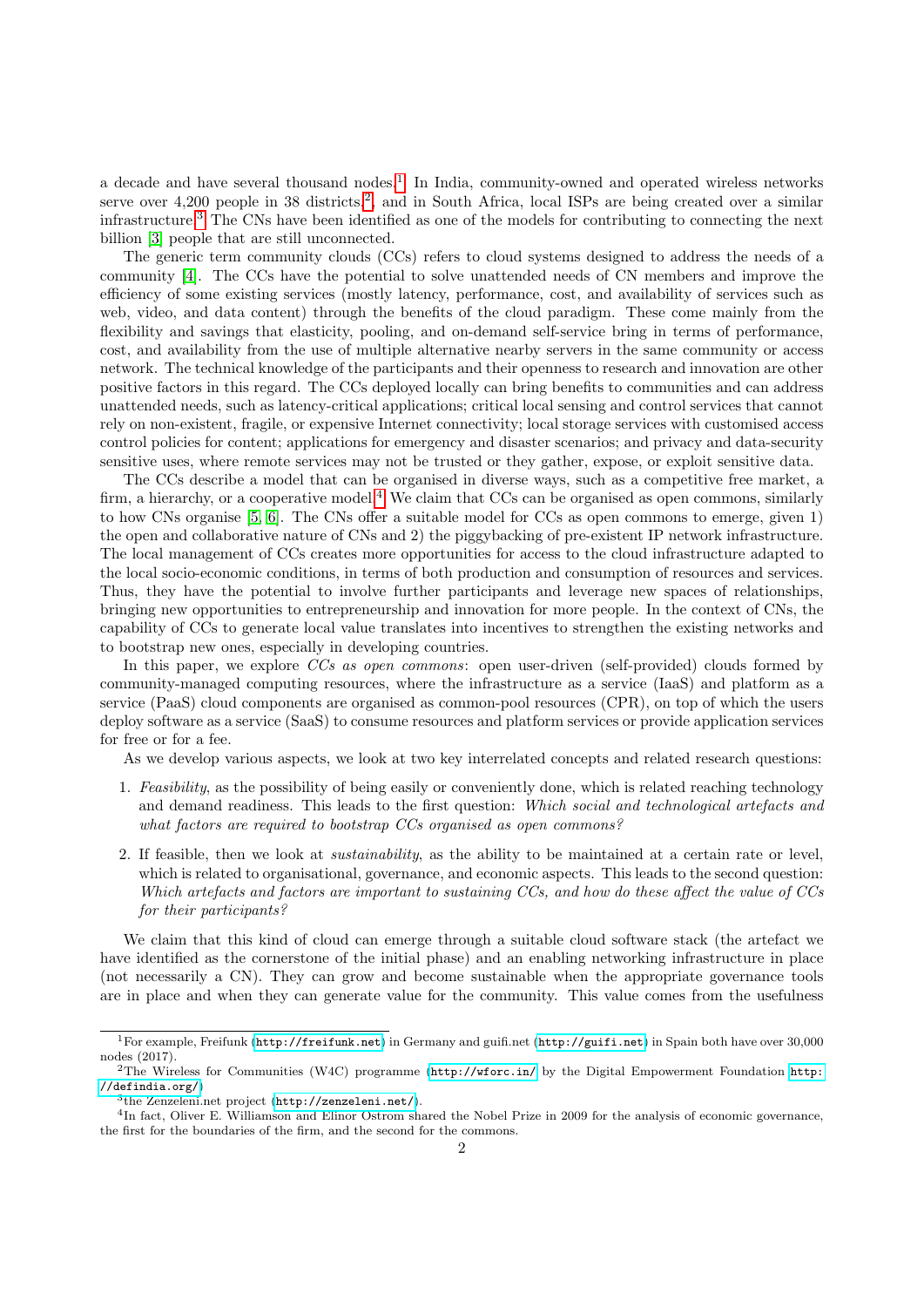and economic utility of the specific services the CC provides to their participants. With these conditions, feasibility translates into sustainability.

To prove our claims and answer our research questions in detail we have:

- a) Analysed a success case of digital infrastructure managed as an open commons, inspired in the guifi.net experience,
- b) Proposed a framework for the structure of a CC,
- c) Designed a CC software stack and implemented it in a Linux-based environment,
- d) Co-designed and promoted our cloud software stack in a community and assessed its initial uptake to confirm feasibility of this kind of cloud,
- e) Made a techno-economic analysis of the viability of a cloud storage service in this environment as a proof of concept of the sustainability of CC services.

The research method combined participatory action research [\[7\]](#page-30-5) with iterative experimentally driven research [\[8\]](#page-30-6). We analysed guifi.net, the most successful and developed CN in terms of network size, number and variety of participants, governance model, and complexity of the ecosystem. We have also worked closely with the guifi.net community and specifically with a subgroup of volunteers to elaborate together our proposals, conduct our experiments, and discuss our results and implications. After an initial analysis, research, co-design, and prototyping during part of 2013 and 2014, we worked with the guifi.net community in two main iterations of the research over a period of two more years starting in June 2015, integrated in a community of practice with around 60 participants. After the intensive iterative development phase, the Cloudy system is still maintained and extended with new features jointly developed by the community of users and the research group. This work is supported by the netCommons and RIFE research projects until the end of 2018. The interactions with the community took place in two mailing lists for discussion and mutual support and in focus groups in several weekly community meetings. The group discussions were around the planning, co-design, transformation, and result phases of the action research, with a focus on the cloud deployment and the use of the software system, services, and applications. We used a combination of larger meetings to collect diverse opinions, and small group meetings for analysis and decision making. These interactions were useful to better understand the needs and preferences, to obtain feedback about new features and changes as the software evolved, and to refine the community cloud model and its governance instruments.

The rest of this paper is organised as follows. In Section [2,](#page-2-0) we discuss the research related to the main contributions of this paper. In Section [3,](#page-4-0) we describe the commons model that guifi.net applies for the access, operation, and governance of the network infrastructure. In Section [4,](#page-8-0) we propose a framework for managing CCs as open commons. In Section [5,](#page-13-0) we discuss the design and implementation of our CC software stack, and in Section [6,](#page-18-0) we evaluate the feasibility of its deployment. Section [7](#page-20-0) explores the economic sustainability of a production storage service as a case for professional activity in the CC. Section [8](#page-25-0) discusses and further elaborates the results as they relate to the main research objectives. Finally, in Section [9,](#page-28-0) we conclude outlining our findings and future work.

## <span id="page-2-0"></span>2. Related Work in Community Clouds as Open Commons

From the review of the related work, we can conclude that CCs as open commons have not been studied and presented beyond our research. We discuss the most relevant literature of the main topics as follows.

In terms of computing paradigms, fog [\[9\]](#page-30-7) and edge computing [\[10\]](#page-30-8) have been proposed to enable a new type of cloud services at the network edge, combining an edge cloud infrastructure in addition to that in large data centres. Fog computing migrates cloud computing to the edge of the network, where, through edge networks, more decentralised services are expected to replace centralised cloud services [\[11\]](#page-30-9). Edge cloud computing is well suited to perform local data processing for the Internet of things (IoT) [\[12\]](#page-30-10). From the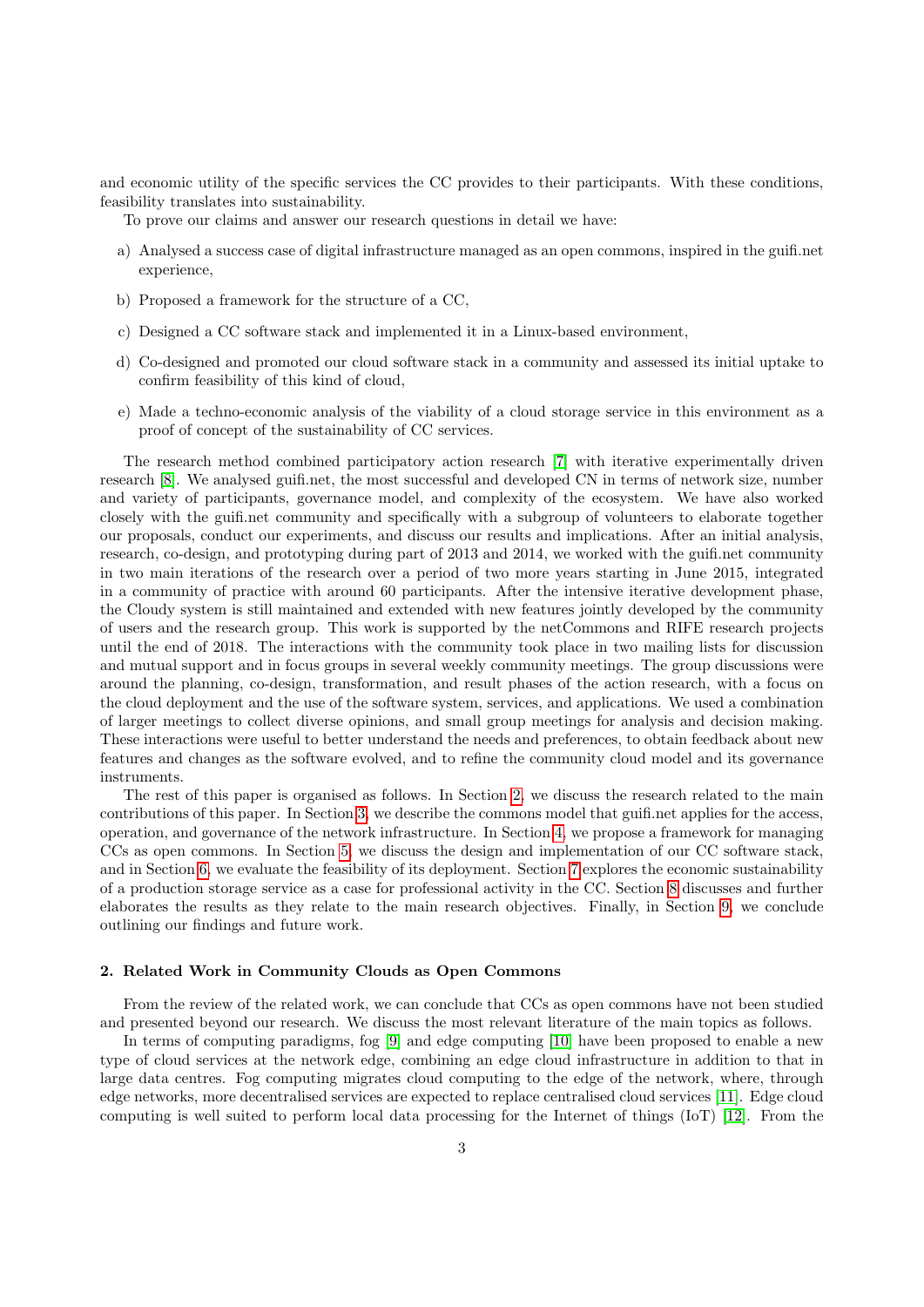peer-to-peer (P2P) computing perspective [\[13\]](#page-30-11), the users can be in the loop and participate in the edge cloud computing service provision. Our approach shares the focus on decentralised infrastructures and services.

This paper explores the potentials of the application of the CC concept [\[14\]](#page-30-12) to edge cloud services that are provisioned by communities of citizens. A CC, in general, is a cloud deployment model in which a cloud infrastructure is built and provisioned for exclusive use by a specific community of consumers with shared concerns and interests, owned and managed by the community, by a third party, or a combination thereof [\[15\]](#page-30-13). Different examples of CCs are the ExoGENI<sup>[5](#page-3-0)</sup> distributed networked infrastructure for experimentation and computational tasks, the EGI<sup>[6](#page-3-1)</sup> federation of 350 resource providers offering computing, storage, and data infrastructure, and  $ELIXIR<sup>7</sup>$  $ELIXIR<sup>7</sup>$  $ELIXIR<sup>7</sup>$ , a European intergovernmental organisation that brings together life science resources including databases, software, and computing tools for researchers.

Cloud software, service, and business models abound. There are proprietary remote public cloud solutions offered by the major players [\[16\]](#page-30-14); closed-source CC solutions; and full stack open-source products in the market like OpenStack or OpenNebula, compared in [\[17\]](#page-30-15), intended for rack or data-centre class computing clusters. These solutions are being used in several application areas, such as in the financial, governmental, and health sectors, fulfilling community-specific requirements (e.g., security, performance, and local content) [\[18,](#page-30-16) [19\]](#page-30-17). Considering the CAP theorem [\[20\]](#page-30-18), decentralisation means 1) local availability, as the network may be unreliable, 2) eventual consistency, as data may not propagate synchronously, and 3) partition tolerance, as geo-replicated systems in large networks tend to suffer from network partitions. Therefore, software tools come with assumptions about the centralisation of the underlying computing and networking infrastructure that may not apply in a community environment. We have developed a model for managing and aggregating computing resources in decentralised networks. However, we envisage that these 'industrial' stacks will interoperate and be federated to our software stack through public APIs as hybrid clouds [\[21\]](#page-30-19) do, combining the capabilities of in-house (private) and external (public) clouds.

Regarding user-oriented applications, there is a wide range of free software content management systems (CMS) [\[22\]](#page-30-20), file sharing [\[23,](#page-30-21) [24\]](#page-30-22), among many other web tools that are useful in a CC. However each requires a specific operating system environment, installation and configuration, so a single server host may not fit all. The need for security and resource isolation, resulted in the idea of process containers [\[25\]](#page-30-23), that years later translated into Linux containers, an operating-system-level virtualization method for running multiple isolated Linux systems (containers) on a control host. This has evolved in products like Docker [\[26\]](#page-30-24) or cluster managers such as Kubernetes [\[27\]](#page-30-25) that also ease application and service management and even orchestration among complementary services. In our systems, we started with containerised services. Later added support for Docker images and Docker Compose to automate the deployment of applications in separate containers, and benefit from the wide range of pre-packaged Docker containers available that can be included and run as applications in our CCs. We found limitations in performance isolation required to avoid resource interference across containers, to be able to ensure the quality of the services provided. We developed solutions [\[28,](#page-30-26) [29\]](#page-31-0) but these are not yet integrated.

In terms of governance models, the commons is a traditional model to manage access to critical resources in a community (e.g., irrigation systems or fishing grounds). This model was studied in depth by E. Ostrom [\[30\]](#page-31-1). According to Frischmann [\[31\]](#page-31-2), infrastructures governed as commons generate positive externalities (positive effects) that benefit society by creating opportunities and facilitating many other socio-economic activities, although their benefits are sometimes hard to measure. An infrastructure that is cooperatively managed and sustained leaves a greater margin for added value activities compared to commercial networking infrastructures developed competitively. Examples of infrastructure commons are the Internet, with issues about congestion and network neutrality [\[32\]](#page-31-3) or Internet/spectrum commons [\[33\]](#page-31-4). A first study of CNs as commons can be found in [\[34\]](#page-31-5). This work builds upon that study, covering CCs and the value of commons in the different cloud service layers.

Feasibility, the possibility of being made, has several levels of realisation. From a technology readiness level (TRL) [\[35\]](#page-31-6) perspective, it relates to the results from the experimentally driven research [\[8\]](#page-30-6) in terms

<span id="page-3-0"></span><sup>5</sup><http://www.exogeni.net/>

<span id="page-3-1"></span> $6$ <https://www.egi.eu/>

<span id="page-3-2"></span><sup>7</sup><https://www.elixir-europe.org/>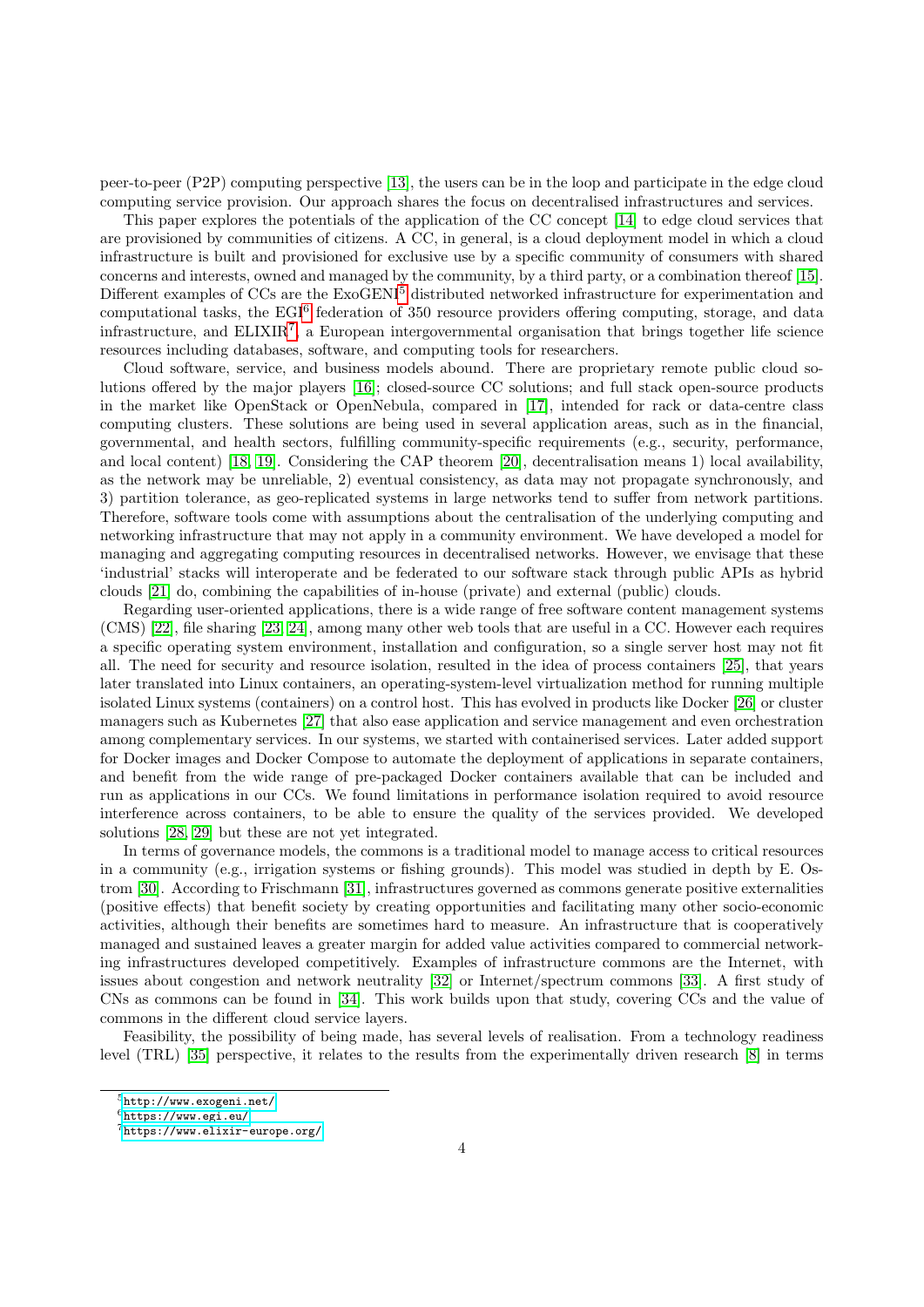of the evaluation of technical alternatives, assessment of performance and cost, and optimisation of diverse aspects of the software system. Therefore, in terms of TRL, we target assessment of integration and validation (TRL 5), field demonstration (TRL 6), prototyping (TRL 7), and even complete system qualification (TRL 8) in some respects if the system is adopted by a community of users. From a market pull perspective of demand-readiness levels [\[36\]](#page-31-7), we seek mature understandings about local demands and governance issues to allow a matching point between technology push and demand pull. Our aim is to reach an 'adapted answer to the expressed need' (DRL 9). The results of this research can reduce start-up costs and help lower the risks for success of related initiatives. That connects with the concept of sustainability, the ability to maintain an initiative after feasibility is proven.

Sustainability for CCs refers to the deployment of infrastructure and services with long-term availability and production usage, governed and used by a community. To be sustainable, edge cloud services must be able to generate a positive socio-economic balance for their participants [\[37,](#page-31-8) [38\]](#page-31-9). Enabling economic activity through commercial providers within commons infrastructures, such as in guifi.net, has been identified as a key element for enabling its transformation into a consolidated sustainable infrastructure [\[34\]](#page-31-5). Commercial providers addressing such environments need to face different risks in providing service-level agreements (SLA) [\[39\]](#page-31-10). However, edge cloud services open new business opportunities to better serve citizens with tailored and local services. These services can be related to local data processing, which may attract commercial providers. Such processing of data streams by devices at the edge was suggested in [\[40\]](#page-31-11), with privacy as an important reason for providing local services [\[41\]](#page-31-12). The application scenarios for such services are diverse. Some examples are image processing [\[42\]](#page-31-13) or sensor data processing [\[43\]](#page-31-14). The quality of service needs of these streams will require solutions to cope, for instance, with busy streams or real-time constraints [\[44,](#page-31-15) [45\]](#page-31-16).

## <span id="page-4-0"></span>3. Digital Infrastructures as Open Commons: The Case of Guifi.net

Networking and computing infrastructures and services are critical resource systems for social inclusion and participation. As such, they should be accessible to all members of a society. The commons is a traditional and recognised organisational and governance model for shared resources [\[30\]](#page-31-1). Open commons are expressly open for participation by any stakeholder who is willing to contribute to its sustainability in exchange for the benefits it can extract (networking, computing, storage, and services). The participation is not limited to accessing the resource system for consumption or contribution, but it is also open for participation in the management of the resource system and the definition of its governance rules. Moreover, the commons, open or not, are self-organised structures; therefore, their sustainability depends on and benefits from contributions from all participants.

Our cloud model is rooted in the commons approach and has been deeply inspired by the work done by the guifi.net community to port the commons practices into the network infrastructure field. Guifi.net is a success case in terms of feasibility and sustainability of a digital infrastructure. For that reason, in this section, we present the key contributions of the guifi.net from the commons integration perspective. Section [3.1](#page-4-1) discusses the fundamentals of the project, identifies the derived risks, and outlines the approach to their solution. Section [3.2](#page-5-0) introduces the five main stakeholder groups of the ecosystem, and their interactions. Section [3.3](#page-6-0) presents the two main legal documents that establish the participation framework (the Networks Commons Licence and the collaboration agreements), and Section [3.4](#page-7-0) presents the three main practices that harmonise the socio-economic interactions (the conflict resolution system, the sanctioning system, and the economic compensation system). Section [3.5](#page-7-1) discusses the main communication and coordination tools. Finally, Section [3.6](#page-7-2) compiles the initial key enablers for guifi.net success and expansion.

#### <span id="page-4-1"></span>3.1. Network Infrastructure as an Open Common-Pool Resource

The guifi.net network infrastructure is considered a commons, and therefore managed as an open CPR,<sup>[8](#page-4-2)</sup> with the network infrastructure as the core resource. Treating the infrastructure as an open CPR has some immediate positive effects, such as the avoidance of redundant infrastructure because all participants operate

<span id="page-4-2"></span><sup>8</sup> A CPR typically consists of a core resource that provides a limited quantity of extractable fringe units.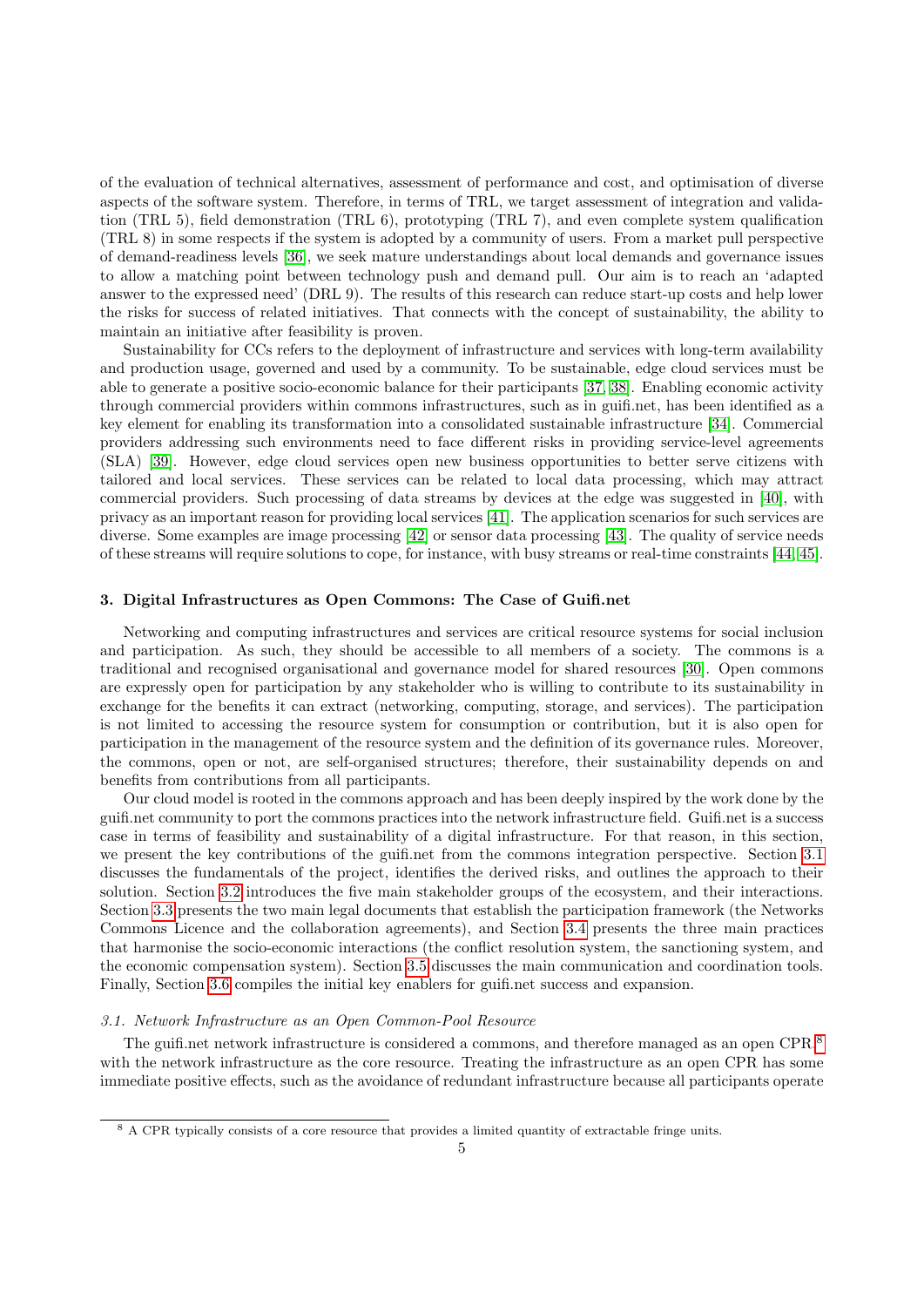on the same infrastructure and the increase of efficiency of the infrastructure in terms of cost savings and ease of participation. The CPR grows by the contributions that the participants make to expand or improve the network. In exchange, the contributors get network connectivity [\[34\]](#page-31-5). Participants can benefit from pooling with lower individual investments since resources are shared. The knowledge on the network is open, and the network is neutral; no barriers artificially limit the extent of contributions, such as expansion, content, or service creations. For commercial services, guifi.net as a CPR translates into a reduced entry barrier.

Nonetheless, guifi.net, as any other CPR, is fragile. More precisely, since it is (intentionally) nonexcludable and the fringe unit (the connectivity) is subtractable (rivalrous), it is prone to congestion and exhaustion. Thus, efficient and effective governance tools are needed to protect the core resource (the network infrastructure) from depletion and ensure the maximisation of the production. Figure [1](#page-5-1) presents the architecture of the body of normative instruments developed by the guifi.net community. They are all meant to be law enforceable and thus are written in accordance with current legislation. The basic normative layer consists of the Network Commons Licence (NCL) and the by-laws of the governing bodies. The NCL is a mandatory licence that any individual must accept to participate in the project. It establishes the fundamental principles and defines the universal rights and duties of all participants. The governing bodies are responsible for ensuring the compliance with the normative instruments, among other tasks. They establish the specific participation conditions of those parties for which the NCL does not suffice (e.g., for-profit participants.). The regulations, the third normative layer, develop specific aspects of the two previous layers (e.g., the sanctioning system). Finally, the good practices layer covers a heterogeneous set of rules and conduct codes in which compliance is desirable but not obligatory in general.

<span id="page-5-1"></span>

Figure 1: Body of normative instruments.

## <span id="page-5-0"></span>3.2. Stakeholders

Abstracting from the guifi.net community, we have identified five main stakeholder groups according to their roles in the ecosystem and their motivations for participating in it: the volunteers, the governing bodies, the professionals, the customers, and the public administrations, which form three sets, non-profit, for-profit, and public interest, as shown in Figure [2.](#page-6-1)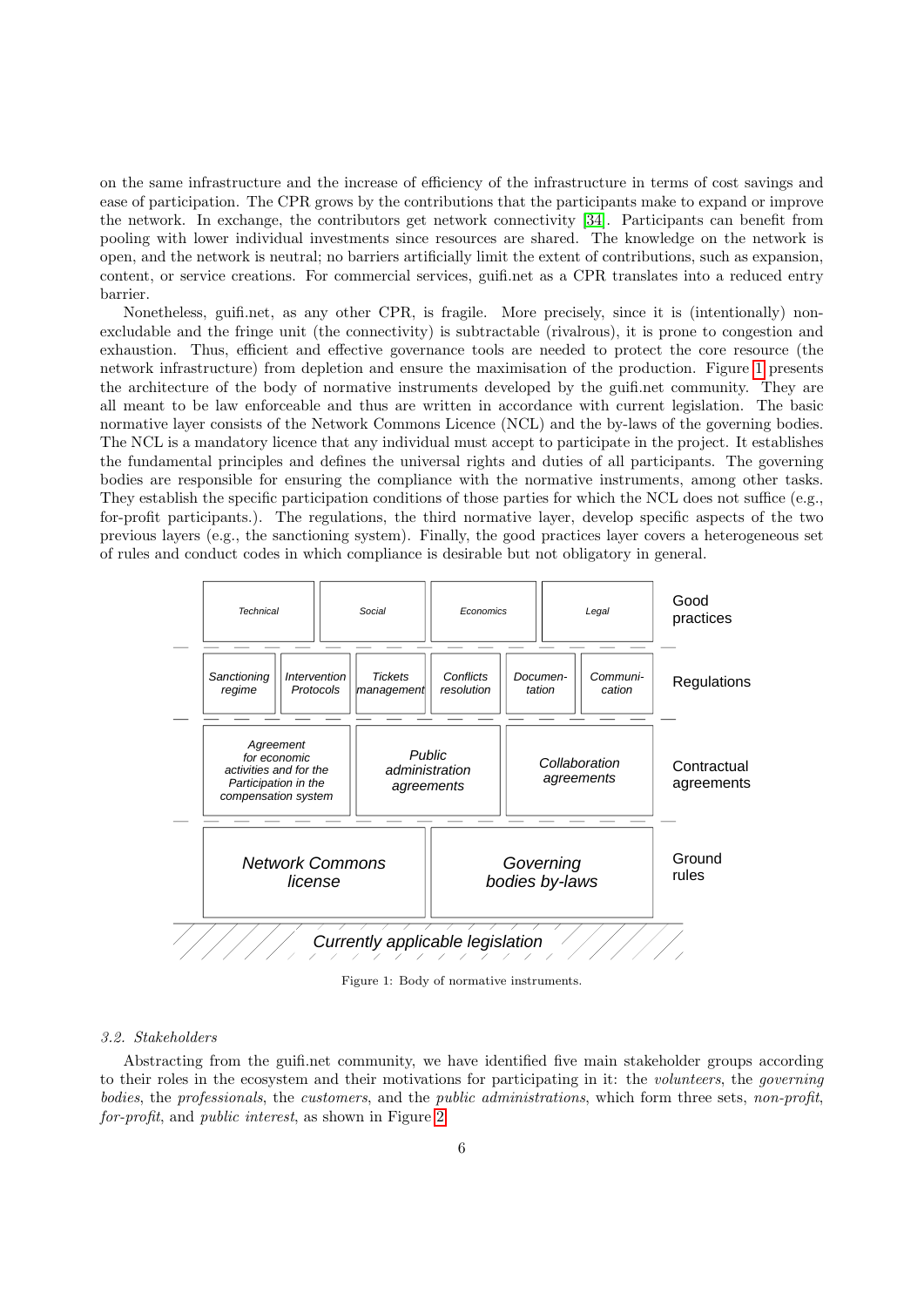<span id="page-6-1"></span>

Figure 2: Identified stakeholders.

The non-profit set comprises the volunteers and governing bodies. The governing bodies deserve an explicit group because their mission is restricted to governance matters. In contrast, the types of activities of the volunteers are much more diverse. In guifi.net, there is a single governing body, Guifi.net Foundation  $(Fundació Privada per a la Xarxa, Lliure i Neutral quifi.net).$ 

The for-profit set is formed by professionals (e.g., ISPs, installers, and maintainers) who sell their services over the network and the customers who buy these services in exchange for money. Managing this commercial activity properly–one of the crucial issues of the governance model – has two direct positive effects on CPRs. On one hand, it brings income that makes the ecosystem economically sustainable; on the other hand, it promotes maintenance and upgrade of the infrastructure by these professionals because they depend on it.

Finally, the public administrations are responsible for regulating the interactions between the network deployment and public interest, such as public domain occupation. In the typical distinction of network providers or consumers, given the openness of guifi.net, all stakeholders can play both roles. This is reflected in the participation framework described next.

#### <span id="page-6-0"></span>3.3. Participation Framework

The participation in the community is organised by agreements: the network licence shared by all participants and a set of bilateral collaboration agreements between the entity representing the community and other organisations, such as professionals or public administrations. Public written rules and their strict observation are effective to manage open communities.

Network Commons Licence The  $NCL<sup>9</sup>$  $NCL<sup>9</sup>$  $NCL<sup>9</sup>$  is the licence that establishes the fundamental rules for participation. It is mandatory to subscribe to it to join the network. Its preamble sets the fundamental principles, and the articles precisely establish the participants' rights and duties to join and use the network. It allows offering services, either for a fee or for free. It is written to be enforceable under Spanish legislation, as legal certainty is essential to stimulate participation and investment, which in turn is the basis of any economic activity and therefore of the sustainability of the project. It sets the basis for any further licence or agreement. It has been modified over time mostly to adapt to new legal frameworks or better serve community needs.

<span id="page-6-2"></span><sup>9</sup><http://guifi.net/en/FONNC>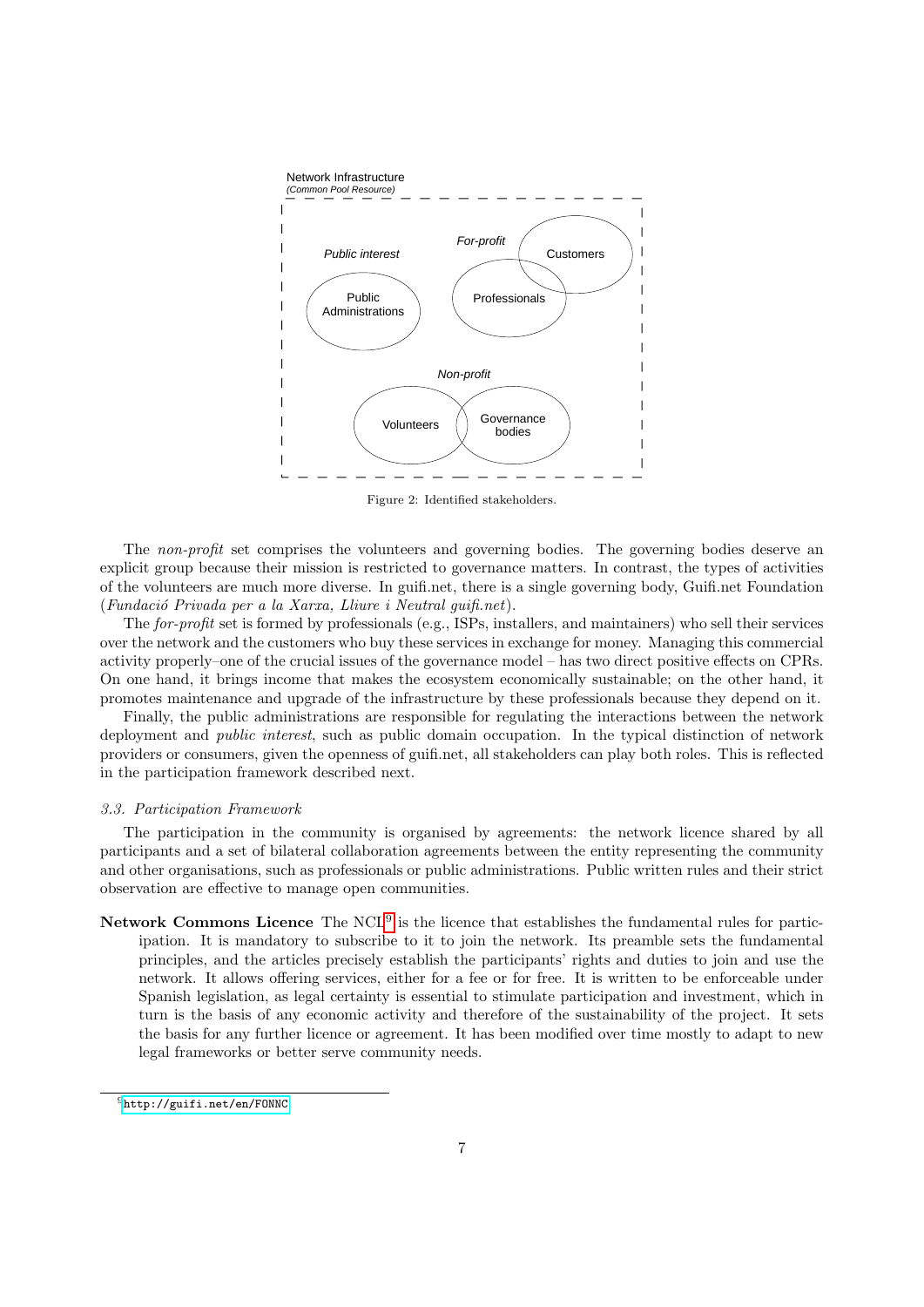Collaboration agreements These are agreements built on top of the NCL to further detail specific aspects, such as the rights and duties of the professionals or how a given public administration participates. The agreement for economic activities and for the participation in the economic compensation system plays a critical role in sustainability because it determines who must participate in the economic compensation system discussed in the following subsection.

## <span id="page-7-0"></span>3.4. Socio-economic Tools

These are tools aimed at keeping the infrastructure and community operational and balanced. A balance is needed not only between volunteers and professionals but also among professionals themselves since, although they compete for customers, they must coordinate and collaborate because they are sharing the infrastructure to reach their customers.

- Conflict resolution system This system defines a precise and documented method to facilitate addressing conflicts in a quick and standard way. It consists of three gradual stages: conciliation, mediation, and arbitration. In the first, the disputing parties are formally required by the foundation to make all efforts to settle the case. In the second, a third neutral party, the mediator, is incorporated to help the conflicting parties reach an agreement. Finally, the last is driven by a lawyer, the arbiter, who at the end of the process renders a binding award. The award can only be appealed to the ordinary courts and can only be revoked due to procedural defects.
- Sanctioning system A gradual system of penalties, ranging from a reprimand to limited or indefinite expulsion. The conflict resolution and sanctioning systems have a powerful deterrent effect.
- Economic compensation system The economic compensation system [\[46\]](#page-31-17) was developed and implemented to compensate for imbalance between investment in the commons infrastructure and its usage. It is mandatory for those who make significant use of the resources (professionals, investors, etc.). The expenditures declared by the participants are periodically cleared (balanced among participants with credit or debit entries or cash transfers) according to network usage. The foundation is responsible for the usage measurements, the validation of the expenses declared by the other parties, and the calculations. The results are made available to all participants in the compensation system.

#### <span id="page-7-1"></span>3.5. Communication and Coordination Tools

The participants have developed several tools to facilitate communication and coordination among them and to manage the components of the infrastructure. The most relevant are:

- Software tools for network management and provisioning The community of guifi.net has developed a set of software tools to ease the design, deployment, management, and operation of the network in a self-provisioning style. Most are integrated in the guifi.net website.
- Communication tools Internal communication is structured around mailing lists with global, territorial, and thematic scope (open by default); social media (open by default with a few exceptions to protect sensitive information); and face-to-face meetings that play a key social role in community engagement and knowledge sharing. The external dissemination is based on face-to-face meetings, presentations, media, and social media.

## <span id="page-7-2"></span>3.6. Initial Key Enablers

What follows are, in our view, the key contributions that made guifinet reach an unprecedented development in CNs.

Firm commitment to the fundamental principles The firm commitment to the network neutrality, freedom of use, and openness of participation and, consequently, the acceptance of the right of the private enterprises to carry out remunerated activities and the right of public administrations to become involved played a key role in the emergence of the current prosperous collaborative ecosystem.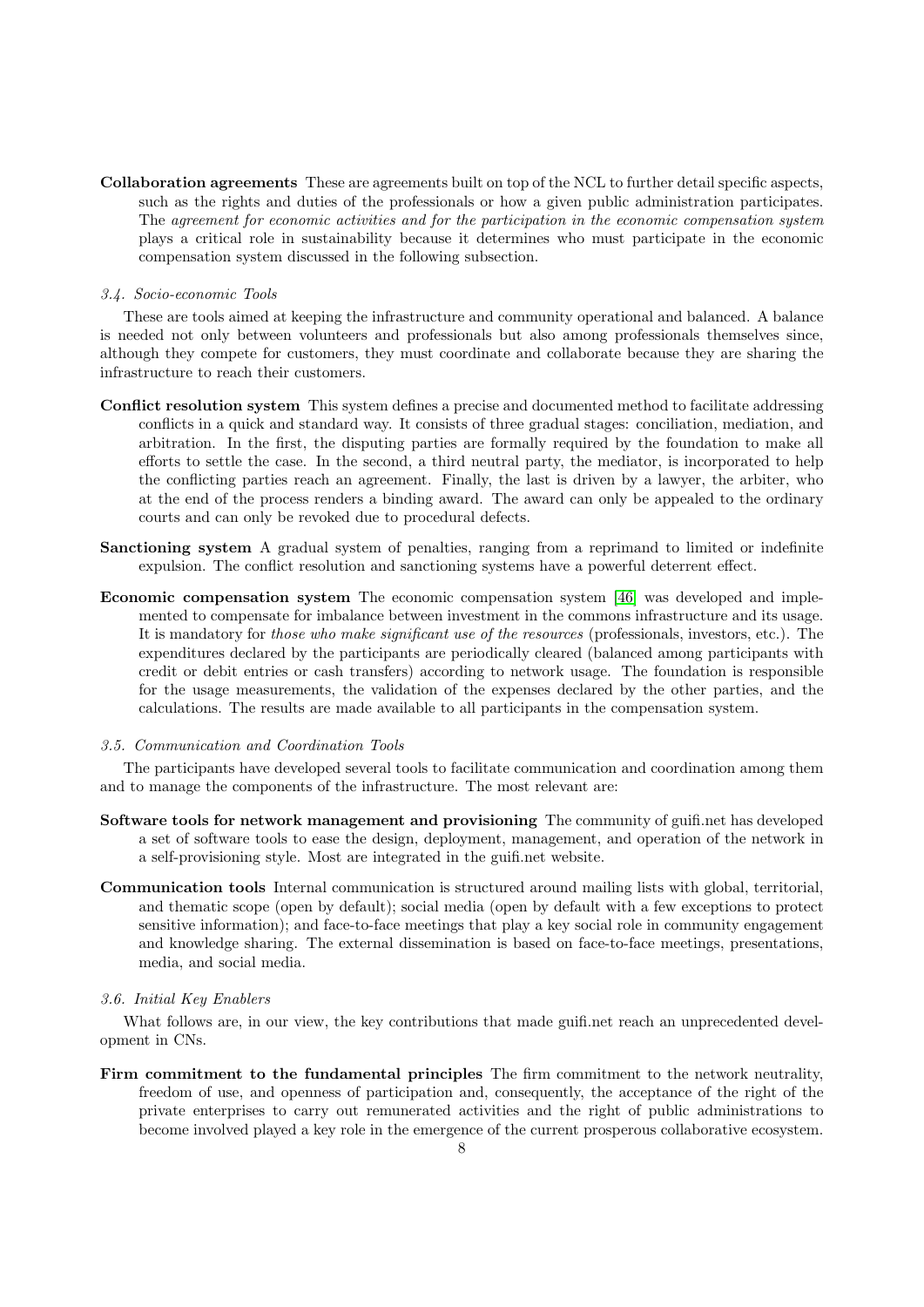- Network licence The early adoption of a licence helped to rapidly establish common ground around rights and duties, to focus efforts, to reduce disputes, and avoid misappropriation of the CPRs. The inherent legal certainty made the prompt participation of public administrations and private companies possible, players that had never been involved in CNs until that point.
- Clear definition of boundaries A direct consequence of the network neutrality is the clear definition of the scope of the project. The project is exclusively limited to the network layer; thus, it can be used to deliver any content.
- Ease of participation The self-service approach implemented through a public website has been key to democratise the participation and incorporate ordinary citizens. An automated system of network resource management (IP address ranges and autonomous system numbers) and network device configurations reduces dependency on specific members, enhances the ecosystem resilience, and makes it scalable. It played a critical role in the growth of the network during the initial years of the project.
- Professional activity At some point (around 2006), the network reached the critical mass to enable business opportunities. The emergence of companies delivering professional services enabled the unforeseen growth rate.
- Reinvestment The governance tools, especially the economic compensation system, not only avoided the depletion of the CPRs but made the system healthier, which translated into an even higher growth rate.
- Conception of the assets as a CPR The explicit identification of the network as a CPR was made few years ago (around 2014). The review of the literature on the commons showed that most of the best practices identified by the researchers were already in place. The remaining (essentially the sanctioning system) had already been identified as a need and was developed shortly after. Consolidated external references help to gain internal confidence and ease the communication with third parties.
- Third-party technology availability The specific technology enablers for CNs were affordable WiFi technology and open-source operating systems for WiFi embedded devices.

## <span id="page-8-0"></span>4. Framework for Community Clouds as Open Commons

As with CN resources, cloud resources can be developed as open CPRs, and for that we have build on the analysis in the previous section. In the case of a CC, the core resource is nurtured by the diverse contributions of networking, computing, storage, and service elements that the participants deploy to expand or improve the CPR, and the fringe unit is the services they obtain. An architectural comparison of clouds to networks in the context of CPRs, detailed in  $[47]$ ,<sup>[10](#page-8-1)</sup> leads to the following main differences:

- Diversity of building elements For a CC, the building elements are more diverse than in the underlying network. In addition to the physical level where host devices (servers) provide computing and storage capacity and the network provides connectivity, the cloud software stack components (IaaS, PaaS, and SaaS) are also building elements that provide diverse additional services (e.g., resource allocation and user authentication). This higher complexity has a direct effect on the CPR model, architecture, and implementation, as described in the following sections.
- Inter-dependency among resources At the network level, the CPR is a primary infrastructure, that is, it has no inherent dependencies on other infrastructures. This is not the case for the cloud, which inherently depends on network connectivity for the interaction among building elements and users. In addition, there are inter-dependencies among physical resources with services and across different

<span id="page-8-1"></span> $10$ The comparison of models, conceptual and system architectures, and identification of requirements was part of Clommunity (EC FP7-317879).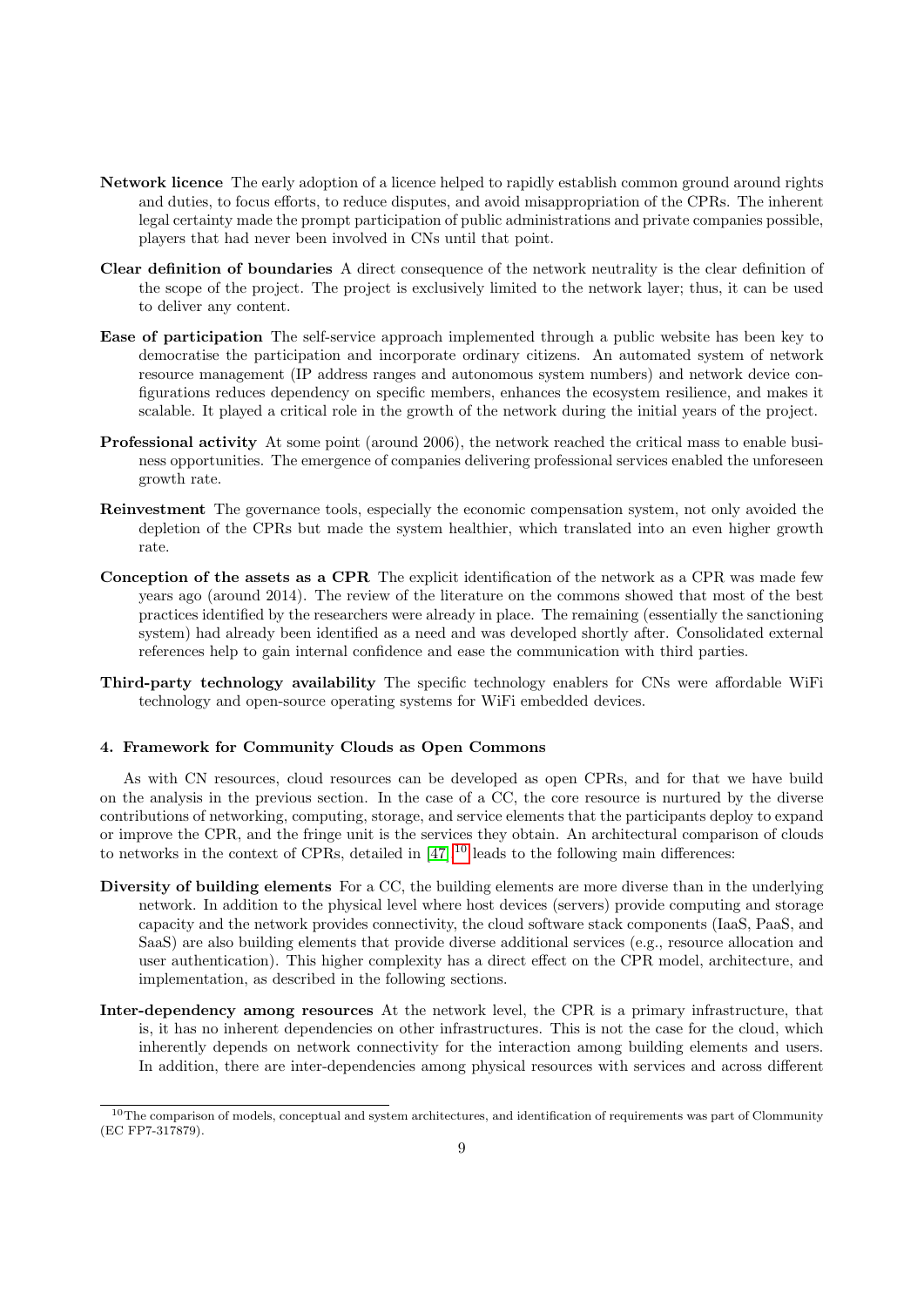services (e.g., a PaaS depending on IaaS). Moreover, some resources or services are more critical or demanded than others. Thus, the consequences of the deployment of an infrastructure with such dependencies must be studied not only from the viewpoint of usage/demand/traffic of a specific class of resources but also from a holistic approach. This will allow us to answer questions concerning the following: the complexity of interaction and balance across classes of cloud resources, resource bundles required in services, congestion management and fairness across services, and the influence of related infrastructures, such as the underlying network, the power grid, the environment, or the socio-economic aspects of the community of users and organisations. The answers to these questions have a direct effect on the design of the CC software architecture and particularly in the mechanisms for service allocation and discovery used to select service instances, described in Section [5.](#page-13-0)

Boundaries of the CPR The rule applied for the network infrastructure level, the guifi.net community takes care of the infrastructure as a CPR, the content is left up to the users (considering content to be pure usage and therefore external to the CPR), can also be applied to a cloud. However, the criteria to determine what must be considered external (as content) and what is considered infrastructure are flexible at the design level (see Figure [3](#page-10-0) of Section [4.1\)](#page-9-0) and might not be so obvious at the implementation level. In hybrid clouds, where in-house (private) infrastructure is complemented with external (public) infrastructure, that boundary is clear; external owned vs external rented and therefore metered. In our context, the main distinction depends on the nature of the exchanges that can be done cooperatively (to cover the costs declared) in a CPR, or competitively (at profit, with market prices ignoring the costs) in a commercial market, and even for free for some amount of exceeding resources. The different nature of the exchanges has a direct effect on the application of the CPR model to the governance of the different cloud layers, described in Section [4.1.](#page-9-0)

As for any other open CPR, the implementation and sustainability of a cloud requires effective rules and tools for the governance, maintenance, expansion, etc. In the following sections, we discuss our proposals to meet these challenges according to the same structure as in Section [3](#page-4-0) and compare to the network infrastructure case, paying special attention to the differences just outlined.

## <span id="page-9-0"></span>4.1. Community Clouds as Open Common-Pool Resources

The fundamental principles of guifi.net also apply to a CC. It must be fully inclusive, that is, it must ensure the openness of access (usage) to the infrastructure, and the openness of participation (construction, operation, and governance) in the development of such an infrastructure and its community. The application of these fundamental principles results in a CC resource and service infrastructure that is a socially produced collective good governed as a CPR. Likewise, the high-level design requirements (e.g., standardisation of resource management, interoperability of individually contributed resources, and ease of participation) are equally valid.

With a set of essential IaaS and optional PaaS cloud services given as a CPR, enhanced and aggregated SaaS services can be built upon them and be offered on a cost-sharing or for-profit model. Similar to how the network CPR reduces the entry barrier (through transparency, network neutrality, and cost sharing, resulting in reduced CAPEX and OPEX costs) and enables the market niche of proximity services, a cloud infrastructure held as a CPR appears to contribute to making cloud computing even more accessible for entrepreneurs or small and medium enterprises (SME) as described next in general, and specifically in the comparison with commercial cloud providers in Chapter [7.4.](#page-23-0)

#### Scenarios for CCs

Figure [3](#page-10-0) illustrates different scenarios for CCs. In CNs like guifi.net, although the network infrastructure is a CPR, the network can be provided according to different models by single or multiple commercial providers in a market [\[48\]](#page-31-19). Over the network layer, for the cloud service layers (i.e., IaaS, PaaS, and SaaS), different combinations of service provider solutions (SP) and community solutions (CS) are possible to satisfy the users' needs.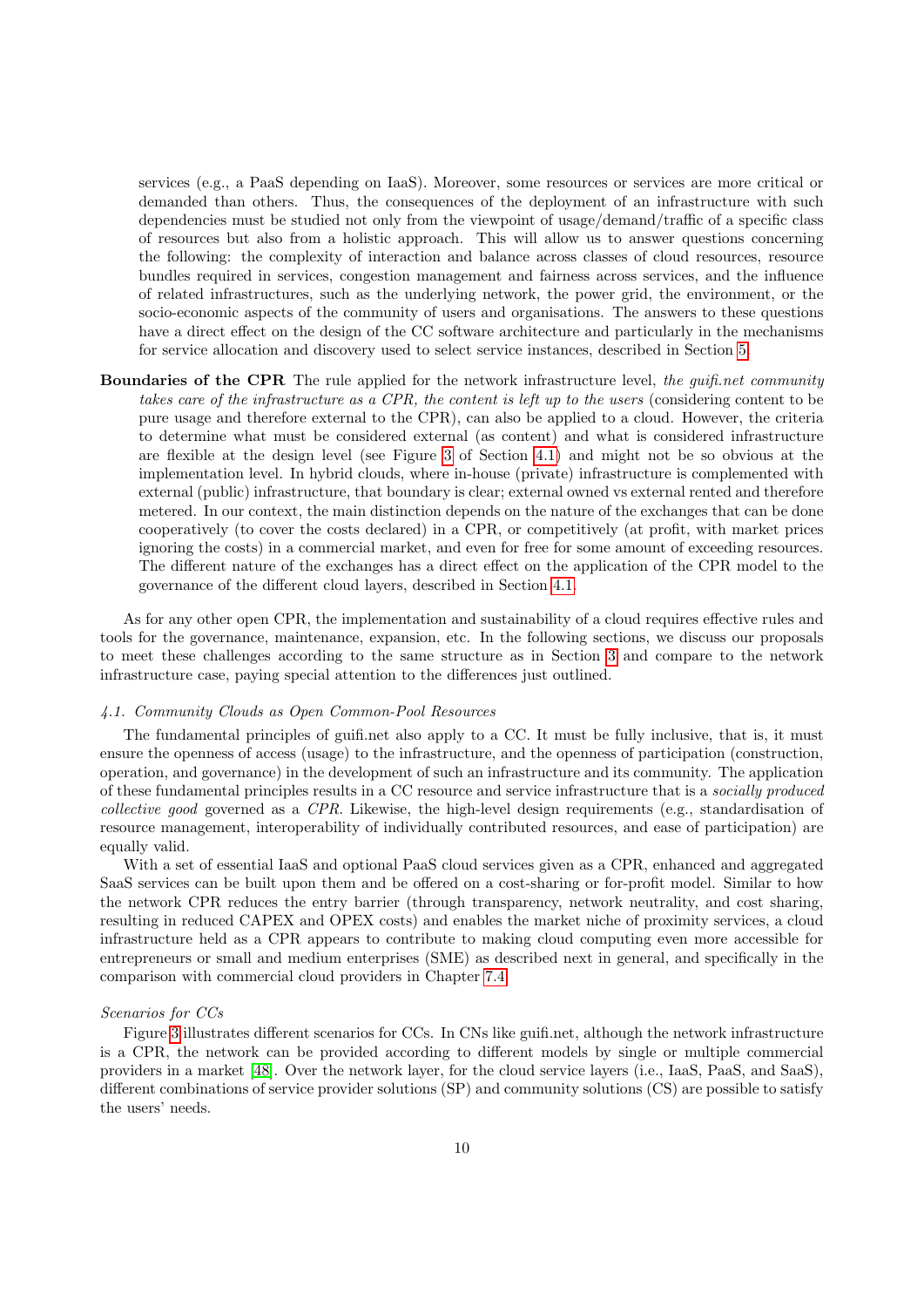<span id="page-10-0"></span>

Figure 3: Alternatives in the layering of community cloud service provision over any kind of network service.

The scenario on the left of Figure [3](#page-10-0) (a) corresponds to the vertical integration approach, the most widespread implementation, with no cloud CPR. In this scenario, a dedicated hardware deployment and software stack must be developed and maintained without the possibility of benefiting from any cooperative resource federation among different providers. Examples of that are the well-known commercial cloud providers, or private clouds, the combinations (hybrid) without horizontal integration at the IaaS or PaaS layers.

Scenario (b), the *infrastructure commons*, addresses a novel cloud scenario where the resources for the IaaS, such as virtualised or bare-metal computing, storage, or networking resources in community locations like cabinets, warehouses, or mini data centres, are provided by the participants and pooled cooperatively. One of the benefits for such a case is inherited from the characteristics of the cloud resources on which the IaaS is built. For instance, a geographically distributed heterogeneous IaaS enables new types of services that cannot be provided by centralised data centres. The proximity to its users translates into lower latency, lower network partition sensitivity, and higher trust, among others. Examples with various levels of cooperation are the ExoGENI or EGI, mentioned in the related work, and the Brighton Digital Exchange, <sup>[11](#page-10-1)</sup> a cooperativelyowned and run data centre, where member businesses can peer and co-locate equipment and provide services to Brighton businesses and the world.

In scenario (c), the *platform commons*, commercial or community organisations provide end-user services through cooperative community-based IaaS and PaaS. In this case, the community-owned PaaS can provide valuable platform services of local interest, with tighter integration with the local environment. This setup, built on community-managed platforms can, for example, deliver activity logs that enable higher levels of transparency and auditability of cloud applications. A practical application is in the IoT domain, where a publish-subscribe platform service can be audited in terms of data input and output, thus providing more local control about personal data flows (such as running cloud applications in community or home locations, firewalled from the open Internet, and monitoring or auditing data transfers for trust and privacy reasons). An example of a platform commons is ELIXIR, mentioned in the related work. The experimental guifi.net CC is another case detailed in Section [5.](#page-13-0)

## 4.2. Stakeholders

Our experience over two years working with the guifi.net community and its community cloud deployment confirms a similar stakeholder structure of the guifi.net network commons. The coexistence of volunteers

<span id="page-10-1"></span><sup>11</sup>BDX: <http://bdx.coop/>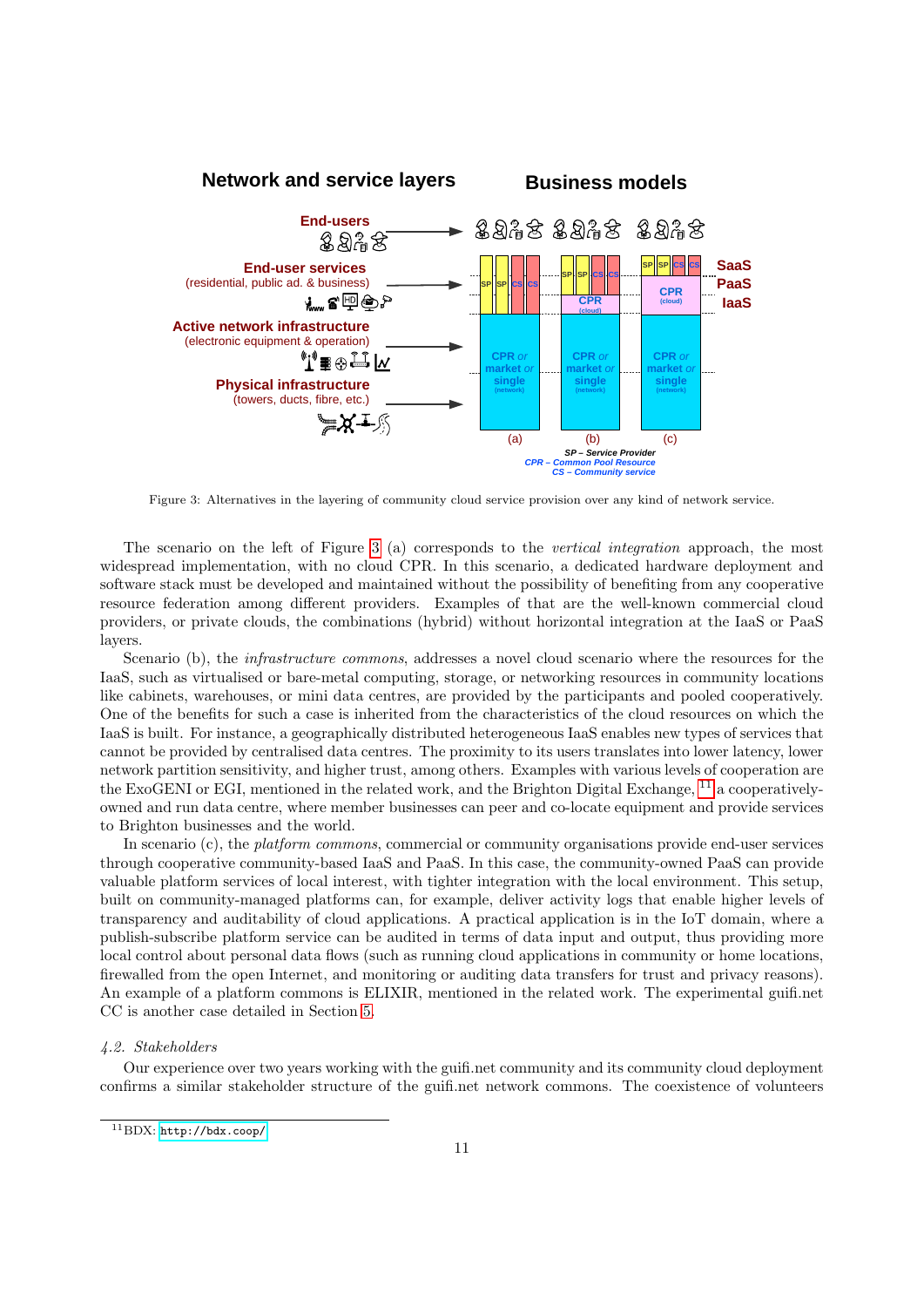and for-profit participants, already happening at the network level, has started to expand to all cloud layers, with initiatives, experiments, or offers at all cloud levels, but not to a significant scale yet. In a comparable way, the presence of a minimum number of customers (and the corresponding service providers) is crucial to ensure the required income to sustain the system. The participation of public administrations is also desirable but is not there yet. Nevertheless, the *proactive* motivations (we participate because we want to, either to self-satisfy our cloud needs or to contribute to the initiative) must be explicitly promoted because, at the cloud level, public administrations have much less legal obligations to intervene than at the network infrastructure level. Ideas such as the digital exchanges mentioned above, create opportunities and incentives for local partnerships among all stakeholders in creating local data centres to host computing and service infrastructure and to promote local public and private services, socio-economic development, and digital inclusion.

One topic in the discussion between the research team and members of the community involved in the pilot was about the inter-dependency between the different cloud components that can lead to a separation between volunteer and professional initiatives given the quality of service expectations, unless the software can provide effective quality control (e.g., isolation, prioritisation, interference, and congestion control), and a socio-economic mechanism exists to quantify and compensate the contribution and consumption of resources and services among all participants. However, this is still under research, regarding examining virtualisation [\[49\]](#page-31-20), incentives [\[50\]](#page-31-21), activity logs, and payments ledgers using blockchains or digital currencies [\[51\]](#page-31-22).

During the pilot, the central role of software development was clear to all. The CCs require an international community of open-source software developers (voluntary or professional but not necessarily local) that develop and maintain a set of core tools, APIs, and compatible applications that can be shared by many CCs. The software, far from trivial, requires not only initial developments but also adaptation of cloud software intended for other scenarios (e.g., data centre), integration, and maintenance.

Finally, working with the community of users, the need for a reference authority was clear, similar to Guifi.net Foundation in the case of the network, as proposed by the guifi.net community. This role was assumed experimentally by the Guifi.net Foundation. This allows us to bypass the overheads of creating a new organisation, but in the future, if the project consolidates into a stable CC, a dedicated organisation is imperative to preserve the independence of the two ecosystems.[12](#page-11-0)

#### 4.3. Participation Framework

As a result of the pilot, and the discussion with the guifi.net community, we propose a separation of the body of normative structure into layers with a general mandatory licence and a set of complementary dedicated agreements. The details of the structure can vary for other CC, but the principles will be equivalent.

- Licence A CC commons licence (CCCL), which harmonises the contribution and usage of the cloud resources, eases the take-up process of the CC model in a similar way as the network licence has had on the network infrastructure. The discussions about CCCL have started, but the licence has not been established yet. Similar to the NCL process, the steps to draft the CCCL licence go through deliberation with the community and evolve as the commons develops and transforms. The discussion with the community, with a rights-based approach [\[52\]](#page-31-23), has resulted in the following proposals. The licence must consider aspects like the relationships between users and service providers and between the cloud layer and network layer. We propose that the licence must cover at least the following aspects:
	- **Neutrality** The requirement of public access without discrimination, that is, providing the same treatment (service) unless there is some compelling reason.
	- Fair use Rules of conduct and means of control to avoid abuse of the resources in commons.

<span id="page-11-0"></span> $12$ Guifi.net Foundation has actively participated in the whole conceptualisation process as well as the development of the software stack and in the implementation of the experiments.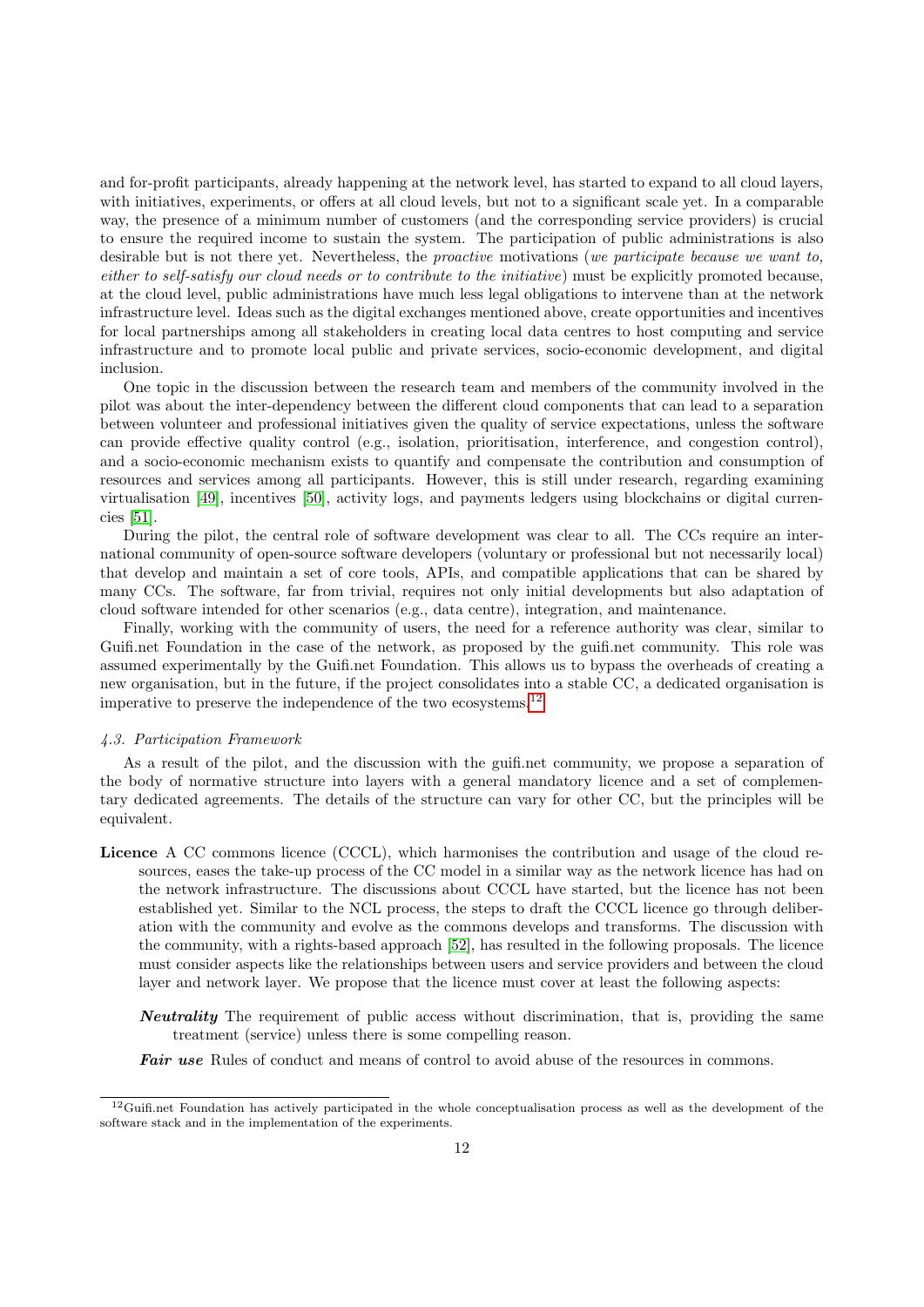- **Transparency and accountability** As discussed, access to information and accountability is essential in any CPR and is an enabler for participation in the operation and governance of the commons.
- **Privacy** In an architecture where sensitive data are distributed across the network, privacy respect and protection must start from the licence. This implies precautions to handle private data, which may be collected deliberately or not, with proportional care, according to data protection laws.
- Collaboration agreements As with the network infrastructure, the level of commitment of the operators with the commons is expressed through a supplementary agreement detailing the specific implications of the licence, considering service-level objectives (SLO). The set of collaboration agreements for the cloud contributes to enhancing confidence among operators offering cloud services, comparable to our experience with the network infrastructure commons.

## 4.4. Socio-economic Tools

As in other communities, the governance involves all actors to drive a CC infrastructure through challenges and changes to keep it operational and balanced, which is key to resilient and adaptive CPRs. From the discussion with the guifi.net community, the following tools were proposed as necessary, although they must be adapted to local conditions:

- Conflict resolution system In the case of guifi.net, the already existing system for the resolution of conflicts can be applied 'as is' to CC related issues.
- Sanctioning system The general structure as well as the administrative provisions of the guifi.net sanctioning system is a good starting point. The technical provisions must be tailored to the specific requirements of CC.
- Economic compensation system It must clarify the terms of participation to promote investment and reduce the number of disputes. The already existing network compensation system (see Section [3.4](#page-7-0) and [\[46\]](#page-31-17)) can be adapted to fit the cloud requirements and can be used to balance expenditure at the cloud layer. In addition, the effect that the usage of the cloud services can have on the network infrastructure and its consequences on the economic compensation system of the network must be investigated to determine whether the current calculation system, which is based on the total amount of network traffic at the points of presence of the infrastructure, suffices or needs to be adjusted. This system must balance the exchanges of disparate resources (IaaS, PaaS, and SaaS) between the different participants (volunteers, coops, and for-profit enterprises).
- 4.5. Communication and Coordination Tools

As with the network infrastructure, the diversity in the requirements for the coordination of the collaboration can only be covered through the combination of several tools. The discussion with the guifi.net community raised the need for the following tools:

- Software tools for cloud management and provisioning The guifi.net website success shows that efficient and easy-to-use solutions for participant needs are key for the project uptake and harmonisation of the participation. As for the CC, most of the needs can be grouped per cloud layer as follows: for IaaS, contribution and request for computing and storage capacity; for PaaS, deployment and discovery of services, user authentication, and access policy management; and for SaaS, an initial set of appealing applications.
- Communication tools From the experience during the pilot, tools (mailing lists, web fora, etc.) and strategies (face-to-face meetings, presentations, etc.) were indispensable. In an equivalent way, the provisioning and management of the infrastructure and services can benefit from specific solutions and separate communication channels.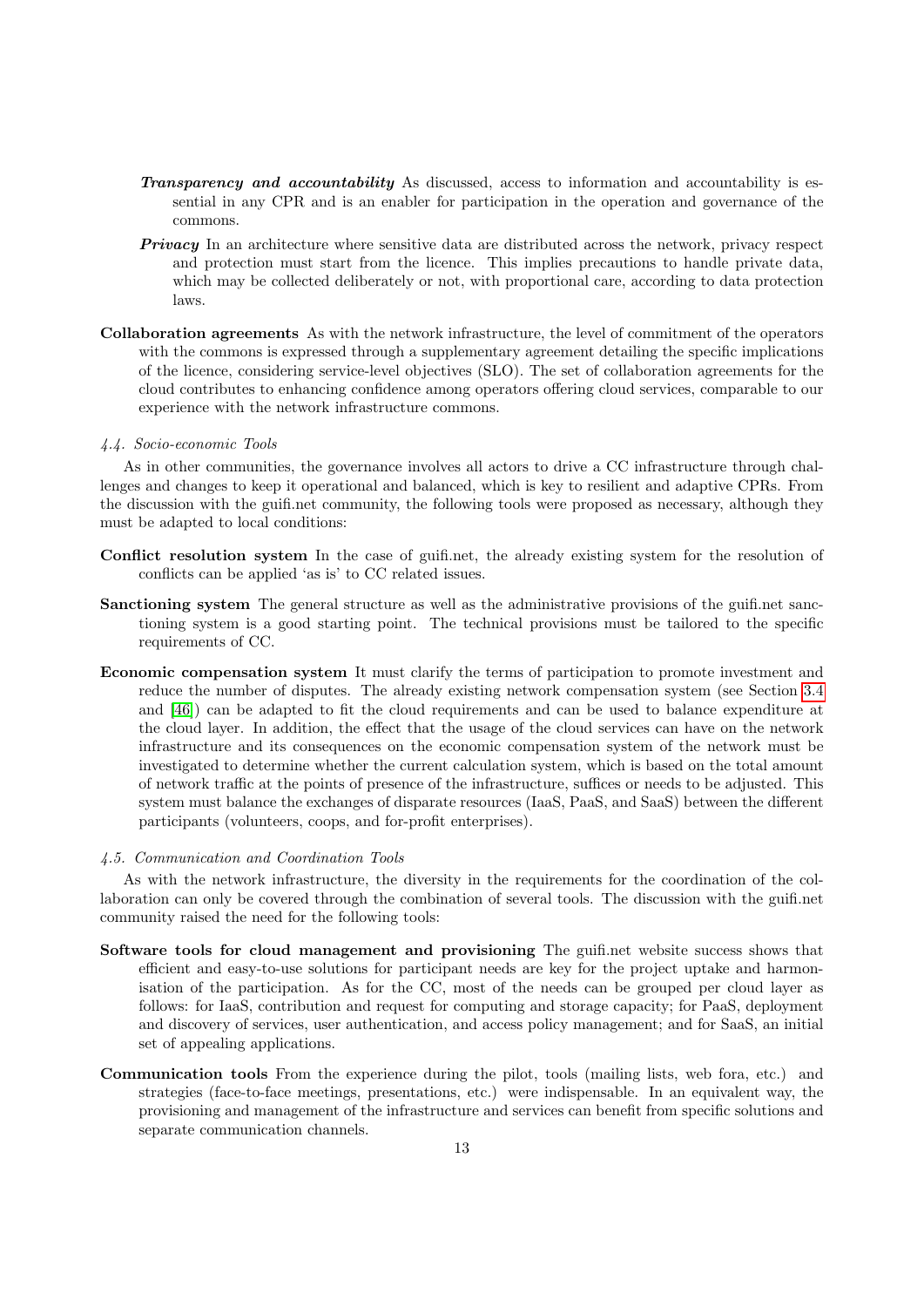## 4.6. Initial Key Enablers

Our experience shows that the start-up phase of any community initiative is critical, including our action and experimentally driven research. From the initial discussion with the group of volunteers to prepare the launch of the pilot and from the ongoing discussions and experience with the guifi.net community during the pilot, these are our collective findings on the key conditions (feasibility factors) that must be met to ensure a successful bootstrap of a CC:

- Demand As a result of an increasing global awareness on data privacy, security concerns, etc., there is a growing demand worldwide for user-driven (self-provided) cloud services. We confirmed during the pilot that this demand also exists within that community. We collected requirements and suggestions from the participants, which determined the priorities in the implementation of the service offering.
- Early adopters The start-up phase is critical for any cooperative project. Among the guifi.net members, there is a respectable number of technology enthusiasts interested in experimenting with innovations. Moreover, the authors have been involved in guifi.net for more than a decade, which facilitates the introduction of the product. The involvement of a few key active and recognised adopters in the start-up phase accelerated the involvement of the rest of the community in the pilot.
- Third-party technology availability The two main requirements are network connectivity and computing and storage capacity. Affordable off-the-shelf devices powerful enough to run our cloud software stack have been available in the market for more than half a decade. Thus, a CC can be bootstrapped anywhere with local or Internet connectivity. In terms of software, the existence of many open-source base components (e.g., GNU/Linux, services, and applications) were enablers for the start-up phase.
- Ease of participation As explained in Section [1,](#page-0-0) our working hypothesis is that CCs can emerge through a comprehensive cloud software stack that meets local needs. According to Section [2,](#page-2-0) such software solutions did not exist yet before our work. Although the early adopters in our pilot were not hindered by a more complex system, ease of participation resulting from the ease of use of the CC software was their main concern, and the usability of the user interface became a central aspect. Its design and implementation is discussed in Section [5,](#page-13-0) and Section [6](#page-18-0) reports on its initial uptake within the guifi.net community.
- Cloud licence In view of the positive effects of the guifi.net NCL (e.g., CPR protection, encouragement of investment, and dispute avoidance) and given that the introduction of major changes becomes more difficult in larger communities, the precise definition and approval of the CCCL is the main next step to ensure the sustainability of a larger community beyond the pilot.

## <span id="page-13-0"></span>5. Cloudy: A Community Cloud Software Stack

As part of our participatory action research, we have worked with the guifi.net community to understand the needs, and design, develop, test, and evaluate the solution over at least two cycles. Several iterations were made with many formal and informal meetings with groups of community members across all phases of the research, with key plenary meetings in two of the annual guifi.net conventions.

We envisioned the CC in the scenario (c) of Figure [3](#page-10-0) (infrastructure and platform commons), realised through the combination of two main types of devices on top of the guifi.net network commons. The first consists of low-power consumption mini-computers contributed by the end users and installed in their homes and offices. The second are more powerful dedicated servers located in more centralised points, like local data centres, warehouses, or street cabinets, usually contributed as a result of a coordinated action of end users or by organisations, such as companies, universities, cooperatives, or public administrations.

Regarding software development and re-utilisation, we prioritised the open-software solutions for our own convenience (licences, access to the code source, and ethics) but also because this model is the best aligned with our target audience (e.g., activists, SMEs, and educational institutions). We have also prioritised the utilisation of existing solutions over our own developments, restricting the last to the minimum strictly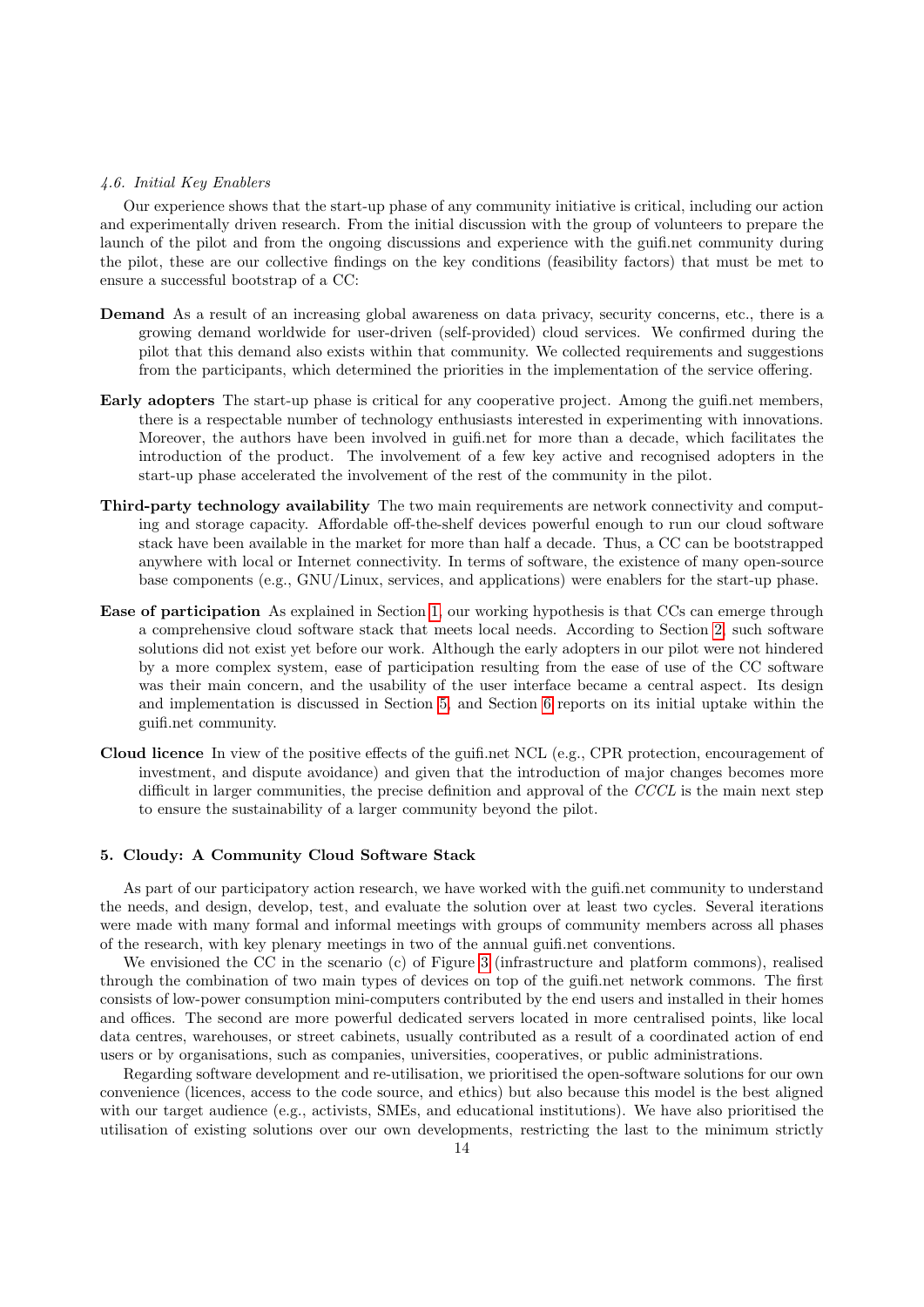necessary. In accordance to this open spirit, we made all the code and related documentation publicly available.

In the remainder of this section, we describe how the cloud software stack presented in Section [4](#page-8-0) has been implemented as an operational Linux distribution that we named  $Cloudv<sup>13</sup>$  $Cloudv<sup>13</sup>$  $Cloudv<sup>13</sup>$  that runs a combination of IaaS, PaaS, and SaaS on end-user oriented cloud nodes (user devices), presented in Section [5.1,](#page-14-1) and includes the Community-Lab<sup>[14](#page-14-2)</sup> software that can run multiple service IaaS instances on server nodes (resource devices), presented in Section [5.2.](#page-15-0) Sections [5.3–](#page-15-1)[5.5](#page-17-0) discuss the specific aspects related to IaaS, PaaS, and SaaS, respectively.

# <span id="page-14-1"></span>5.1. Cloudy Software for User Devices

Cloudy[15](#page-14-3) is a Debian GNU/Linux-based software distribution aimed at participants of a CC that we have developed as part of our research.<sup>[16](#page-14-4)</sup> Conceived as an open-software platform to bootstrap and manage decentralised CCs and services in them, it includes a set of cloud services and applications that are managed through a common web front-end interface. As an open platform, it integrates a set of pre-installed applications, which the user can activate through the web interface, and allows users to install additional services (see Sections [5.5\)](#page-17-0). As a cloud software stack, it offers IaaS and PaaS services (see Sections [5.3](#page-15-1) and [5.4\)](#page-17-1). These include common services needed by every participant to join and participate in the CC as well as most common network services used in guifi.net. In addition, users can extend Cloudy with their own services. This flexibility allows the service offerings (for free or for a fee) to grow and adapt to specific needs of the community. The source code as well as the binaries are freely available in public repositories.<sup>[17](#page-14-5)</sup>

<span id="page-14-6"></span>

Figure 4: Cloudy web user interface with the main menu bar.

Figure [4](#page-14-6) shows the Cloudy web interface right after its installation in a user's device. Services can be either private, only accessible at the owner's discretion, or public (i.e., discoverable and accessible by other participants in the CC through their Cloudy instances).<sup>[18](#page-14-7)</sup> The services are managed through five main tabs: Search, guifi.net, Community cloud, Personal cloud, and Enterprise cloud. The Search service is a service discovery that allows users to find Cloudy instances in the CC and to discover their public services. Through guifi.net services, the users can install the most common network services to participate in the guifi.net CN, some of them also common in other CNs. The Community cloud services currently consist of a set of distributed applications that can be deployed among the Cloudy nodes. Personal cloud services refer

<span id="page-14-0"></span><sup>&</sup>lt;sup>13</sup>Cloudy was started as part of the Clommunity research project (EC FP7-317879).

<span id="page-14-3"></span><span id="page-14-2"></span><sup>14</sup><https://community-lab.net/>

<sup>15</sup>Documentation for users: <http://cloudy.community/> and for developers: [http://en.wiki.guifi.net/wiki/What\\_is\\_](http://en.wiki.guifi.net/wiki/What_is_Cloudy/) [Cloudy/](http://en.wiki.guifi.net/wiki/What_is_Cloudy/).

<span id="page-14-5"></span><span id="page-14-4"></span> $16$ In the Clommunity and netCommons (EC H2020-688768) projects.

<sup>17</sup>The source code is available as a GitHub project <https://github.com/Clommunity/> or <http://dev.cloudy.community>. The binaries are available as ISO images and as Linux containers <http://cloudy.community/download/>.

<span id="page-14-7"></span><sup>18</sup>A Cloudy instance is a piece of the Cloudy software stack running on a dedicated device or on a virtual machine.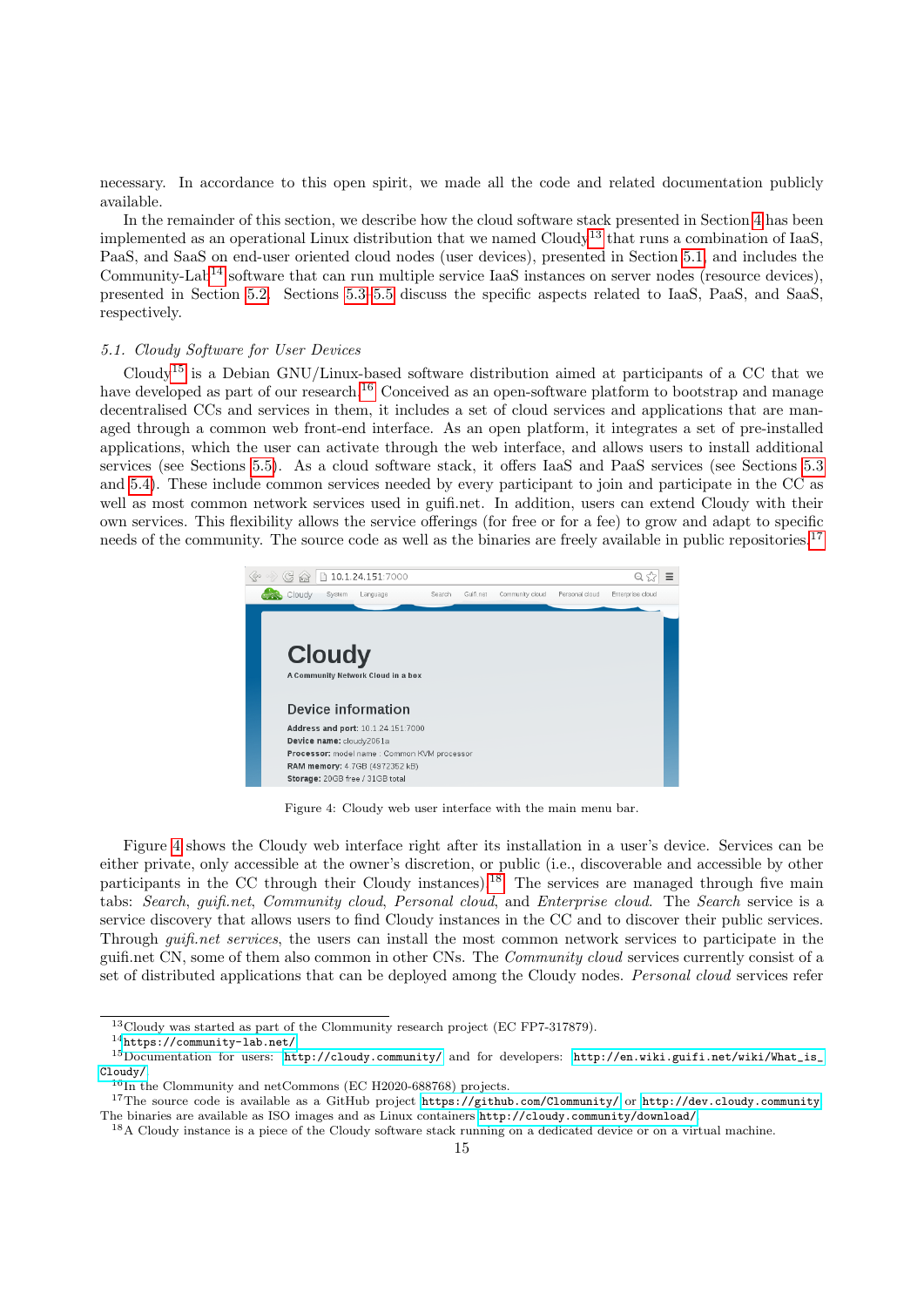to user-specific applications that may not necessarily be shared with the community. Finally, the Enterprise cloud refers to services that the user can install to enable third-party applications. All the services are either bundled with Cloudy or installable as Docker containers, obtained from an external container image repository (Docker Hub), as seen in Figure [5.](#page-16-0) The use of Linux containers brings the advantage of OS virtualization, with separate OS environments for each software component. Docker allows the use of public container images and their composition. Although we found this isolation acceptable in terms of security and privacy, we identified resource isolation and admission control as an area of improvement to ensure the quality of the services provided (see Section [2\)](#page-2-0). We did research and proposed solutions [\[28,](#page-30-26) [29,](#page-31-0) [53\]](#page-32-0) for performance isolation, including resource prioritisation and pinning, elastic resource provisioning, reactive tuning, and admission control, but any of these are included yet in our software.

Given the wide range of essential and optional software and services (IaaS, PaaS, and SaaS) for a decentralised CC, Cloudy can have a similar role in terms of standardisation and unification at the cloud infrastructure and service level as the guifi.net website has had at the network infrastructure level. Two mailing lists have been set up, one for the standard users<sup>[19](#page-15-2)</sup> and another for coordination of the development.<sup>[20](#page-15-3)</sup>

## <span id="page-15-0"></span>5.2. Community-Lab Software for Resource Devices

Resource devices (RD) are network-attached low-power computers (desktop, mini, or rack) deployed in several locations in the guifi.net CN. The RDs provide computing and storage resources in the form of virtual machines (VMs) implemented as Linux containers with access control, some degree of resource isolation, and management capabilities to grant a trusted remote user full access to the processing, storage, and network resources allocated to a given container. The software<sup>[21](#page-15-4)</sup> for RDs is based on the OpenWRT GNU/Linux distribution extended with a remote control (REST API) resource manager service that can manage the life-cycle of multiple containers running concurrently in the same host. We call each of these containers a sliver, and the set of slivers on diverse RDs belonging to the same service is called a *slice*.

A collection of RDs delegates its resources to a (single) resource controller service, as seen in Figure [5.](#page-16-0) The resource controller<sup>[22](#page-15-5)</sup> is a software package and a service that provides a web interface as well as a REST API to a resource registry. It allows users to create and manage slices in all associated RDs as well as register and offer new RDs, among other tasks. The resource controller allows service owners to select and request several computing resources from a collection of associated RDs. The RDs periodically poll the controller and launch the jobs requested, thereby downloading an operating system template and launching a container where a service can be installed: a sliver of a given slice.

## <span id="page-15-1"></span>5.3. Community Cloud Infrastructure

The infrastructure layer (IaaS, scenarios (b) and (c) in Figure [3\)](#page-10-0) includes the infrastructural resources of the guifi.net CC. These are i) user-oriented cloud devices, acting as local interfaces or proxies between users and the cloud, so that participants can interact with these devices and the rest of the cloud through a web user interface, ii) dedicated computing and storage devices, devoted to running service instances and storing pieces of data, iii) the underlying network infrastructure, and iv) the locations where these devices are housed. All these resources can be sliced (virtualised) to be shared and provide isolation across multiple users (containers for computing and storage, VLAN or SDN for networking, and rack space in shared locations).

Cloud user devices Home devices running Cloudy as described in Section [5.1.](#page-14-1) The hardware used is either desktop PCs (e.g., Dell Optiplex 7010SF), mini PCs with Atom CPUs (e.g., Jetway, Minix NEO

<span id="page-15-2"></span> $^{19}{\tt \tt https://llistes.guifi.net/sympa/info/cloudy-users}.$  $^{19}{\tt \tt https://llistes.guifi.net/sympa/info/cloudy-users}.$  $^{19}{\tt \tt https://llistes.guifi.net/sympa/info/cloudy-users}.$ 

<span id="page-15-4"></span><span id="page-15-3"></span><sup>20</sup><https://llistes.guifi.net/sympa/info/cloudy-dev>.

 $^{21}$ The software was developed in the CONFINE (EC FP7-288535) research project, as the Community-Lab.net testbed, with a set of RD devices in multiple locations of several CNs. Initially intended to run research experiments, it is integrated in the Cloudy software stack to run experimental services distributed across several RDs.

<span id="page-15-5"></span><sup>22</sup>Also known as CONFINE controller or Community-Lab controller: <https://wiki.confine-project.eu/soft:server>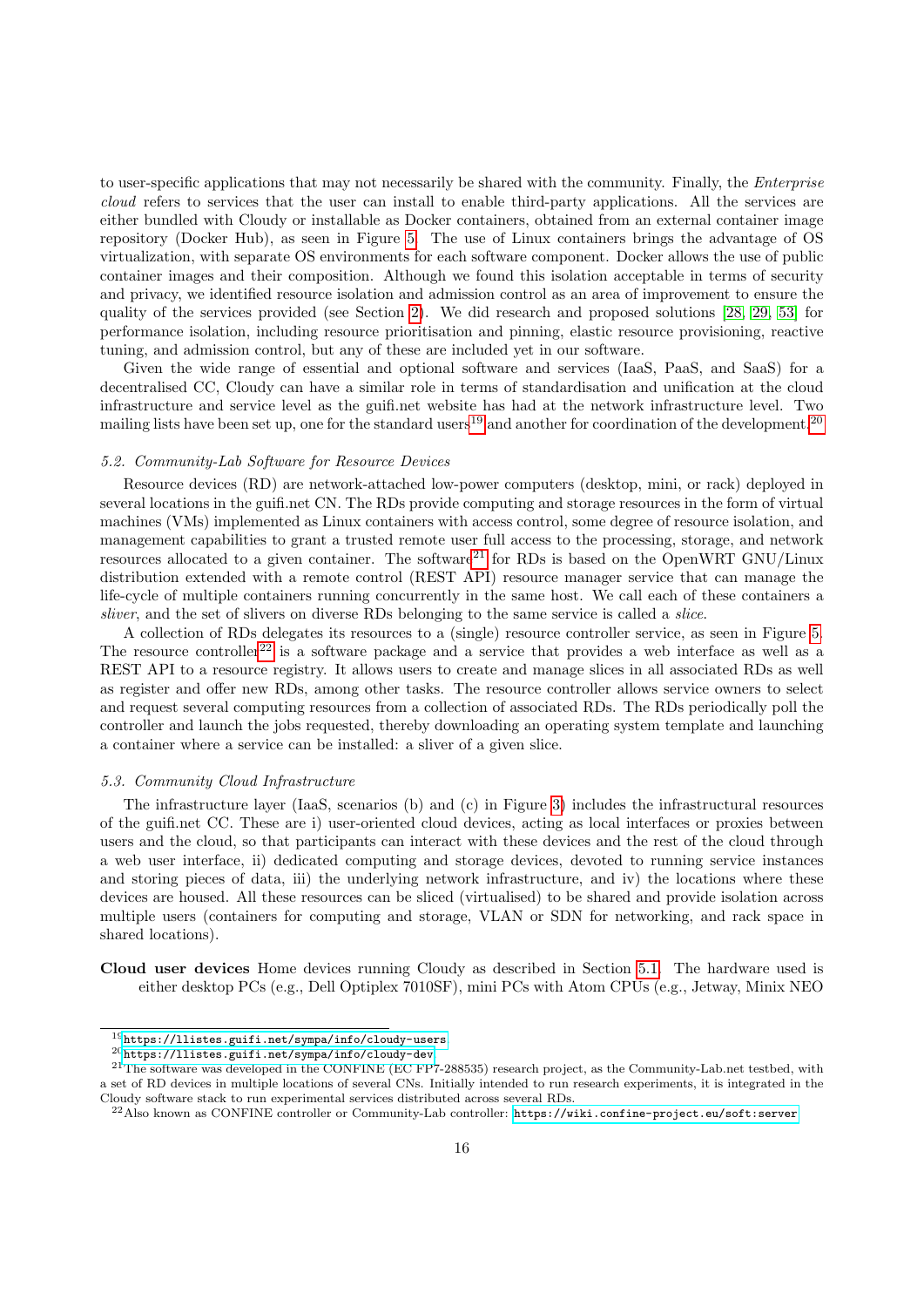Z64, Jetway JBC372F36W-2600-B), or single-board computers (e.g., Beaglebone Black, Intel Galileo, or Raspberry Pi).[23](#page-16-1)

Cloud resource devices Pure server devices run the Community-Lab resource manager, as described in Section [5.2.](#page-15-0) The hardware corresponds to network-attached low-power computing devices (desktop, mini, or rack computers) deployed in diverse community locations. In the peak of the deployment, during the CONFINE project (2011-2015), there were 80 RDs. All these devices are managed through a single resource controller where a set of containers (a slice) can be deployed on several RDs in multiple locations.

<span id="page-16-0"></span>

Figure 5: Structure and components of a community cloud deployment.

- Underlying network infrastructure All server devices are connected to the guifi.net network, most of them in the Barcelona mesh network. The rest are spread across other rural or urban areas. We also have a few servers in the campus network and connected to other ISPs. A tinc overlay can be used to create a distributed overlay network with tunnelling and encryption across multiple ISPs, even bridging over NATs. Therefore, the model, software, and deployment can run on any IP network, including the open Internet.
- Locations The devices are typically deployed at homes together and connected to the network router as well as in-service rooms, offices, or our research laboratory. Without restrictive environmental requirements, the devices just need power and network (wired or wireless), without any I/O connected device, as management is done remotely over the web or ssh interface. Most other guifi.net locations for routers qualify (e.g., homes, service rooms in buildings, street cabinets, warehouses, and public data centres). Only the resource controller server is a rack server hosted in the university data centre.

<span id="page-16-1"></span><sup>23</sup>More details on the hardware installation procedures with performance and typical workloads in [http://cloudy.community/](http://cloudy.community/es/hardware/) [es/hardware/](http://cloudy.community/es/hardware/).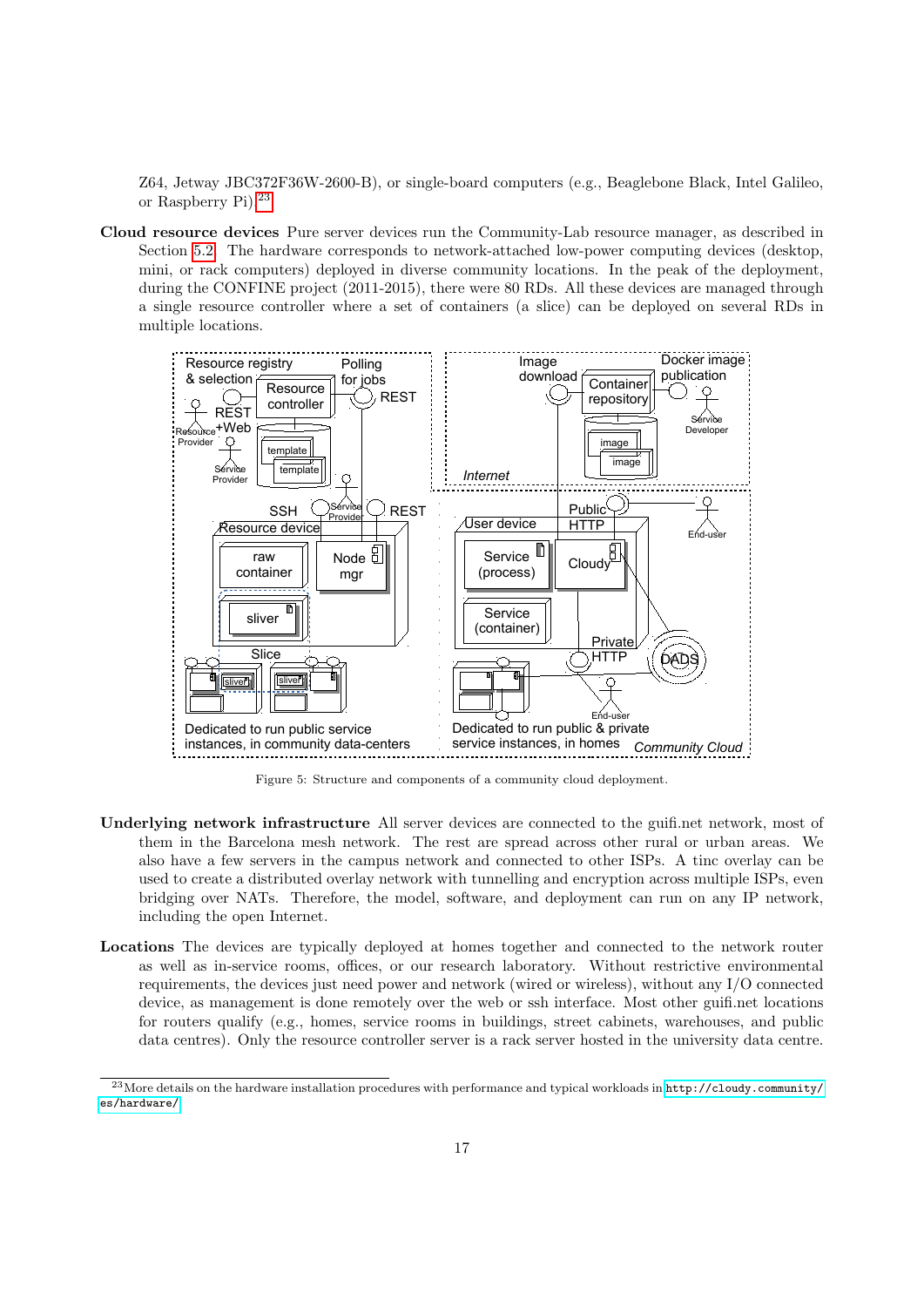## <span id="page-17-1"></span>5.4. Community Cloud Platform

The Cloudy platform layer (PaaS) offers services oriented to develop and support CC applications in a decentralised setting. The current platform includes three essential generic services, and three specific guifi.net services are also part of the platform. The generic services are:

- Distributed announcement and discovery of services (DADS) This is responsible for automatically discovering the services available in the network and to present them in a meaningful manner. This is a critical service in a decentralised community context because the services are made available in an uncoordinated fashion. Moreover, DADS is based on Serf, a tool for cluster membership, failure detection, and orchestration that is decentralised, fault-tolerant, and highly available [\[54\]](#page-32-1), which uses a gossip protocol based on SWIM.[24](#page-17-2) The Cloudy web interface presents the discovered services grouped by category (see Section [5.1\)](#page-14-1) and allows sorting the services according to several metrics including locality (based on latency) and availability.
- User authentication service This service provides user authentication through a recognised independent third party that manages a registry of users. The concept results from the evolution of the solution to the authentication needs of the guifi.net federated proxy system. Currently, it is implemented using the LDAP protocol in a redundant master-slave architecture hosted and operated by Guifi.net Foundation.
- Service activation and deployment Pre-configured applications or generic application containers can be started as Docker containers. These applications can be private or public (shared) in the CC (not in the open Internet).

The three main guifi.net specific services that have been integrated in the Cloudy platform layer are:

- DNS service To participate in the guifi.net DNS system for the resolution of internal addresses (RFC1918). It is based on BIND.
- Network monitoring To contribute data to the network monitoring system. It is implemented using SNMP feeding RRDtool ring buffers.
- Web proxy To be part of the hundreds of Internet gateways contributed by volunteers that allow other guifi.net members to have free best-effort Internet access. Any validated user can access any of the federated web proxies. The service is based on the Squid proxy software.

## <span id="page-17-0"></span>5.5. Community Cloud Application Services

To identify the most demanded SaaS components, we did a survey of the application-oriented services offered in several European CNs, including guifi.net. Given that our work was primarily intended for this CN, we complemented our work with interviews with guifi.net participants in several face-to-face workshops. Our analysis [\[47\]](#page-31-18) showed, on one hand, that remote file storage (backup, replication, and remote access) and video streaming of community events were almost common factors in all the cases, and on the other hand, that a solution to the diversity of other applications was mandatory to ensure the success of our development. The second finding motivated the *activation and deployment* service presented in Section [5.4.](#page-17-1) In response to our first, the following third-party applications have been integrated (pre-installed) in the current Cloudy software stack:

Syncthing A decentralised cloud storage system with cryptographic features for privacy, which gives full control to the users over where their data are replicated and shared with a group.

<span id="page-17-2"></span><sup>24</sup> SWIM: Scalable Weakly-consistent Infection-style Process Group Membership Protocol.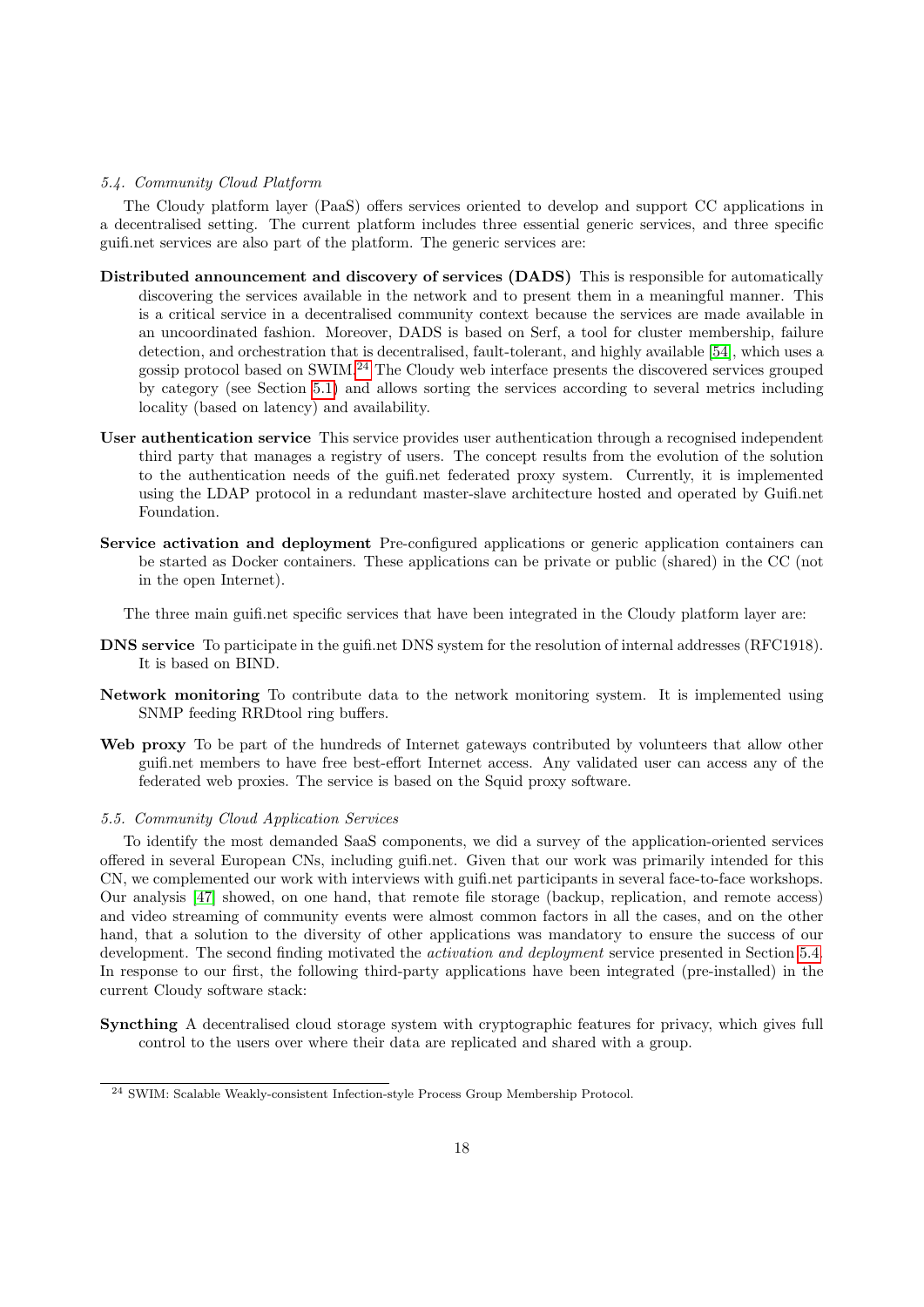- Tahoe-LAFS A fault-tolerant encrypted decentralised cloud storage system, which distributes user data across multiple servers in replicated data chunks. Even if some of the servers fail or are taken over, the entire file store continues to function correctly while preserving the users' privacy and security.
- WebDAV server A set of extensions to the HTTP protocol, which allows users to collaboratively edit and manage files on remote web servers. Implemented with the Apache Web server DAV module.
- PeerStreamer A peer-to-peer media streaming framework with a streaming engine for the efficient distribution of media streams, a source application for the creation of channels, and a player application to visualise the streams.

To ensure a satisfactory user experience, each application was carefully tested and some were tweaked (e.g., PeerStreamer) before becoming part of the pre-installed applications of the Cloudy software stack [\[55\]](#page-32-2). Assessments were done for Tahoe-LAFS [\[56\]](#page-32-3), PeerStreamer [\[57\]](#page-32-4), and the search service [\[58\]](#page-32-5). The evaluations included the deployment of the applications under realistic conditions on several nodes in the CN, considering the relevant metrics affecting the user experience in each case (e.g., read times in the case of Tahoe-LAFS, video chunk losses in the case of PeerStreamer, and service discovery effectiveness in the case of the search service).

## <span id="page-18-0"></span>6. Feasibility Analysis of Community Clouds

The feasibility of our concepts and developments were tested in guifi.net. For this purpose, we bootstrapped a CC inside this CN. The first Cloudy instances were deployed in March 2015 and are still active (September 2017). The main objectives were:

- a) Confirm the feasibility of the deployment (hardware and software) with a group of volunteers, and evaluate its performance and overhead in a realistic environment, starting from the first release of the software. Section [6.1](#page-18-1) summarises the features of our experimental deployment, and Section [6.2](#page-19-0) presents quantitative results.
- b) Work with a group of volunteers from guifi.net to co-design, fine-tune, and evaluate the benefits and limitations of the software system. Section [6.3](#page-19-1) presents the main qualitative results from that experience.
- c) Discuss and develop the governance model with the participants and their experience as participants in the guifi.net CC. The results were the basis for Section [4.](#page-8-0)
- d) Discuss and assess the interest, feasibility, and sustainability of specific community services of interest. Section [7](#page-20-0) describes our analysis and experience for the case of file storage.

The main findings of the feasibility analysis of the software system, which provide an answer to our first research question, are presented in Section [6.4.](#page-20-1)

## <span id="page-18-1"></span>6.1. Experimental Deployment

To test the software system under realistic conditions of number, distribution and heterogeneity of users, devices, locations, and connectivity, we prepared an experimental deployment in the guifi.net network. In June 2015, as part of our research in the Clommunity project, we made a call in the guifi.net mailing lists for volunteers to host MINIX NEO Z64 Android TV devices (150  $\in$  each) with Cloudy installed to be connected to active network nodes. The initial plans were to donate 25 units, the number funded by the project. Nevertheless, given the positive response, we finally donated 28 in the first call, and we made an additional call in July in which we donated another 16. In the second call, half of the costs were sponsored by Guifi.net Foundation and the other half by the end users. Beyond the sponsored devices, we know that, until the end of the year, around 15 additional devices were contributed by community members, making a total of at least 59 user devices involved. In addition, during that period, we maintained around five cloud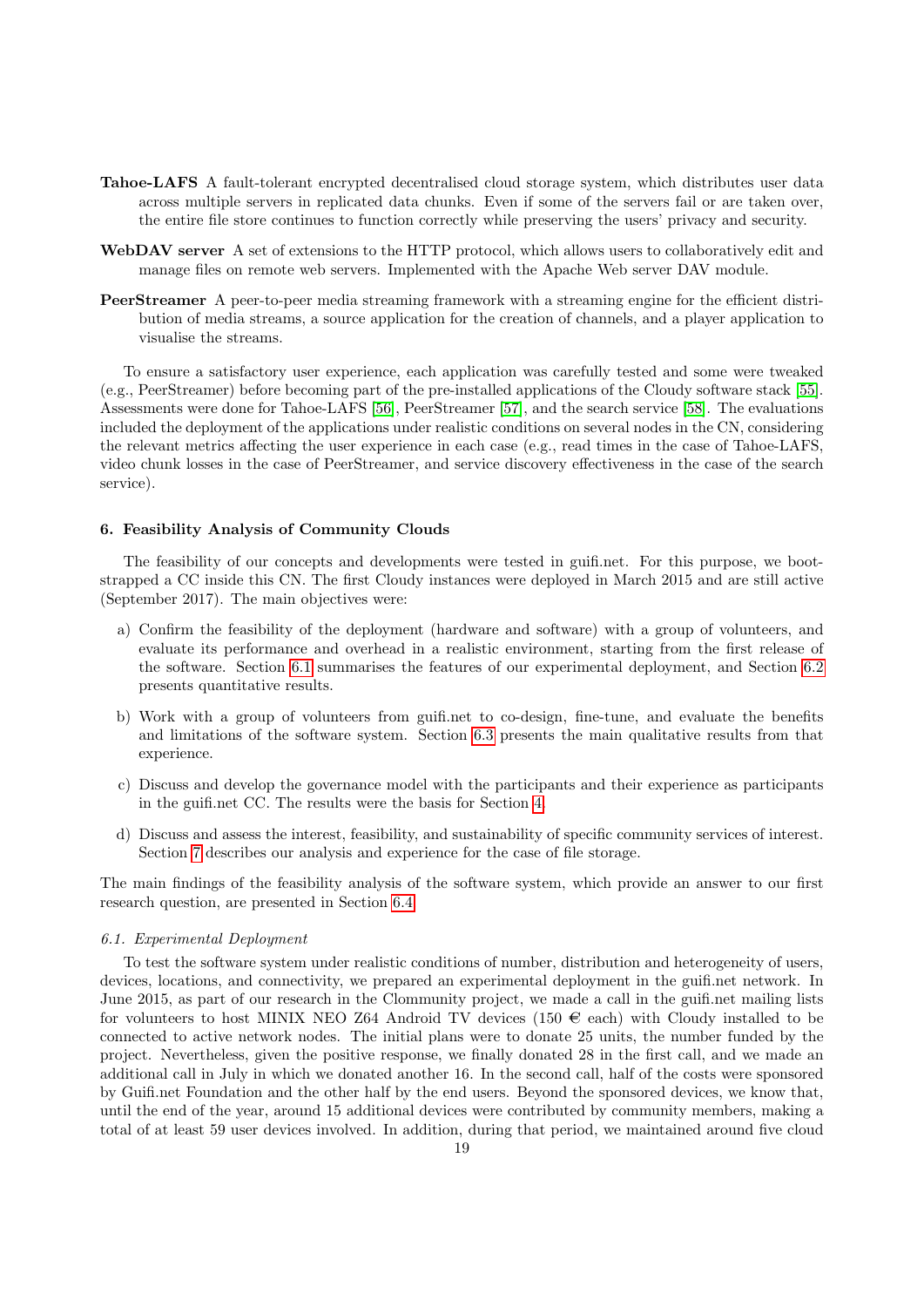community instances of our Community-Lab cluster online. There is a public Cloudy instance available online[25](#page-19-2) for demonstration purposes.

## <span id="page-19-0"></span>6.2. Quantitative Evaluation

With the aim to assess the ability of the Cloudy-based CC to operate in the experimental deployment. we performed experiments to qualify its operation. We evaluated the performance and availability of several services and applications, reported in [\[59\]](#page-32-6). However, the performance results reflect the performance and variability of the underlying guifi.net network across Cloudy devices and the network influence on each specific application, but does not help to judge Cloudy itself. The most representative metric we found about the value of Cloudy comes from the number of nodes and service instances reachable from a typical Cloudy node. As the discovery service presents to users the list of discovered service instances for a given service, in order of growing latency, the number of accessible nodes and services represents the level of choice that a Cloudy instance offers to its users. Beyond that, the choice and usage belongs to each CC service instance, and the resulting performance will depend on the specific devices and networks used.

Figure [6](#page-20-2) shows the number of Serf network nodes and the accessible services seen by one of the Cloudy nodes in a typical week during the pilot study (end of November 2015). The figure is representative of what was observed over the duration of the pilot. The variations over time are due to the changes in the network conditions (load and network partitions) and the number of cloud nodes and services made available by the participants. The 'Serf' (top) line corresponds to the number of nodes of the Serf network seen by that Serf node. It is interesting to note that, despite all nodes having DADS activated by default, the 'DADS' line is usually below the 'Serf' line. This is due either to a manual deactivation of the DADS, which is very unlikely because there is no objective reason for that, or probably due to a timeout in the discovery of the DADS service. This parameter, set to 5 seconds by default, determines the maximum time allowed for responses to the search service queries. Thus, the most plausible explanation for the differences is that some of the nodes of the Serf network are too far away in terms of latency to be able to respond to a search query on time. The rest of services presented in Figure [6](#page-20-2) are self-explanatory, except for the 'OpenVZ', the initial solution for computing virtualisation, which was later replaced by Docker. Current values can be seen at any time at publicly available Cloudy instances.

We know that at least two of the sponsored devices were not properly installed. Thereby, the rate between the total number of Cloudy instances deployed during the second half of 2015 that we are aware of (62), and the average number of online cloud nodes at the end of that year (50) was around 80%.

#### <span id="page-19-1"></span>6.3. Qualitative Evaluation

Our main source to get qualitative feedback was informal interaction with the community, which we already started during the design process, and it involved at least 64 members. These interactions took place in two plenary meetings with a year of difference, several smaller meetings in different locations (guifi-labs), short and small weekly follow-up meetings between a few members of the community and the research team, and the continuous interaction in two mailing lists. According the discussions with the users, Cloudy was considered a useful instrument that effectively addressed some of the practitioners' needs and has a lot of potential. The most frequent motivations for adopting Cloudy are the easiness to install and activate services, particularly the guifi.net specific services that are otherwise difficult to set up (see Section [5.4\)](#page-17-1), and the flexibility to decouple services from servers. The users have acknowledged the ease of installation of the distribution as a key aspect for a successful uptake, and the search service as a satisfactory alternative to the current publishing services system (a static web page). The unification of management tasks through a meaningful website has also been well received. The main drawbacks were the need to go through an installation process, the limited set of applications, and the difficulty to expand the system with new features or customise the software.

<span id="page-19-2"></span> $^{25}$ <http://demo.cloudy.community> User: guest, Password: guest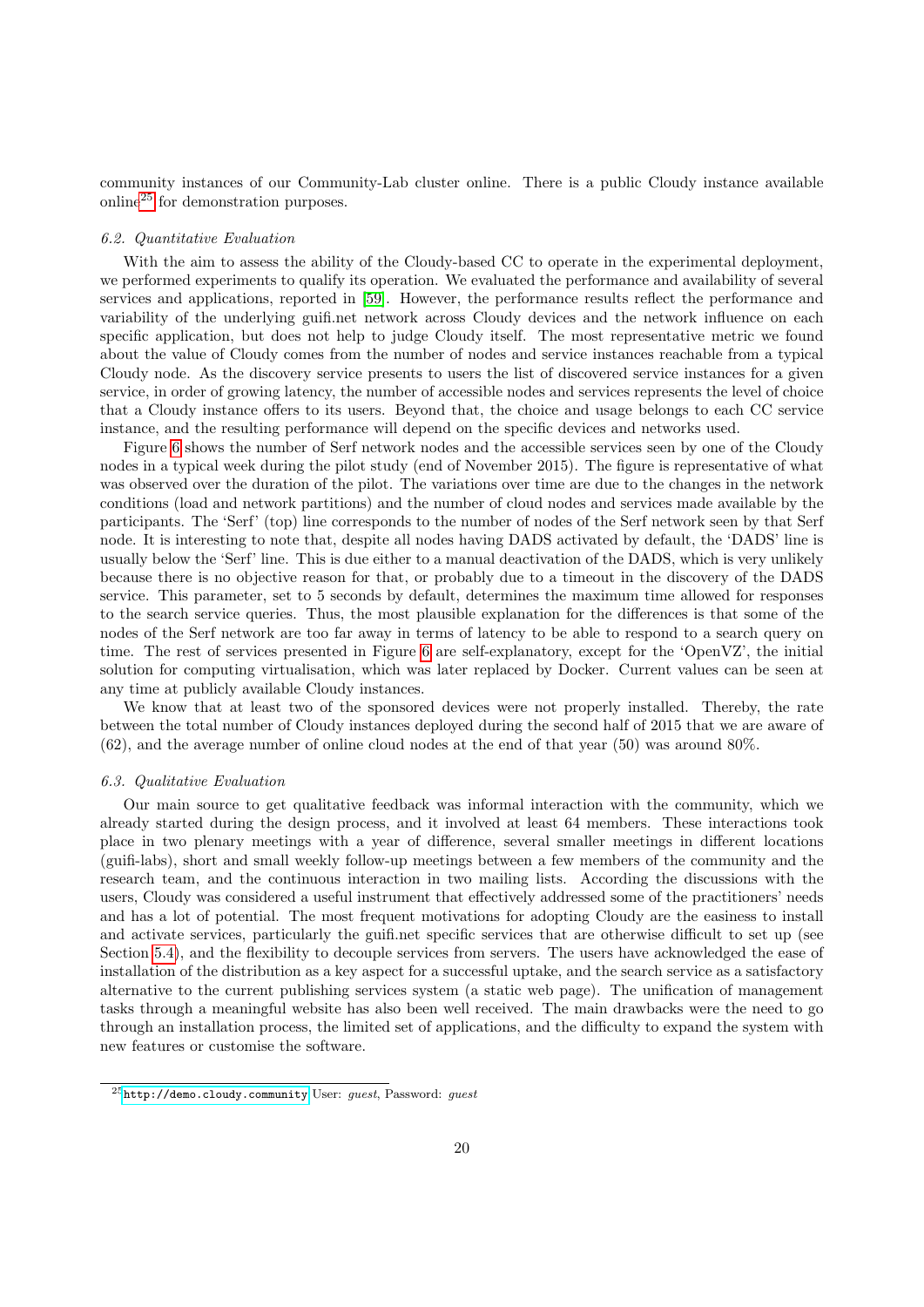<span id="page-20-2"></span>

Figure 6: Number of Cloudy instances and services in the community cloud during a typical week (sampling period: 1 hour).

#### <span id="page-20-1"></span>6.4. Findings and Implications

The positive qualitative feedback matches the quantitative results. The high rate of online nodes (around 50 on average) and the estimated successful adoption rate (around 80%) are well aligned with the positive comments received. This is also supported by the number of nodes contributed by the community members during the first half year: 15 fully paid by them plus another 16 partially paid (50% contribution).

The experience with the design of a CC, implemented through the Cloudy software stack as a key element, combined with the co-design and adoption of the CC governance model and the quantitative and qualitative evaluation of adoption by the guifi.net community validates the feasibility of CC as open commons. Feasibility is not only achieved at the level of 'system prototype demonstration in operational environment' (TRL 7) but, as being adopted by the guifi.net community, it can be considered 'actual system proven in operational environment' (TRL 9). The identification of key social and technological artefacts and factors that result in showing feasibility at certain levels is the answer to our first research question, further discussed in Section [8.](#page-25-0)

The difficulties found are mainly intrinsic to any experimental software system with a small developer community and were helpful to drive the development towards including more applications, particularly an extension that allows running third-party services, such as Docker containers, to increase the range of applications available. The fact that the system has a web interface was considered another limitation. In fact, while the majority found the system very useful to offer specific guifi.net services, a few users expressed decreasing interest given the software was less polished than other free commercial offerings. Regardless, these negative results were expected from such a pilot with limited resources, and this was not our ambition in the research.

The range and quality of the applications have an effect on the interest and value of a CC. The next section provides a detailed analysis of the technical feasibility and the economic sustainability of an application of wide interest among the participants in the pilot.

## <span id="page-20-0"></span>7. Sustainability Analysis of Community Clouds Through SaaS: The Case of File Storage

The analysis of long-enduring CPR depends on two key factors: 1) the design of a comprehensive governance system, which implies the existence of convenient tools to implement it [\[30\]](#page-31-1) and adapt to change [\[60\]](#page-32-7)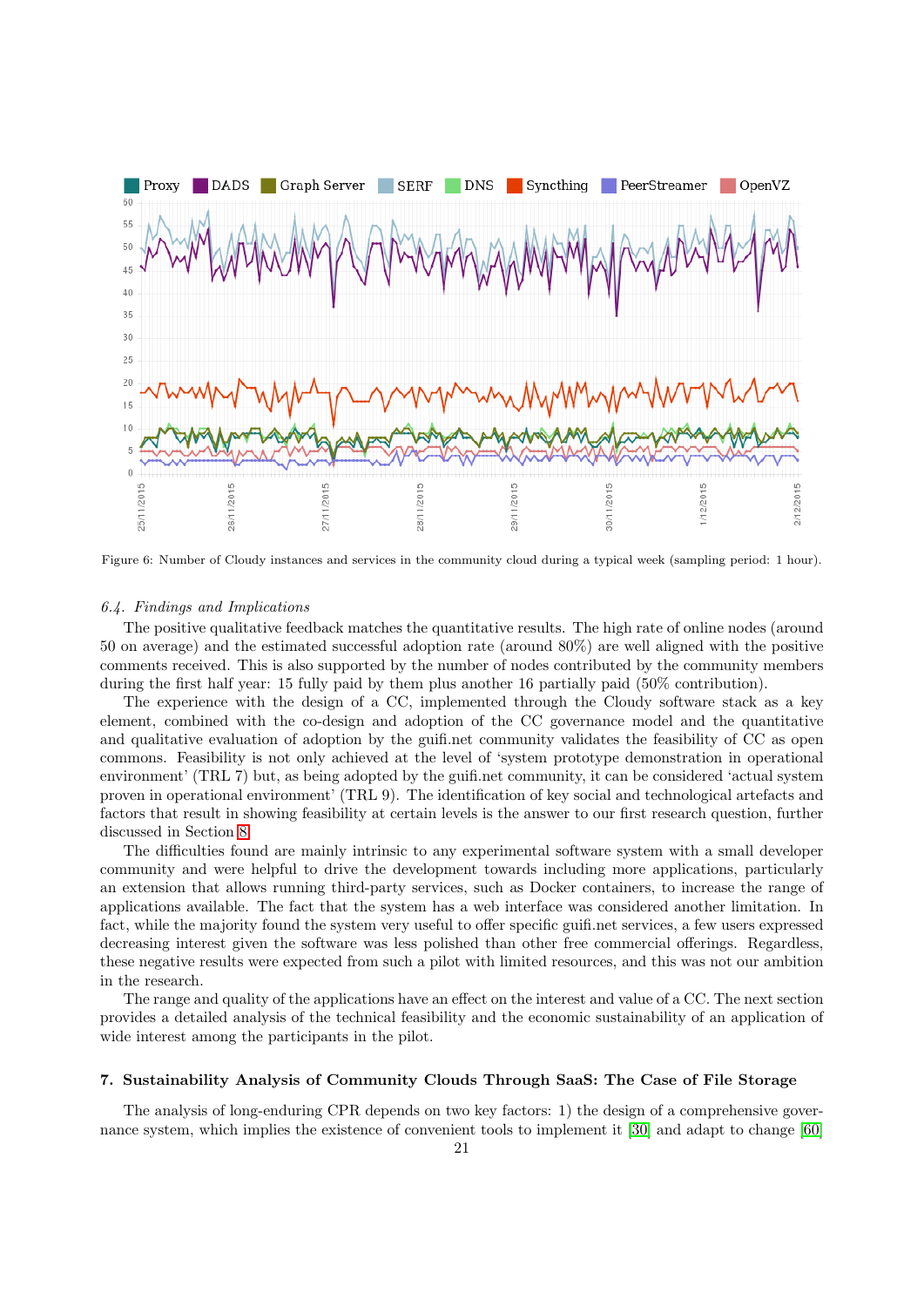and 2) the overall goal to ensure the preservation and maintenance. As far as CCs is concerned, we have already discussed the first in Sections [4](#page-8-0)[-6,](#page-18-0) and in this one, we explore the second.

A system can reach economic sustainability after its total cost is below or equal to its total revenue. In our scenario, the total revenue is the sum of donations, in kind contributions, direct contributions (active participation), and sales. As discussed in Section [3.6,](#page-7-2) the emergence of professional activity, which is mostly based on sales, permits overcoming the limitations of the dependency on amateur contributions and increases the growth rate. Therefore, it is essential to elucidate whether such professional activity can emerge on CCs, that is, whether CCs can offer business opportunities. We focused our research efforts on the SaaS layer because we believe that there are few chances to find business opportunities either in the IaaS or PaaS, at least in the initial stages. We were interested in a service to meet the break-even point (the point at which cost or expenses and revenue are equal) as quickly as possible. Thus, we were interested in a service with a good balance between the potential to attract users and the costs to put it in place and operate it.

We eventually analysed a low-cost file backup and synchronisation (BFS) service, a service we developed over Syncthing, which was already part of the Cloudy distribution. The rest of the section is structured as follows. First, in Section [7.1,](#page-21-0) we explore the software design, and then, in Section [7.2,](#page-21-1) we review the technical implementation assessment of a pilot deployment with real end users. In Section [7.3,](#page-22-0) we analyse the economic viability and sustainability of the file storage service, which is compared to the existing cloud commercial offers in Section [7.4.](#page-23-0) Finally, we present our findings and their implications in Section [7.5.](#page-24-0)

## <span id="page-21-0"></span>7.1. Application Design

The BFS service we developed is called SwebFS. SwebFS is essentially a web interface for Syncthing,<sup>[26](#page-21-2)</sup> an open-source software that enables file synchronisation between devices that already was part of Cloudy (see Section [5.5\)](#page-17-0). Syncthing provides users with control over where the data are stored and how often they are updated. It addresses several features relevant to end users: communication is encrypted, nodes are authenticated, the user can choose where the data are stored, and data can be shared with a group if desired. The Backup Syncthing  $(BST)^{27}$  $(BST)^{27}$  $(BST)^{27}$  is a web application that manages the provision of remote, private Syncthing instances for end users through Docker containers. SwebFS, BST, and Syncthing are part of Cloudy, and combined they implement the BFS service.

There are other BFS-like cloud services offered by large commercial providers,<sup>[28](#page-21-4)</sup> like Dropbox, Google Drive, SpiderOak, Box, SugarSync. Most of them offer a freemium service, with a limited amount of free storage space available to engage customers into one of the paid subscription plans offering more space. These services are based on closed-source proprietary solutions (e.g., the Dropbox client) with data lock-in in the hands of a foreign private company. Privacy handling of these services is a concern if the data of the users are hosted in countries with different data protection laws or the users do not trust the provider.

As an alternative, a few open-source software solutions,<sup>[29](#page-21-5)</sup> provide file synchronisation between devices. To our knowledge, Syncthing is the only open-source application that provides easy multi-device file synchronisation without the need for a central server.

## <span id="page-21-1"></span>7.2. Technical Implementation Assessment

Even though typical storage services are intended to be decentralised, we prepared a simple single-server experiment to evaluate the technical feasibility of the service. This is an experimental SwebFS server for the BFS service. The hardware of this server exceeds the needs of the service (8 CPU cores, 8 Gb RAM, and 1 TB HDD), but the experimental results are not significantly affected by the hardware choice. Comparable results were obtained with smaller servers of equivalent CPU architecture in preliminary experiments. The

<span id="page-21-2"></span><sup>26</sup>Syncthing: <http://www.syncthing.net>.

<span id="page-21-4"></span><span id="page-21-3"></span> $^{27}{\rm BST:}$ https://github.com/Clommunity/bst-mux.

<sup>28</sup>Dropbox: <http://www.dropbox.com.> Google Drive: <http://drive.google.com>, SpiderOak: <http://spideroak.com>, Box: <http://www.box.com>, and SugarSync: <http://www.sugarsync.com>

<span id="page-21-5"></span> $^{29}$ rsync: <https://rsync.samba.org/> OwnCloud: <http://owncloud.org/>, Seafile: <http://seafile.com>, SparkleShare: [http:](http://sparkleshare.org/) [//sparkleshare.org/](http://sparkleshare.org/), Duplicati: <https://www.duplicati.com/>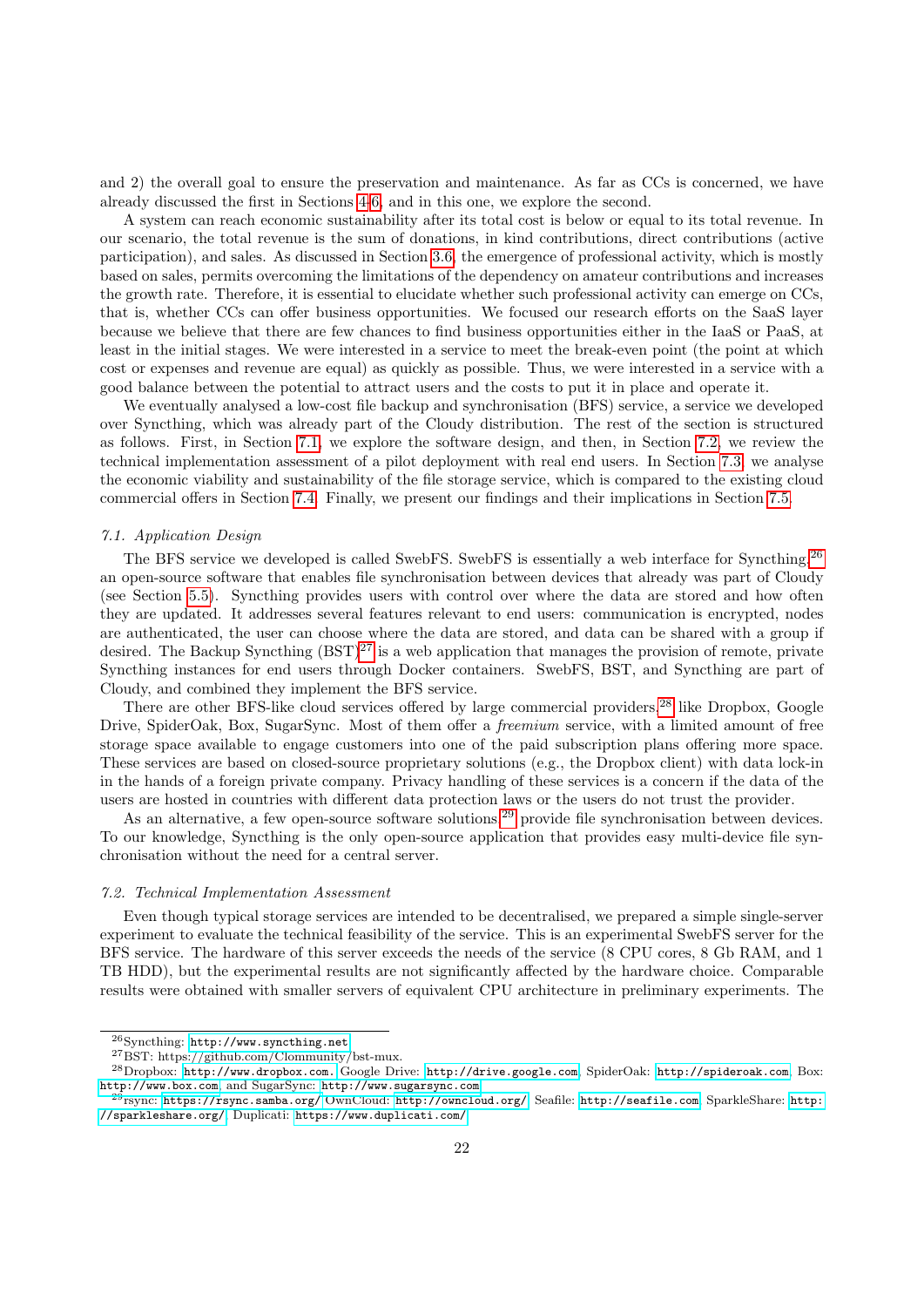server is connected at 100 Mbps to the guifi.net backbone. We had 10 users involved as participants in the experiment, running a Syncthing instance each, and 10 instances on the server.

The experiment consisted of monitoring the resources used to provide the BFS service to these 10 participating users during a period of two weeks. To do so, the users were required to sign up to the SwebFS server, install Syncthing on at least one of their devices (desktop computer, laptop, mobile device, etc.), link them, and share at least one file repository between them. The users were asked to copy at least 1 GB of data of any kind to the shared repository across their devices and the SwebFS server during the first week and to use this service to synchronise and backup their files as they would with any other commercial service they might be using. No specific protection measures were taken for this experiment to ensure privacy and security. Thus, users were recommended not to use files with personal information.

The following metrics (per user) were measured as a reference to estimate values in larger scenarios: CPU usage, RAM consumption and network traffic with a group of 10 users (1 server and 10 client devices). The results were very encouraging: only 0.1 (10%) CPU usage during active periods and negligible daily CPU usage averages, 27.6 MB RAM usage per user during active periods, and 12.5 MB on idle periods, less than 0.25 kbps data traffic on idle periods, and negligible control data traffic overhead during synchronisation periods, given the amount of data exchanged and the number of nodes involved. We use these numbers in the following economic analysis assuming resource usage scales linearly with the number of users or files, due to infrequent activity periods and file changes, and independent users. A super-linear growth in resource usage would require a redesign of the file storage service, with a lower ratio of users per server, or a redesign of the algorithms to have a sub-linear growth.

## <span id="page-22-0"></span>7.3. Economic Analysis

We use the previous experimental technical assessment to extrapolate to many more users for an economic assessment regarding hardware, setup, operation, and service pricing. The summary of costs per resource appear in Table [1](#page-22-1) and the costs per number of users appear in Table [2.](#page-24-1)

<span id="page-22-1"></span>

| Hardware requirements |               |                    | Costs         |               |                 |           |
|-----------------------|---------------|--------------------|---------------|---------------|-----------------|-----------|
| Resource              | Per user      | Per unit           | Cost          | Base          | Per unit        | Per       |
|                       |               |                    |               |               |                 | year      |
| RAM                   | 27.6 MB       | 37 users           | <b>Server</b> | $3,000 \in$   | Depreciation    | 750 $\in$ |
|                       | (Active sync) | $(1 \text{ GB})$   |               |               | over 4 years    |           |
| <b>CPU</b>            | 0.1           | 10 users           | Operation     |               | $23 \in$ /hour  | 276 $\in$ |
|                       | (Active sync) | $(1 \text{ core})$ |               | hour/month    |                 |           |
| <b>Storage</b>        | $50$ $GB$     | 20 users           | Hard disk     | $0.1 \in /GB$ | Depreciation    | 0.025     |
|                       | (Average)     | (1)                |               |               | over 4 years    | $\in$ /GB |
| Energy                | -             | W<br>135           | Energy        | 355           | 0.14            | $50 \in$  |
|                       |               | server             |               | kWh/year      | $\epsilon$ /KWh |           |
|                       |               | $30\%$<br>avg.     |               |               |                 |           |
|                       |               | load               |               |               |                 |           |

| Table 1: Estimated costs of resources. |  |
|----------------------------------------|--|
|----------------------------------------|--|

Hardware requirements Although a storage service can have multiple servers, here we focus on a single service instance. Extrapolating from the experimental results, any server instance of the service with similar hardware specifications to the one used in the experiment, per each GB of RAM, can provide service to 82 concurrent idle users or to 37 concurrent active users.<sup>[30](#page-22-2)</sup> In terms of CPU, one core can serve 10 concurrent active users $31$  or virtually any number of idle users. The concurrent all-active

<span id="page-22-2"></span> $30((1024Mb)/(12.5Mb/user))$  and  $((1024Mb)/(27.6Mb/user))$ , respectively.

<span id="page-22-3"></span> $31((1cores)/(0.1core/user))$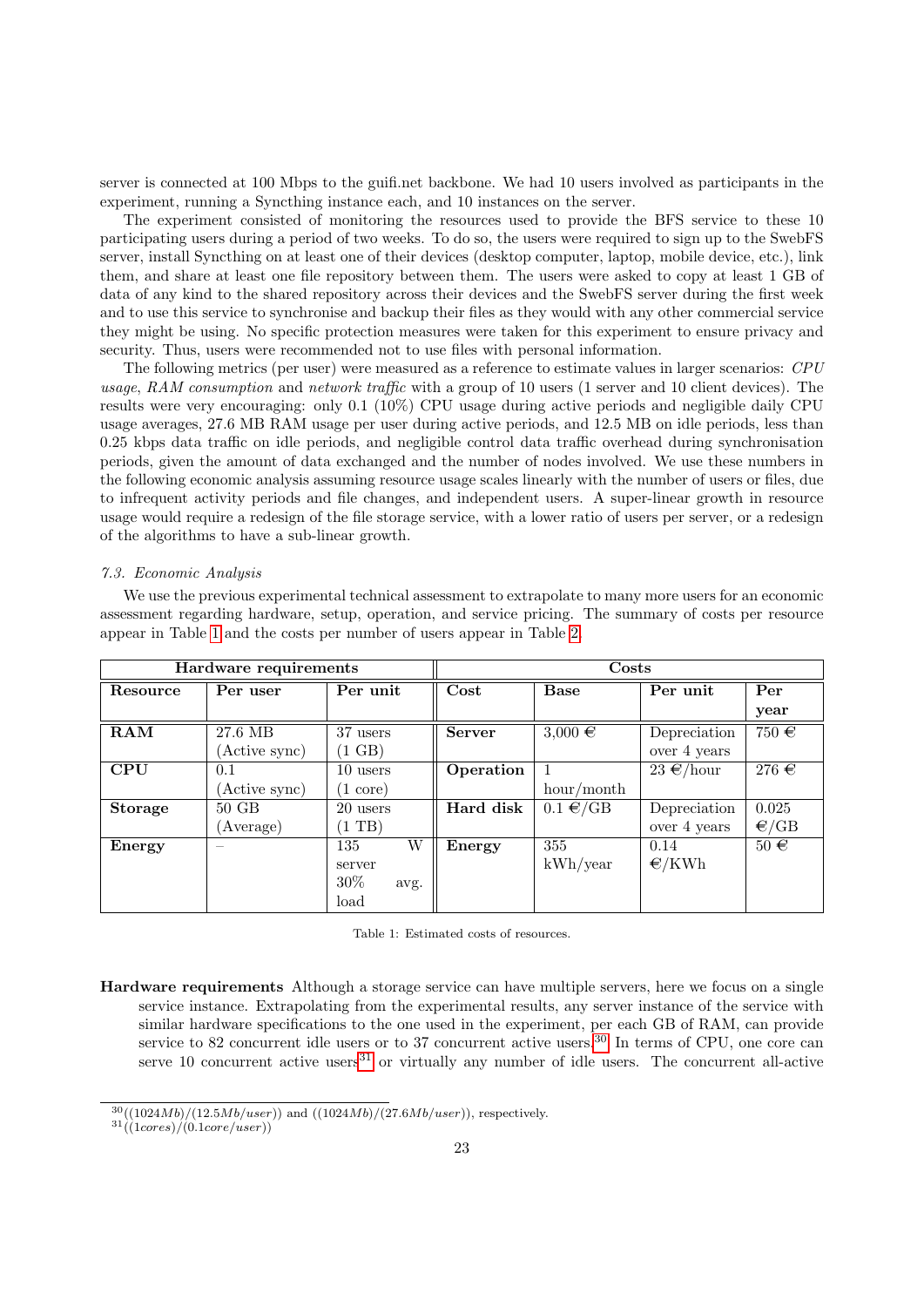scenario considered above, however, is very unlikely to occur, as files typically do not change often. Thus, active periods are quite infrequent and short-lived. In addition, we expect that most of the users to be disconnected most of the time, with periodic or sporadic connections to synchronise, which is a short active period between the long idle periods. Although usage patterns may vary significantly according to scenarios, we can assume a  $100x$  ratio of disconnected over connected users at any time. In fact, memory, processing, or network congestion due to many concurrent active sessions would only lead to longer synchronisation time, which is unnoticeable in most cases. Consequently, the service resources can probably be oversubscribed with much higher order of magnitude without affecting the quality of the service.

Therefore, our 10 GB RAM and eight-core server can probably effectively handle thousands of users. In terms of data storage usage, we have considered an average of 50 GB per user (assuming an uneven distribution, with many users storing less, and a few storing much more), that is, 1 TB for every 20 users. However, in a group file-sharing scenario, or with de-duplication mechanisms, the average user usage estimation can be safely reduced.

Costs The yearly operation cost of a server, with similar specifications to the one used in the experiments in a data centre facility, excluding the hardware storage for the service, plus the personnel costs for maintaining it online is estimated as  $1,076 \in \gamma$  (last column of Table [1\)](#page-22-1), for which 70% corresponds to equipment depreciation,  $25\%$  is server operation, and  $5\%$  is electrical power.<sup>[33](#page-23-2)</sup> Although values can vary significantly in different contexts, it is interesting to note the dominance of the hardware purchase costs. The server consolidation approach can help mitigate the hardware costs notably.

We estimated the cost of the hardware for storage for the service (HDD) at  $0.025 \in C \times S^{34}$  $0.025 \in C \times S^{34}$  $0.025 \in C \times S^{34}$  For 1,000 users (see Table [2\)](#page-24-1), this represents 1,250  $\in$  of yearly pure hardware storage cost that, including the operation cost, nearly duplicates reaching  $2,500 \in$ .

The network usage can generate substantial amounts of traffic but only internal to the CN. According to the compensation system (see Section [3\)](#page-4-0), that would result in a compensation fee for the network maintenance and improvement, proportional to the share of network traffic for each user. In this section, we assume that this contribution is already included in whatever network service fee the participants pay (e.g.,  $12 \in \mathbb{R}$  per month in the guifi.net community in Barcelona). Traffic to and from the Internet to exchange data with a traditional Internet-based cloud provider would be more expensive, particularly in peak hours. This is an important cost saving in a CN compared to a remote cloud provider.

Service pricing Considering a constant yearly operation cost of 1,075  $\in$  for the server and a variable cost according to the required amount of storage capacity, as the number of users increases, the total storage costs grow, but the cost per GB decreases towards the pure cost of the raw storage (HDD), as the effect of operation cost becomes less significant. Table [2](#page-24-1) summarises the minimum service pricing according to the number of subscribed users, assuming 50 GB per user, all part of the CN.

# <span id="page-23-0"></span>7.4. Comparison to Commercial Cloud Providers

The comparison of the results of Section [7.3](#page-22-0) with estimates for minimum prices of commercial storage services<sup>[35](#page-23-4)</sup> of large cloud providers (last column of Table [2\)](#page-24-1), shows that, beyond 65 users, the cost of our service matches the standard hot storage service costs of the main cloud providers (Amazon S3, Microsoft Azure,

<span id="page-23-2"></span><span id="page-23-1"></span> $32750 + 276 + 50$ 

 $33$ Reference values in our experiment. Yearly server costs: 3,000  $\in$  CAPEX over four years depreciation, 30 % load of a 135 W server at  $0.14 \in/KWh = 50 \in$  electricity, 12 hours of maintenance at 23  $\in$ /hour.

<span id="page-23-3"></span> $34$ Yearly storage costs: assuming 100  $\oplus$  purchase cost per TB of low-cost HDDs with redundancy, depreciated over four years.

<span id="page-23-4"></span> $35$ We consider three classes of storage service: *hot* means high performance, such as in SSD; *cold* means low performance, with infrequent and slow read access, such as Amazon Glacier; and warm, with medium performance and cost.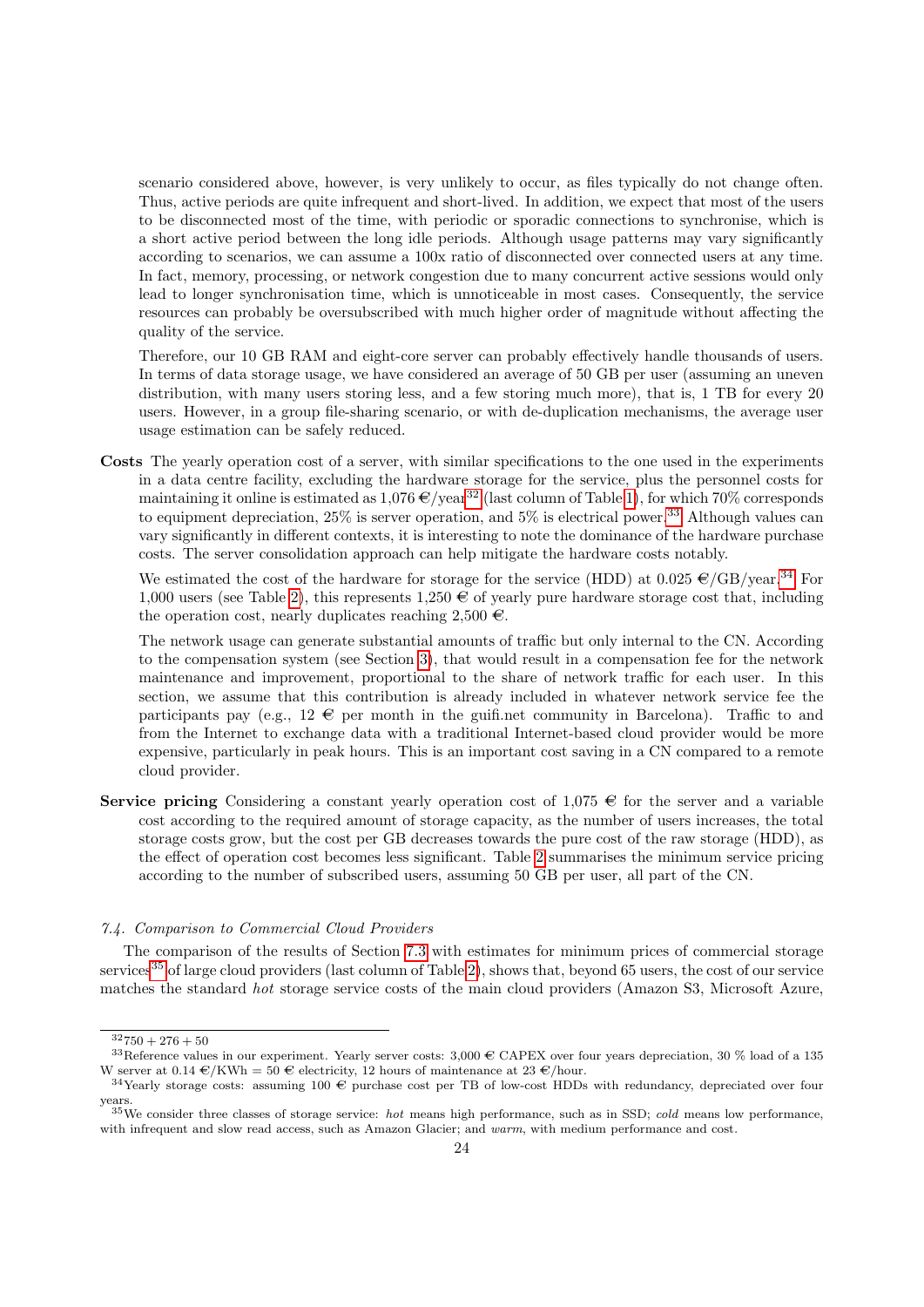<span id="page-24-1"></span>

| Total $#$ | Storage         | Storage        | Storage           | <b>Service</b>           | Service cost    | Market prices    |
|-----------|-----------------|----------------|-------------------|--------------------------|-----------------|------------------|
| users     | $(\mathrm{TB})$ | $\cos t$ /year | $\cos t / GB / y$ | $\cos t / \mathrm{year}$ | $\sqrt{GB/mol}$ | (for comparison) |
| 50        | 2.5             | 62.5           | 0.45              | 1,125                    | 0.038           | N/A              |
| 65        | 3.25            | 81.25          | 0.36              | 1,170                    | 0.030           | $0.030$ (hot)    |
| 100       |                 | 125            | 0.24              | 1,200                    | 0.02            | 0.024<br>(warm)  |
| 180       | 9               | 225            | 0.14              | 1,260                    | 0.012           | 0.012<br>(cool)  |
| 1,000     | 50              | ,250           | 0.05              | 2,500                    | 0.004           | N/A              |
| 5,000     | 250             | 6,250          | 0.029             | 7,250                    | 0.002           | $0.002$ (HDD)    |

<span id="page-24-3"></span>Table 2: Estimated costs per user (monthly and yearly, in  $\epsilon$ ) of the BFS service for different number of subscribed users. However, market prices that are heavily influenced by network transfers are not included (e.g., price can x4 for 10% transferred,  $x10$  for  $100\%$ ).

| <b>Offers for a server</b> (no storage or traffic)                       | Monthly cost |  |  |  |
|--------------------------------------------------------------------------|--------------|--|--|--|
| <b>Amazon</b> (Central Europe zone, September 2017)                      |              |  |  |  |
| 'Disaster recovery and backup' (per server)                              | 233          |  |  |  |
| Single EC2 $4 \text{ cores (m3.xlarge)}$                                 | 179          |  |  |  |
| Single EC2 $4 \text{ cores } (c4.\text{xlarge}, m4.\text{xlarge})$       | 138          |  |  |  |
| Smallest dedicated host (c3)                                             | 1,528        |  |  |  |
| <b>Community cloud</b> (Small 4 core Intel NUC server, 33 W, 400 $\in$ ) |              |  |  |  |
| Depreciation over 3 years + energy $(0.14 \text{ } \in /KWh)$            |              |  |  |  |

Table 3: Price (monthly, in  $\epsilon$ ) comparison for a server between a commercial offer and a community cloud.

or Google Cloud Storage). However, these costs do not include data transfers or replication. Depending on the read/write traffic patterns of the storage usage, these costs could easy multiply, making data transfer more relevant than pure storage in the contribution to overall cost.<sup>[36](#page-24-2)</sup> The references for the warm and cool storage costs are matched with 100 users and 180 users, respectively. Increasing the number of users, the server part becomes less relevant. As a reference, the pure cost of hardware storage only (HDD) corresponds to  $0.002 \in /GB/morth$  (or  $25 \in /GB/year$ ).

Table [3](#page-24-3) compares the prices of a commercial server offer (Amazon, September 2017) with the cost of a small home server. A CC with these small servers running Cloudy could benefit from the difference in the cost of a server (16  $\in$  vs. 138  $\in$  or 1528  $\in$ ). However, there are obvious huge differences between both models: one at home inside a community network managed by volunteers or professionals from the local community not relying on an Internet connection, the other in a remote data centre over the Internet professionally managed at huge scale. We need to account for the maintenance and operation costs of the infrastructure and the software, and the required level of replication for comparable reliability. However, the table shows that, after certain costs are included, the economies of sharing in a CC infrastructure leave an economic margin for local initiatives to provide useful local services given the small cost of sharing a set of computing, storage, and communication resources on stand-by for a pool of running services.

#### <span id="page-24-0"></span>7.5. Findings and Implications

The technical measurements provided data to estimate costs and prices for a commercial initiative in our CC. The viability of the commercial service depends on the number of users. With 65 users, the BFS service matches the minimum current prices of commercial cloud providers operating on the Internet. With these, or any other number of users, the more read or write access to the data, the more cost-effective CCs become, due to the large difference of costs for local vs remote data transfer. Beyond that number of users, the CC solution

<span id="page-24-2"></span><sup>&</sup>lt;sup>36</sup>The pricing of commercial services depends on a detailed profile of resource consumption. For instance, there are web applications to estimate costs for Microsoft Azure <https://azure.microsoft.com/en-us/pricing/calculator/> or Amazon AWS <http://calculator.s3.amazonaws.com/index.html>.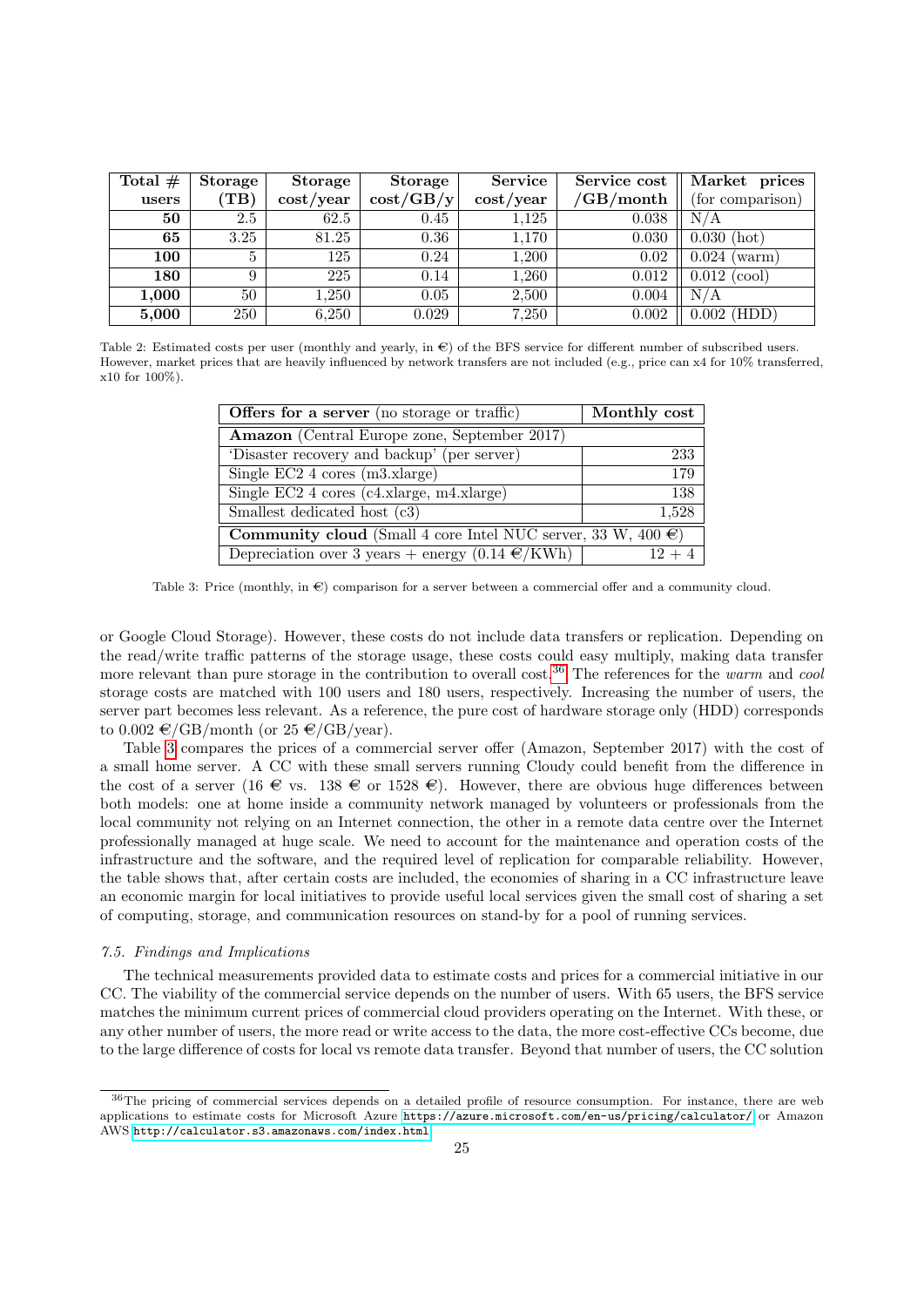has cheaper prices. In terms of costs, the local CC computing servers (virtualised servers or dedicated hosts) are clearly cheaper than Internet cloud providers. We have not considered the cost of software development and maintenance because there are several mature open-source software products for these functions. In our study, we assumed dedicated hardware, but slight additional economies of sharing can be achieved through IaaS CPR. Considering locality in terms of latency, performance, independence from Internet connectivity when it is fragile, and data protection, we can conclude that the CC is reasonably attractive for end users, and it appears to be financially viable, advantageous in cost, and therefore sustainable. There is the additional benefit of promoting local money flows, that is, contributing to local socio-economic development. Furthermore there is a preference in communities to keep data nearby, for privacy and availability reasons, away from excessive data retention and potential exploitation from cloud providers, blockade from attackers or censorship from governments. These results, combined with the discussions of other aspects that emerged in the pilot, allow to qualify the levels of feasibility and sustainability reached.

# <span id="page-25-0"></span>8. Discussion

In previous sections, we elaborated on key aspects of the governance and implementation of CCs, which determine the degree of technological readiness (feasibility) and (organisational, governance, and economic) sustainability of CCs as commons, which relate to our main research questions. Here we discuss several reflections about factors and artefacts that appeared during the collaboration and discussions, as part of the action research, with the guifi.net community and their participants directly involved: 1) the nature of CCs as CPR, in Section [8.1;](#page-25-1) 2) the development of the software implementation, in Section [8.2;](#page-27-0) 3) the experience gained with the deployed system and prototype storage service as it relates to other user-oriented services, in Section [8.3.](#page-28-1) For each topic, we first describe the idea and its relevance, and then we discuss the analysis and lessons learned.

#### <span id="page-25-1"></span>8.1. Community Cloud Infrastructure as a Common-Pool Resource

Despite the lack of benefits from economies of scale in unit costs compared to large remote cloud data centres, local infrastructures have their own technological advantages in terms of latency, better connectivity with end users, partition tolerance, or faster and more regular transfer rates. As a result of local cooperation and sharing, users enjoy cheaper or even free local network traffic, cheaper local cloud infrastructure, and socio-economic advantages from local interactions, investing and contributing to the local economy and promoting local development. The most relevant factors that emerged during the pilot are detailed next.

- Participation with contributions Users must be willing to participate with contributions to the CC. These contributions can be in terms of hardware, locations, maintenance, etc. The entry cost is relatively small: a low-capacity and low-power device<sup>[37](#page-25-2)</sup> is enough to start. The installation process is relatively simple, and the devices require little maintenance. These tasks can even be delegated to a friend or trusted member of the community. A large body of research and practical experience in the past has already shown that users are often willing to donate spare computing resources to third-party propositions in exchange for added value [\[61\]](#page-32-8). Economic or social incentive mechanisms building on that have been proposed in CCs [\[62\]](#page-32-9) and CNs [\[50\]](#page-31-21) research.
- Access to nearby strategic locations (e.g., homes, service rooms in buildings, street cabinets, warehouses, and public data centres) is another beneficial factor from CPR clouds. Many key local public and private stakeholders can offer these locations to voluntary and commercial service providers for the local interest. The locations of the resources are valuable assets for enabling innovative localitycritical services without relying on Internet connectivity. In addition, privacy regulations and privacy protection can be more easily fulfilled if a commercial service runs on local CPR-provided cloud infrastructures due to lower costs and more opportunities to audit and control the collection of personal data. Such an approach has enormous potential to address use cases in the smart-city and IoT domains.

<span id="page-25-2"></span> $^{37}\rm{e.g.,}$  mini-computers or single-board computers, such as the Raspberry Pi or a NUC device.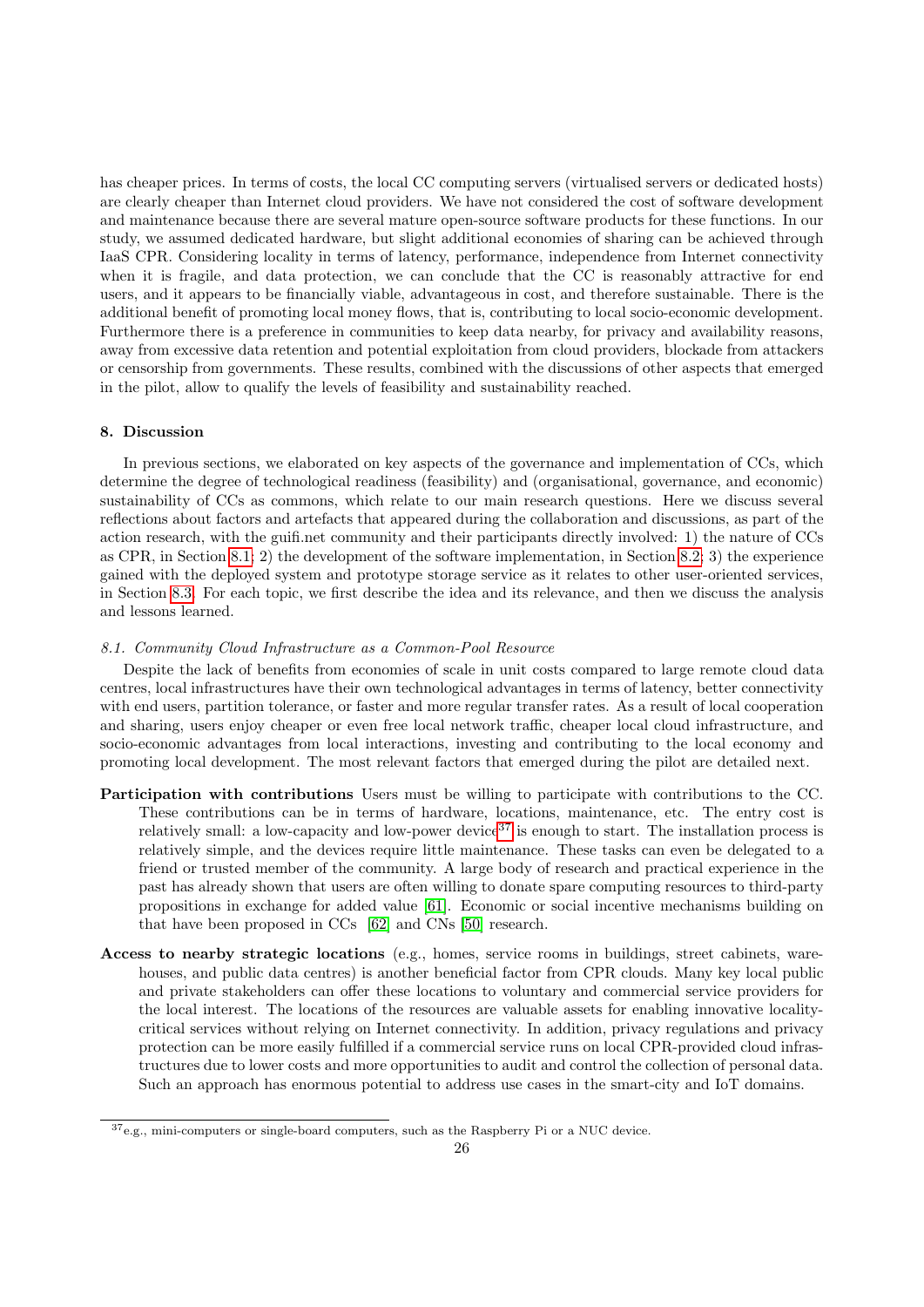- Locality and cooperative cost sharing Therefore, there is a local opportunity to beat or complement traditional Internet cloud infrastructure and service providers in terms of pricing or features that stem from locality and the cooperative model of cost sharing in CNs [\[63\]](#page-32-10), taking advantage of the shared collective network and cloud infrastructure. In such a model, local entrepreneurs can venture in setting up garage or warehouse data centres, or established organisations, like companies, governments, schools, farms, or factories, can lower their costs by venturing into the IaaS business for local cloud users.
- Cost-oriented pricing for local sustainability From a business perspective, CCs offer resources and basic services according to a cooperative commons model with a cost-oriented pricing. The costs should include fair remuneration and local reinvestment to preserve the sustainability of the commons. For SMEs and entrepreneurs, the CPR is a suitable context for experimentation and learning and an opportunity to explore commercial services without a strong initial risk or capital investment. Research about cost sharing in CNs [\[63\]](#page-32-10) explores this factor.
- Voluntary and professional effort In the commons, we find coexistence and cooperation between voluntary and professional schemes. The first usually comes with no service commitment (best effort or less), while the second involves specific commitments (SLO) in exchange for service fees. Ideally, both schemes can complement each other. Volunteers can buy and include professionally maintained resources in their voluntary efforts, and professionals can occasionally leverage from voluntary resources or efforts in their services (e.g., software tools and peer-assisted cloud services) in exchange for contributions back to the commons. This close collaboration allows pooling and growth at smaller steps with smaller upfront costs. The BFS service, for instance, can be deployed on a hybrid schema combining a stable server infrastructure with less stable resources from volunteers to handle peaks or growth at the expense of a compensation fee. Local currencies have been explored [\[51\]](#page-31-22) to regulate these transfers without involving fiat money.
- Influence of underlying conditions Community clouds can, in principle, develop over any kind of network infrastructure. While the commoditisation of hardware (low cost), software (free and open), networking (flat rates), and access to locations (facilities for deployment and right of pass) is a major enabling factor for sharing, the major barriers come from differentiation, such as with traffic-based (instead of capacity-based) charging or lack of traffic neutrality (when ISPs do traffic discrimination by throttling or blocking local servers and promote paid fast lanes for major Internet cloud and content providers), or provide asymmetric access (a TV-like Internet).
- Scalability Local community commons can also benefit from economies of scale through the local aggregation of resources (e.g., pooling of needs for data stores, remote backups, server consolidation for public websites, databases, hosts, and containers). This way, a group of small and medium local cloud users can act as wholesale intermediaries and benefit from volume pricing from large Internet cloud providers. This requires interoperability and federation mechanisms to group resource needs and to transparently integrate Internet cloud providers as a backend. The wholesale access to Internet carriers or Voice over IP providers by ISPs involved in the guifi.net CN or the digital exchanges discussed in Section [4.1](#page-9-0) are good real examples of that.
- Second-layer organisations A cloud commons can act together as a larger organisational umbrella representing and protecting their collective interests in the face of external agents, like governments, companies, users, regulators, research organisations, investors, and standardisation bodies. Guifi.net Foundation, which has played that role for the CN, sees similar challenges for CCs, and an umbrella organisation can represent and more effectively protect a group of emerging local CCs better than CCs can individually.
- Validation of the CC model Regarding the validation of the CC commons model, our experience with the guifi.net CC shows the value of the scenario of 'platform commons' (scenario  $c$  in Figure [3\)](#page-10-0) but also its difficulties. We managed to work with different stakeholders, for example, many volunteers and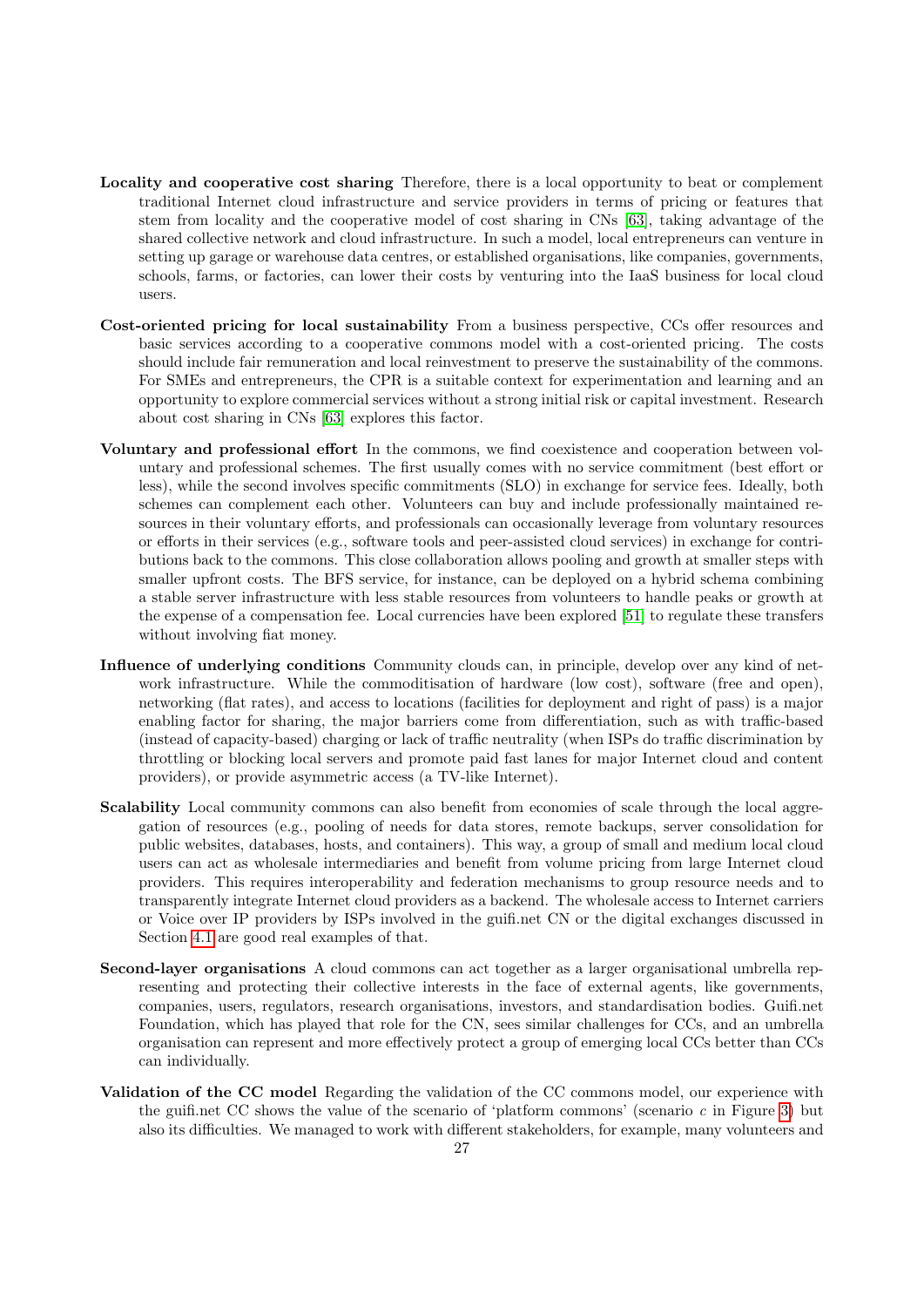two professionals interested in the feasibility and sustainability analysis of the file storage service. We worked with software developers. Some were supported by research projects, and others as volunteers, and we counted on the support of Guifi.net Foundation. In the context of the participation framework, we started the dialogues for the CCCL and the compensation system, and although such social processes of deliberation take time to deliver results, the interim results are positive. Therefore, we can conclude we have developed a functional organisational and governance model for a CC infrastructure as an open commons (CPR) reaching technology readiness level 9 'actual system proven in operational environment' [\[35\]](#page-31-6), in the specific environment of the guifi.net community. Applied to other different environments, that may require adaptation, it can be considered at least a 'field demonstration' (TRL 6) or 'system prototype demonstration in operational environment'(TRL 7). From the perspective of demand-readiness levels [\[36\]](#page-31-7), we have moved from the feeling of 'something is missing' in level 1 to 'building the adapted answer to the expressed need in the market' in level 9, in the specific environment of the guifi.net community. Furthermore, the model and its discussion can be applied to other communities, as the only requirements are the feasibility factors described in Section [3.6,](#page-7-2) and then the pooling by the CC community of networking, computing, or storage resources.

## <span id="page-27-0"></span>8.2. Community Cloud Software Platform

Throughout our research and interaction with the pilot community and other interested CNs, we identified several factors and artefacts related to the software platform that are detailed next.

- Emphasis on digital self-reliance or self-determination This translates in a preference for resilient decentralised CC infrastructures, capable of continuing to deliver their services when facing functional, environmental, or technological changes to a degree that they can support and enhance other critical local infrastructures, services, and applications. We have also perceived a growing concern about the risks of extraction and exploitation of personal data. Some of the main domains we have identified, where these aspects are particularly relevant, include smart infrastructures, such as energy, transportation, waste and sewage, and communications; services for citizens, governments, and industry based on smart monitoring and control; and applications for smart communities to improve the efficiency of services and meet residents' needs.
- Software tools and services for the deployment and operation of a CC infrastructure We observe that, similar to the operation of the network infrastructure, a set of software tools and services are needed to ease the tasks of deploying the cloud infrastructure and coordinating its operation and usage. The Cloudy software stack we developed materialises the most urgent services we have identified and facilitates the adoption of the required software components by the users, such as the common user authentication and the DADS services. Therefore, Cloudy is expected to help standardise and unify the cloud infrastructure and service level in CNs, similarly as guifi.net has achieved through the website and other tools at the network infrastructure level.
- The complexity of software However, this results in software complexity that requires a committed community of developers, maintainers, and users. The guifi.net experience shows that an effective approach to face this challenge is through a combination of volunteers (for testing, reporting bugs, making suggestions, contributing code, documentation, etc.) and professionals (for delivering professional code). To this end, it is necessary to develop a value chain that ensures a minimum revenue stream to pay the professional developers and volunteers. Software that can be customised to work for multiple CCs creates opportunities for more sustainable crowdfunding of these developments. Moreover, this surplus must also allow maintaining, updating, and expanding the existing hardware to keep the value chain alive and avoid a spiral of decline, which is more pronounced in low-cost devices (e.g., we have experienced cases of nodes suffering from cell burnout in compact flash storage and power supply burnout).
- Resilience Compared to proprietary cloud environments, community-owned clouds are prone to node failures given their more fragile environment. Replication techniques are therefore essential for resilience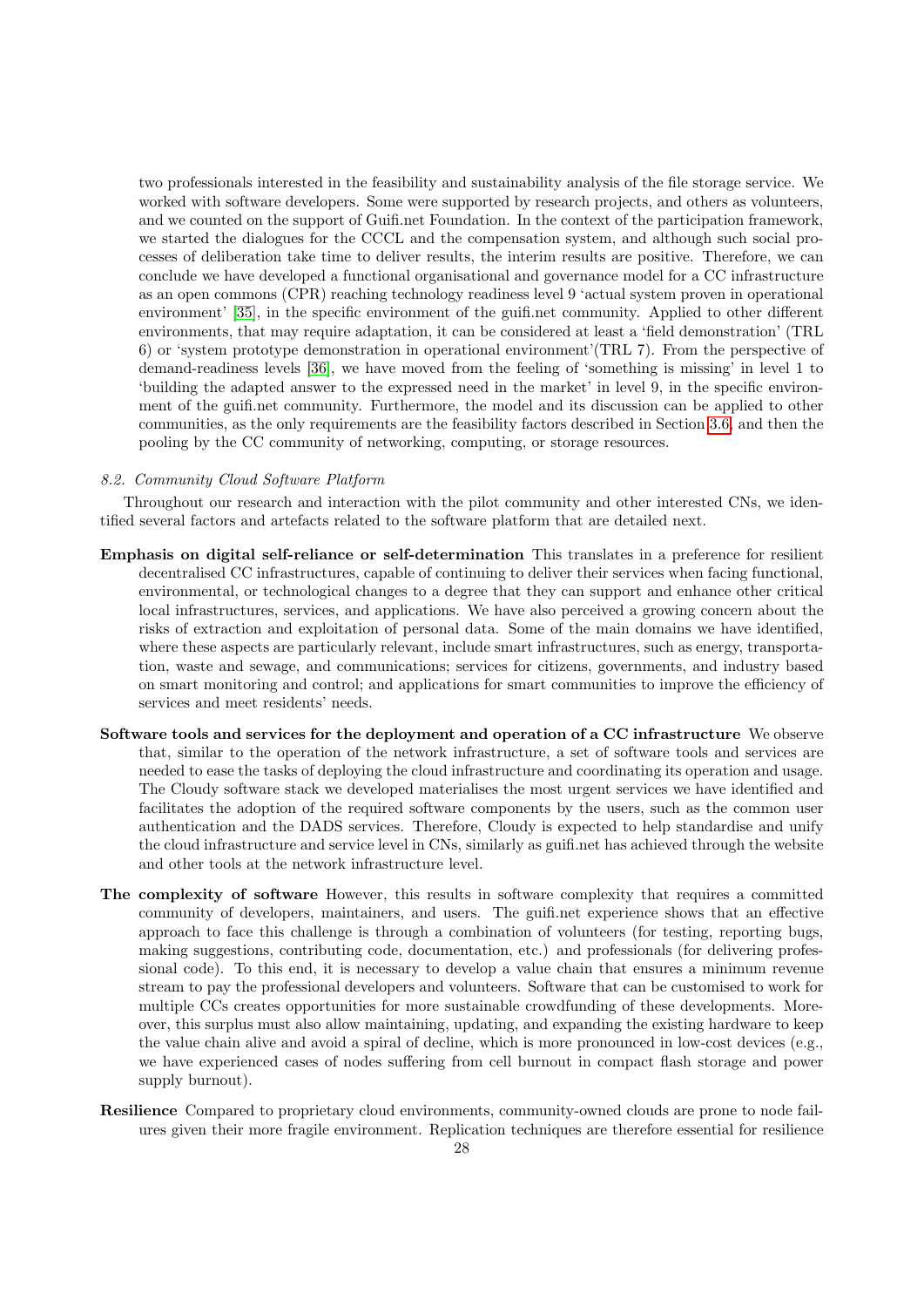so that users will not lose their data. For instance, the Tahoe-LAFS data objects are typically stored on 10 nodes of the storage server pool, but only any three of these are required to retrieve the data. Obviously, this resilience has a cost in terms of network traffic and storage capacity.

- Validation of the CC software platform We can conclude that we have reached TRL 9 'actual system proven in operational environment' [\[35\]](#page-31-6), or at least TRL 7 in other different environments. Although being in continuous evolution and improvement, the software platform is applicable to other communities. Adoption by other communities will define new requirements but will also bring in new contributions. This is the case with a new community in Italy that is preparing a pilot trial of Cloudy.
- <span id="page-28-1"></span>8.3. Tailored Services at the Network Edge and Effects on Users

Our exercise of working with a community is consistent with other experiences of collaborative system design. Several factors that emerged during the pilot are detailed next.

- Collaborative system design Identifying requirements and proposing useful applications is a community building exercise that creates social bonds between experimenters, early adopters, and developers. Sharing knowledge with the rest of the community helps motivate developers to create new services of interest even outside the initial community.
- Crowdfunding model of local services In an open environment for innovation, crowdfunding campaigns can sponsor the development of new applications of local interest or of a specialised sector. Some cases from discussions with the volunteers include services required by and for local governments, SMEs, farms, factories, schools, and citizens, regarding environmental monitoring, control of public and private infrastructures, and security or emergencies. A model based on several simple but adapted local solutions can flourish in CCs, opening new markets for the local economy. The idea of microservices follows this trend [\[64\]](#page-32-11).
- Complementarity to traditional cloud services The presented CC model is complementary to traditional cloud service provisions and can benefit from the integration with it. The inter-cloud integration [\[65\]](#page-32-12) has been reported to be beneficial in this regard. However, it must be considered that the resources and services at the edge are also more fragile. Thus, the SLAs and guarantees are difficult to achieve for high-demand services [\[39\]](#page-31-10). Therefore, interoperability with industry standards like Open-Stack or APIs from Internet cloud providers are desirable to merge the benefits of services running on 'big iron' clusters and data centres with the local decentralised structures that Cloudy supports. The resulting hybrid clouds pose interesting research and innovation challenges like the federation of very diverse computing, storage, and networking resources.
- Validation of the file storage SaaS Regarding this storage service, we can conclude that we also have reached not only TRL 7 but also reached TRL 9, which implies identifying and implementing the social and technological factors to bootstrap (feasibility) but also to sustain the service (sustainability). The results are relevant and applicable to other end-user oriented applications and other communities adopting the CC model. As Ostrom said [\[30\]](#page-31-1), regimes should adapt to local conditions, not the other way around.

# <span id="page-28-0"></span>9. Conclusion

Community clouds (CCs) at the network edge are motivated by their disruptive potential for changing the future cloud service landscape by expanding the current cloud service offerings with local cloud resources and service infrastructures open for access (usage) and open for participation (construction, operation, and governance). The paper presents an analysis, design, and evaluation of the artefacts and enabling factors for the feasibility and sustainability of local CCs, through the development of an organisational and governance model, a system architecture, its hardware/software implementation in Cloudy, and the technical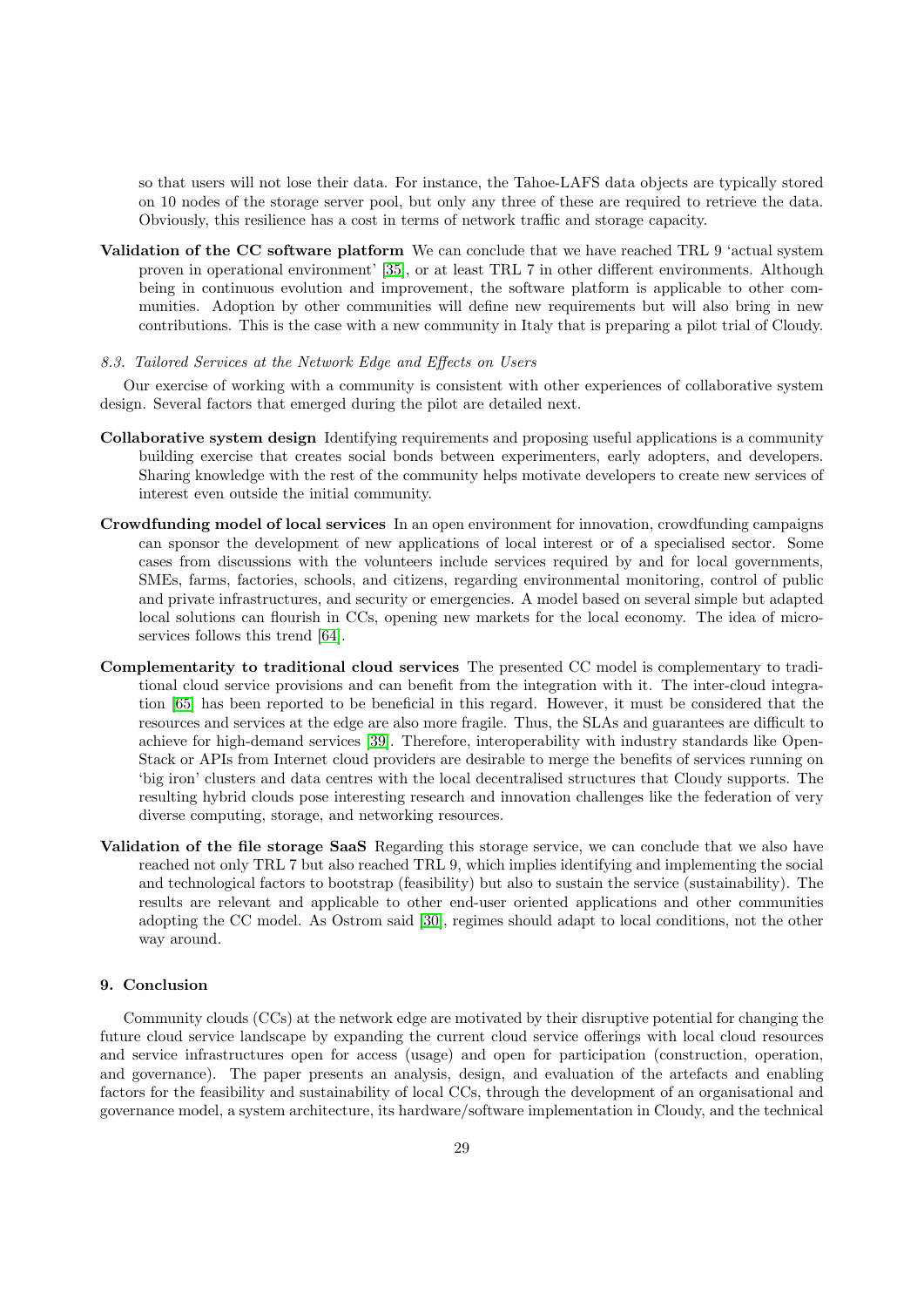and economic experimental evaluation of a storage application. The research combines action research with a community of users from the guifi.net CN and experimentally driven research on a real deployment.

The first key aspect is about organisational models. To this end, the paper first reviews the mechanisms that have led the guifi.net CN, a case of network infrastructure as open commons, to start up and become sustainable. Then, specific issues for the applicability of these mechanisms in CC-based services are discussed. The model we propose, inspired by the experience of guifi.net but applicable to other communities, implements a CC with the IaaS and PaaS layers organised as an open CPR. A framework of tools (artefacts) to govern such a CC is presented. Some of these components have been already implemented in the Cloudy software stack.

The software implementation and its deployment in the field is the second key aspect. The overall CC model, implementation, pilot deployment, and services have been put into practice in guifi.net for more than two years of operation with about 60 end-user devices and 64 participants from the community. The results of that experimentation confirm the feasibility of CCs as open commons in a real setting (TRL 9 in the guifi.net environment, TRL 7 for others), from the concept to the implementation and its governance.

The Cloudy software stack can be extended by its users with new application-oriented services (SaaS). As such, the third key aspect is the evaluation of a storage application service from the technological and socio-economic viewpoints to assess the technical feasibility and the economic sustainability of CC application services in comparison to commercial cloud solutions. The technical analysis shows the application can be implemented and integrated in Cloudy and it operates correctly. The economic analysis for the storage application service shows competitive long-term costs from a rather small number of users. The extended period of experimentation with the guifi.net CC, combined with the technological and socio-economic analysis of a representative SaaS, confirms the potential for the sustainability of CCs as open commons.

In general, we identify a set of key enabling factors for feasibility (demand, early adopters, technology availability, ease of participation, and licence), and a set of governance artefacts/tools (governance: licence and collaboration agreements; socio-economic: conflict resolution, sanctioning system, economic compensation; and coordination: management and provisioning, and communication) for sustainable CPR CCs.

Although we provide compelling findings for an 'adapted answer to the expressed need' (DRL 9), further studies are required to extend the results to other services, and evaluate replication in other regions, other socio-economic environments, other CNs, and on a larger scale. It is interesting to note that CCs as open commons, despite being inspired by CNs, can develop in diverse environments, including Internet access networks provided by commercial ISPs.

The next steps will include the development of tools (artefacts) to measure and account for the contribution to and usage of the cloud CPR to be able to share the costs fairly and promote reinvestment. The introduction of additional close-to-market and locality-sensitive services using the CC CPR help further identify and mitigate the risks, understand the factors that enable or facilitate the replication and growth of the model elsewhere, and contribute to optimising the business model for CCs as commons.

#### Acknowledgments

The authors want to thank the valuable comments of Agustí Moll, Roger Pueyo, Emmanouil Dimogerontakis, Andrés Arcia-Moret, Jon Crowcroft and Marc Perea. We also thank the anonymous reviewers for their careful reading of our manuscript and their many insightful comments and suggestions. This work was supported by the European Community Framework Programme 7, FIRE Initiative projects "Community Networks Testbed for the Future Internet" (CONFINE) FP7-288535 and "A Community Networking Cloud in a Box" (CLOMMUNITY) FP7-317879 (2013–2016), the Spanish government TIN2016-77836-C2-2-R, and the European Community H2020 Programme netCommons H2020-688768 (2016–2018) and "architectuRe for an Internet For Everybody" (RIFE) H2020-644663 (2015–2018) projects.

## References

<span id="page-29-0"></span><sup>[1]</sup> D. Bollier, [Think Like a Commoner: A Short Introduction to the Life of the Commons,](https://books.google.co.uk/books?id=C-D0AgAAQBAJ) New Society Publishers, 2014. URL <https://books.google.co.uk/books?id=C-D0AgAAQBAJ>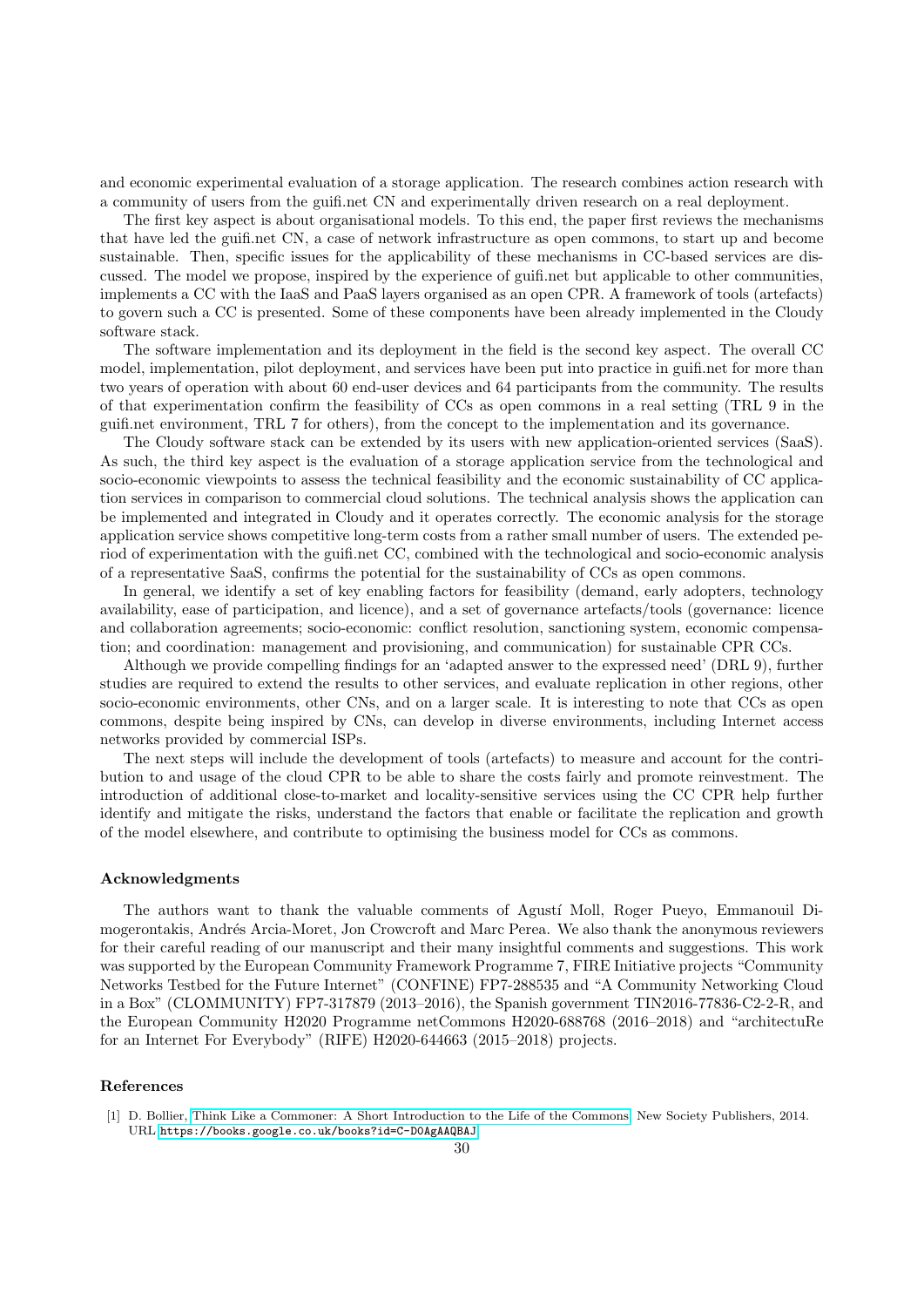- <span id="page-30-0"></span>[2] Y. Benkler, [The Penguin and the Leviathan: The Triumph of Cooperation Over Self-interest,](https://books.google.co.uk/books?id=0jiJm41QW8YC) Crown Business, 2011. URL <https://books.google.co.uk/books?id=0jiJm41QW8YC>
- <span id="page-30-1"></span>[3] [2017 affordability report,](http://a4ai.org/affordability-report/report/2017/) alliance for Affordable Internet (2017). URL <http://a4ai.org/affordability-report/report/2017/>
- <span id="page-30-2"></span>[4] S. Murugesan, I. Bojanova, Encyclopedia of Cloud Computing, John Wiley & Sons, 2016.
- <span id="page-30-3"></span>[5] L. Navarro, R. Baig, F. Freitag, E. Dimogerontakis, F. Treguer, M. Dulong de Rosnay, L. Maccari, P. Micholia, P. Antoniadis, [Report on the Existing CNs and their Organization \(v2\),](http://netcommons.eu/?q=content/report-existing-cns-and-their-organization-v2) netCommons Deliverable D1.2, Sept. 2016. URL <http://netcommons.eu/?q=content/report-existing-cns-and-their-organization-v2>
- <span id="page-30-4"></span>[6] Y. Benkler, H. Nissenbaum, Commons-based peer production and virtue, Journal of Political Philosophy 14 (4) (2006) 394–419.
- <span id="page-30-5"></span>[7] J. A. Tacchi, D. Slater, G. N. Hearn, [Ethnographic Action Research: A User's Handbook,](https://eprints.qut.edu.au/4399/) UNESCO, New Delhi, India, 2003.
	- URL <https://eprints.qut.edu.au/4399/>
- <span id="page-30-6"></span>[8] A. Gavras, A. Karila, S. Fdida, M. May, M. Potts, [Future internet research and experimentation: The fire initiative,](http://doi.acm.org/10.1145/1273445.1273460) SIGCOMM Comput. Commun. Rev. 37 (3) (2007) 89–92. [doi:10.1145/1273445.1273460](http://dx.doi.org/10.1145/1273445.1273460). URL <http://doi.acm.org/10.1145/1273445.1273460>
- <span id="page-30-7"></span>[9] F. Bonomi, R. Milito, J. Zhu, S. Addepalli, [Fog computing and its role in the internet of things,](http://doi.acm.org/10.1145/2342509.2342513) in: Proceedings of the First Edition of the MCC Workshop on Mobile Cloud Computing, MCC '12, ACM, New York, NY, USA, 2012, pp. 13–16. [doi:10.1145/2342509.2342513](http://dx.doi.org/10.1145/2342509.2342513).
- URL <http://doi.acm.org/10.1145/2342509.2342513>
- <span id="page-30-8"></span>[10] P. Garcia, et al., Edge-centric Computing: Vision and Challenges, ACM SIGCOMM Computer Communication Review 45 (5) (2015) 37–42.
- <span id="page-30-9"></span>[11] L. M. Vaquero, L. Rodero-Merino, [Finding your way in the fog: Towards a comprehensive definition of fog computing,](http://doi.acm.org/10.1145/2677046.2677052) SIGCOMM Comput. Commun. Rev. 44 (5) (2014) 27–32. [doi:10.1145/2677046.2677052](http://dx.doi.org/10.1145/2677046.2677052). URL <http://doi.acm.org/10.1145/2677046.2677052>
- <span id="page-30-10"></span>[12] W. Shi, S. Dustdar, [The promise of edge computing,](http://dx.doi.org/10.1109/MC.2016.145) IEEE Computer 49 (5) (2016) 78–81. [doi:10.1109/MC.2016.145](http://dx.doi.org/10.1109/MC.2016.145). URL <http://dx.doi.org/10.1109/MC.2016.145>
- <span id="page-30-11"></span>[13] P. Garcia Lopez, A. Montresor, D. Epema, A. Datta, T. Higashino, A. Iamnitchi, M. Barcellos, P. Felber, E. Riviere, [Edge-centric computing: Vision and challenges,](http://doi.acm.org/10.1145/2831347.2831354) SIGCOMM Comput. Commun. Rev. 45 (5) (2015) 37–42. [doi:10.1145/](http://dx.doi.org/10.1145/2831347.2831354) [2831347.2831354](http://dx.doi.org/10.1145/2831347.2831354). URL <http://doi.acm.org/10.1145/2831347.2831354>
- <span id="page-30-12"></span>[14] A. Marinos, G. Briscoe, Community Cloud Computing, Cloud Computing 5931 (December) (2009) 472–484. [arXiv:](http://arxiv.org/abs/0907.2485) [0907.2485](http://arxiv.org/abs/0907.2485), [doi:10.1007/978-3-642-10665-1\\\_43](http://dx.doi.org/10.1007/978-3-642-10665-1_43).
- <span id="page-30-13"></span>[15] NIST, U. S. Department of Commerce, [The NIST Definition of Cloud Computing.](http://csrc.nist.gov/publications/nistpubs/800-145/SP800-145.pdf)
- URL <http://csrc.nist.gov/publications/nistpubs/800-145/SP800-145.pdf>
- <span id="page-30-14"></span>[16] A. Li, X. Yang, S. Kandula, M. Zhang, Cloudcmp: comparing public cloud providers, in: Proceedings of the 10th ACM SIGCOMM conference on Internet measurement, ACM, 2010, pp. 1–14.
- <span id="page-30-15"></span>[17] X. Wen, G. Gu, Q. Li, Y. Gao, X.-J. Zhang, [Comparison of open-source cloud management platforms: Openstack and](http://dblp.uni-trier.de/db/conf/fskd/fskd2012.html#WenGLGZ12) [opennebula.,](http://dblp.uni-trier.de/db/conf/fskd/fskd2012.html#WenGLGZ12) in: FSKD, IEEE, 2012, pp. 2457–2461.
- <span id="page-30-16"></span>URL <http://dblp.uni-trier.de/db/conf/fskd/fskd2012.html#WenGLGZ12> [18] [NYSE Technologies Introduces the World's First Capital Markets Community Platform.](http://www1.nyse.com/press/1306838249812.html) URL <http://www1.nyse.com/press/1306838249812.html>
- <span id="page-30-17"></span>[19] [Optum Introduces Health Care Cloud Environment that Enables Secure Collaboration, Enhances Patient Care and Speeds](http://www.unitedhealthgroup.com/newsroom/articles/news/optum/2012/0214cloud.aspx?sc_lang=en) [Innovation.](http://www.unitedhealthgroup.com/newsroom/articles/news/optum/2012/0214cloud.aspx?sc_lang=en)
	- URL [http://www.unitedhealthgroup.com/newsroom/articles/news/optum/2012/0214cloud.aspx?sc\\_lang=en](http://www.unitedhealthgroup.com/newsroom/articles/news/optum/2012/0214cloud.aspx?sc_lang=en)
- <span id="page-30-18"></span>[20] E. Brewer, Cap twelve years later: How the "rules" have changed, Computer 45 (2) (2012) 23–29. [doi:10.1109/MC.2012.37](http://dx.doi.org/10.1109/MC.2012.37).
- <span id="page-30-19"></span>[21] P. M. Mell, T. Grance, [Sp 800-145. the nist definition of cloud computing,](http://faculty.winthrop.edu/domanm/csci411/Handouts/NIST.pdf) Tech. rep., National Institute of Standards & Technology, Gaithersburg, MD, United States (2011).
- URL <http://faculty.winthrop.edu/domanm/csci411/Handouts/NIST.pdf>
- <span id="page-30-20"></span>[22] S. K. Patel, V. R. Rathod, S. Parikh, Joomla, drupal and wordpress-a statistical comparison of open source cms, in: Trendz in Information Sciences and Computing (TISC), 2011 3rd International Conference on, IEEE, 2011, pp. 182–187.
- <span id="page-30-21"></span>[23] P. G. López, M. S. Artigas, C. Cotes, G. Guerrero, A. Moreno, S. Toda, Stacksync: Architecturing the personal cloud to be in sync, Tech. rep., Universitat Rovira i Virgili (2013).
- <span id="page-30-22"></span>[24] F. E. Gillett, C. Mines, T. Schadler, M. Yamnitsky, H. Shey, A. Martland, R. Iqbal, The personal cloud: transforming personal computing, mobile, and web markets, Tech. rep., Forrester (2011).
- <span id="page-30-23"></span>[25] G. Banga, P. Druschel, J. C. Mogul, Resource containers: A new facility for resource management in server systems, in: OSDI, Vol. 99, 1999, pp. 45–58.
- <span id="page-30-24"></span>[26] D. Merkel, Docker: lightweight linux containers for consistent development and deployment, Linux Journal 2014 (239) (2014) 2.
- <span id="page-30-25"></span>[27] D. Bernstein, Containers and cloud: From lxc to docker to kubernetes, IEEE Cloud Computing 1 (3) (2014) 81–84. [doi:10.1109/MCC.2014.51](http://dx.doi.org/10.1109/MCC.2014.51).
- <span id="page-30-26"></span>[28] N. Rameshan, L. Navarro, E. Monte, V. Vlassov, [Stay-away, protecting sensitive applications from performance interfer](http://doi.acm.org/10.1145/2663165.2663327)[ence,](http://doi.acm.org/10.1145/2663165.2663327) in: Proceedings of the 15th International Middleware Conference, Middleware '14, ACM, New York, NY, USA, 2014, pp. 301–312. [doi:10.1145/2663165.2663327](http://dx.doi.org/10.1145/2663165.2663327).

URL <http://doi.acm.org/10.1145/2663165.2663327>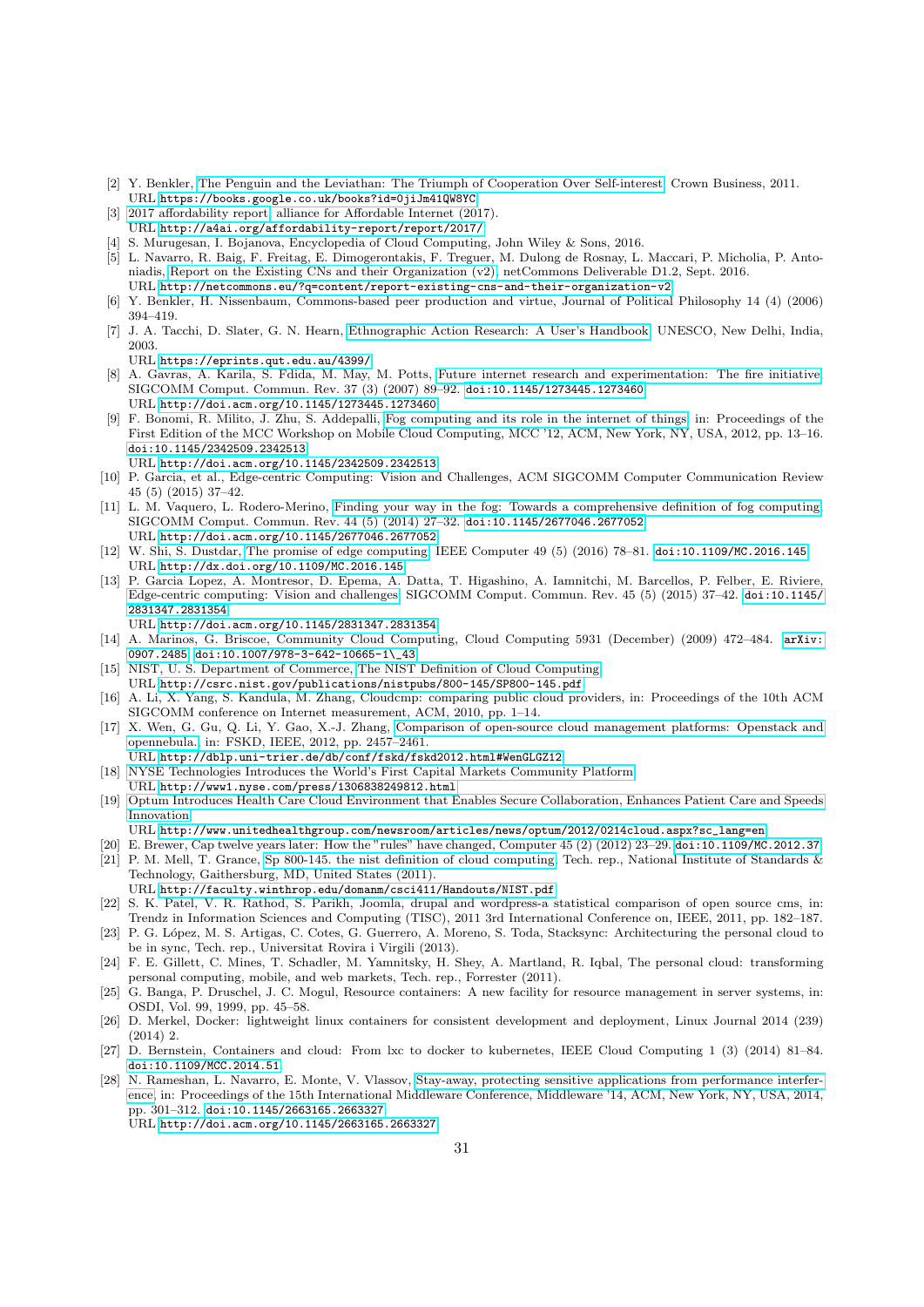- <span id="page-31-0"></span>[29] N. Rameshan, Y. Liu, L. Navarro, V. Vlassov, [Hubbub-scale: Towards reliable elastic scaling under multi-tenancy,](https://doi.org/10.1109/CCGrid.2016.71) in: IEEE/ACM 16th International Symposium on Cluster, Cloud and Grid Computing, CCGrid 2016, Cartagena, Colombia, May 16-19, 2016, IEEE Computer Society, 2016, pp. 233–244. [doi:10.1109/CCGrid.2016.71](http://dx.doi.org/10.1109/CCGrid.2016.71). URL <https://doi.org/10.1109/CCGrid.2016.71>
- <span id="page-31-1"></span>[30] E. Ostrom, [Governing the commons: the evolution of institutions for collective action,](http://www.cambridge.org/us/academic/subjects/politics-international-relations/political-economy/governing-commons-evolution-institutions-collective-action) Cambridge University Press, 1990. URL [http://www.cambridge.org/us/academic/subjects/politics-international-relations/political-economy/](http://www.cambridge.org/us/academic/subjects/politics-international-relations/political-economy/governing-commons-evolution-institutions-collective-action) [governing-commons-evolution-institutions-collective-action](http://www.cambridge.org/us/academic/subjects/politics-international-relations/political-economy/governing-commons-evolution-institutions-collective-action)
- <span id="page-31-2"></span>[31] B. M. Frischmann, [Infrastructure commons in economic perspective,](http://firstmonday.org/ojs/index.php/fm/article/view/1901) First Monday 12 (6).
- URL <http://firstmonday.org/ojs/index.php/fm/article/view/1901>
- <span id="page-31-3"></span>[32] B. M. Frischmann, Infrastructure: The social value of shared resources, Oxford University Press, 2012.
- <span id="page-31-4"></span>[33] Y. Benkler, [Some economics of wireless communications,](http://heinonlinebackup.com/hol-cgi-bin/get_pdf.cgi?handle=hein.journals/hjlt16§ion=7) Harv. JL & Tech. 16 (2002) 25. URL [http://heinonlinebackup.com/hol-cgi-bin/get\\_pdf.cgi?handle=hein.journals/hjlt16&section=7](http://heinonlinebackup.com/hol-cgi-bin/get_pdf.cgi?handle=hein.journals/hjlt16§ion=7)
- <span id="page-31-5"></span>[34] R. Baig, R. Roca, F. Freitag, L. Navarro, [guifi.net, a crowdsourced network infrastructure held in common,](http://www.sciencedirect.com/science/article/pii/S1389128615002327) Computer Networks 90 (2015) 150 – 165, crowdsourcing. [doi:http://dx.doi.org/10.1016/j.comnet.2015.07.009](http://dx.doi.org/http://dx.doi.org/10.1016/j.comnet.2015.07.009). URL <http://www.sciencedirect.com/science/article/pii/S1389128615002327>
- <span id="page-31-6"></span>[35] E. Commission, Technology readiness levels (trl), G. Technology readiness levels (TRL), HORIZON 2020 – WORK PRO-GRAMME 2014-2015 General Annexes, Commission Decision C(2014)4995.
- <span id="page-31-7"></span>[36] W. P. 11-01, [Technology and market readiness levels,](https://www.dentassociates.co.uk/wpdivi/wp-content/uploads/2015/09/Technology-and-Market-Readiness-Levels.pdf) Tech. rep., Dent Associates (2011). URL [https://www.dentassociates.co.uk/wpdivi/wp-content/uploads/2015/09/Technology-and-Market-Readiness-Le](https://www.dentassociates.co.uk/wpdivi/wp-content/uploads/2015/09/Technology-and-Market-Readiness-Levels.pdf)vels. [pdf](https://www.dentassociates.co.uk/wpdivi/wp-content/uploads/2015/09/Technology-and-Market-Readiness-Levels.pdf)
- <span id="page-31-8"></span>[37] N. Haile, J. Altmann, Value creation in it service platforms through two-sided network effects, in: International Conference on Grid Economics and Business Models, Springer, 2012, pp. 139–153.
- <span id="page-31-9"></span>[38] N. Haile, J. Altmann, [Value creation in software service platforms,](http://www.sciencedirect.com/science/article/pii/S0167739X1500309X) Future Generation Computer Systems 55 (2016) 495 – 509. [doi:http://dx.doi.org/10.1016/j.future.2015.09.029](http://dx.doi.org/http://dx.doi.org/10.1016/j.future.2015.09.029).
- <span id="page-31-10"></span>URL <http://www.sciencedirect.com/science/article/pii/S0167739X1500309X> [39] I. Petri, O. F. Rana, G. C. Silaghi, Y. Rezgui, [Risk assessment in service provider communities,](http://www.sciencedirect.com/science/article/pii/S0167739X14001617) Future Generation Computer Systems 41 (2014) 32 – 43. [doi:http://dx.doi.org/10.1016/j.future.2014.08.013](http://dx.doi.org/http://dx.doi.org/10.1016/j.future.2014.08.013). URL <http://www.sciencedirect.com/science/article/pii/S0167739X14001617>
- <span id="page-31-11"></span>[40] K. Danniswara, H. P. Sajjad, A. Al-Shishtawy, V. Vlassov, Stream processing in community network clouds, in: Future Internet of Things and Cloud (FiCloud), 2015 3rd International Conference on, 2015, pp. 800–805. [doi:10.1109/FiCloud.](http://dx.doi.org/10.1109/FiCloud.2015.95) [2015.95](http://dx.doi.org/10.1109/FiCloud.2015.95).
- <span id="page-31-12"></span>[41] M. Henze, J. Hiller, O. Hohlfeld, K. Wehrle, Moving Privacy-Sensitive Services from Public Clouds to Decentralized Private Clouds, in: 2016 IEEE International Conference on Cloud Engineering Workshops, 2016, pp. 130–135. [doi:](http://dx.doi.org/10.1109/IC2EW.2016.24) [10.1109/IC2EW.2016.24](http://dx.doi.org/10.1109/IC2EW.2016.24).
- <span id="page-31-13"></span>[42] N. Powers, T. Soyata, Axaas (acceleration as a service): Can the telecom service provider rent a cloudlet?, in: Cloud Networking (CloudNet), 2015 IEEE 4th International Conference on, 2015, pp. 232–238. [doi:10.1109/CloudNet.2015.](http://dx.doi.org/10.1109/CloudNet.2015.7335314) [7335314](http://dx.doi.org/10.1109/CloudNet.2015.7335314).
- <span id="page-31-14"></span>[43] K. Yoi, H. Yamaguchi, A. Hiromori, A. Uchiyama, T. Higashino, N. Yanagiya, T. Nakatani, A. Tachibana, T. Hasegawa, Multi-dimensional sensor data aggregator for adaptive network management in m2m communications, in: 2015 IFIP/IEEE International Symposium on Integrated Network Management (IM), 2015, pp. 1047–1052. [doi:10.1109/INM.2015.7140431](http://dx.doi.org/10.1109/INM.2015.7140431).
- <span id="page-31-15"></span>[44] R. Tolosana-Calasanz, J. A. Bañares, C. Pham, O. F. Rana, [Revenue-based resource management on shared clouds for](http://dx.doi.org/10.1007/978-3-642-35194-5_5) [heterogenous bursty data streams,](http://dx.doi.org/10.1007/978-3-642-35194-5_5) in: Proceedings of the 9th International Conference on Economics of Grids, Clouds, Systems, and Services, GECON'12, Springer-Verlag, Berlin, Heidelberg, 2012, pp. 61–75. [doi:10.1007/978-3-642-35194-5\\_5](http://dx.doi.org/10.1007/978-3-642-35194-5_5). URL [http://dx.doi.org/10.1007/978-3-642-35194-5\\_5](http://dx.doi.org/10.1007/978-3-642-35194-5_5)
- <span id="page-31-16"></span>[45] R. Tolosana-Calasanz, J. A. Bañares, C. Pham, O. F. Rana, [Resource management for bursty streams on multi-tenancy](http://dx.doi.org/10.1016/j.future.2015.03.012) [cloud environments,](http://dx.doi.org/10.1016/j.future.2015.03.012) Future Gener. Comput. Syst. 55 (C) (2016) 444–459. [doi:10.1016/j.future.2015.03.012](http://dx.doi.org/10.1016/j.future.2015.03.012). URL <http://dx.doi.org/10.1016/j.future.2015.03.012>
- <span id="page-31-17"></span>[46] R. Baig, L. Dalmau, R. Roca, L. Navarro, F. Freitag, A. Sathiaseelan, Making community networks economically sustainable: The guifi.net experience, ACM SIGCOMM Global Access to the Internet for All (GAIA) Workshop 1. [doi:10.3200/ENVT.50.4.8-21](http://dx.doi.org/10.3200/ENVT.50.4.8-21).
- <span id="page-31-18"></span>[47] V. Vlassov, J. Dowling, A. Khan, M. Selimi, F. Freitag, L. Navarro, D. e. a. Vega, [Deliverable d3.4: Holistic abstract](http://felix.site.ac.upc.edu/Clommunity_deliverables/D3_4.pdf) [network and service architecture](http://felix.site.ac.upc.edu/Clommunity_deliverables/D3_4.pdf) (2015).
- URL [http://felix.site.ac.upc.edu/Clommunity\\_deliverables/D3\\_4.pdf](http://felix.site.ac.upc.edu/Clommunity_deliverables/D3_4.pdf)
- <span id="page-31-19"></span>[48] M. Forzati, C. P. Larsen, C. Mattsson, Open access networks, the swedish experience, in: 12th International Conference on Transparent Optical Networks (ICTON), 2010, pp. 1–4. [doi:10.1109/ICTON.2010.5549139](http://dx.doi.org/10.1109/ICTON.2010.5549139).
- <span id="page-31-20"></span>[49] N. Facchi, F. Freitag, L. Maccari, P. Micholia, F. Zanini, [Release of All Open Source Software for all Applications \(v1\),](http://netcommons.eu/?q=content/release-new-open-source-software-all-applications-v1) netCommons Deliverable D3.2, Dec. 2016.
- URL <http://netcommons.eu/?q=content/release-new-open-source-software-all-applications-v1>
- <span id="page-31-21"></span>[50] P. Antoniadis, M. Karaliopoulos, G. Klissiaris, I. Koutsopoulos, P. Micholia, [Incentives for Participation and Active](http://netcommons.eu/?q=content/incentives-participation-cns-v1) [Collaboration in CNs \(v1\),](http://netcommons.eu/?q=content/incentives-participation-cns-v1) netCommons Deliverable D2.3, Jan. 2017.
- <span id="page-31-22"></span>URL <http://netcommons.eu/?q=content/incentives-participation-cns-v1> [51] P. Antoniadis, J. Martignoni, L. Navarro, [Economic Sustainability of CNs \(v1\) Introducing Community Currencies,](http://netcommons.eu/?q=content/economic-sustainability-cns-v1) netCommons deliverable D2.4, Dec. 2016.
- URL <http://netcommons.eu/?q=content/economic-sustainability-cns-v1>
- <span id="page-31-23"></span>[52] U. Gneiting, T. Bruno-van Vijfeijken, H. P. Schmitz, R. Gomez, Setting higher goals: Rights and development, trade-offs